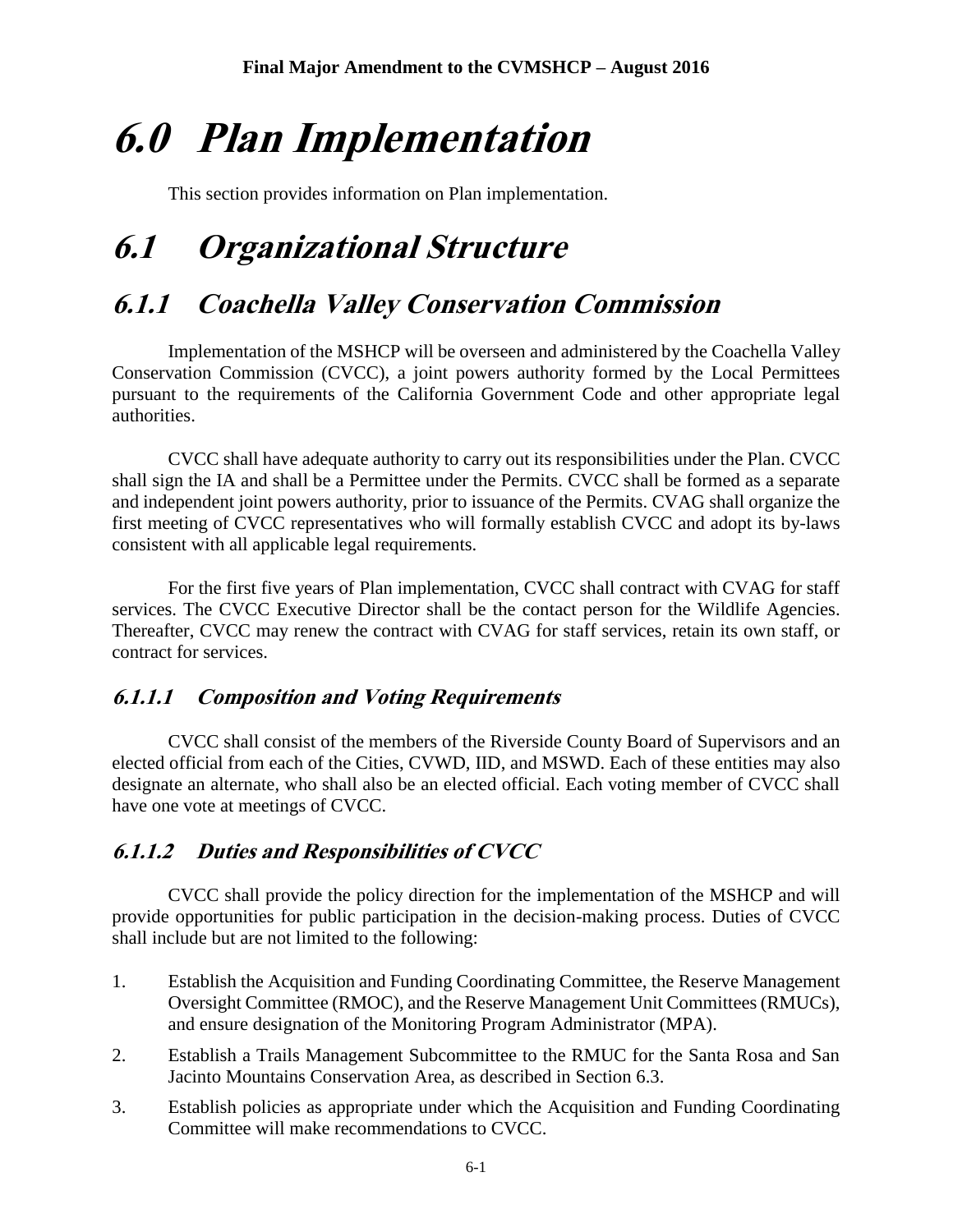- 4. Identify and make decisions on Permittee MSHCP Reserve System acquisitions, except as set forth in Section 6.6.2, based on MSHCP Conservation Goals and Objectives, and recommendations from the Acquisition and Funding Coordinating Committee.
- 5. Ensure adequate management of locally managed Reserve Lands.
- 6. Contract with outside entities for specific services, such as land management and law enforcement, as needed.
- 7. Manage and coordinate the MSHCP local funding plan as set forth in Section 5 of this document.
- 8. Develop and implement financing strategies to maximize funding sources.
- 9. Develop an investment policy and review policy annually.
- 10. Adopt an annual budget, including but not limited to expenses associated with land acquisition, the Monitoring Program, the Management Program, and Adaptive Management, consistent with their respective annual work plans as described in Section 8.7.
- 11. Annually review Local Development Mitigation Fee remittance for compliance and accuracy.
- 12. Act as custodian of records for information concerning MSHCP implementation.
- 13. Maintain a record of the amount of Take and Habitat loss for each Local Permittee.
- 14. Maintain a record of the amount of Take Authorization to Participating Special Entities as set forth in Section 11.7 of the IA.
- 15. Extend Take coverage to Participating Special Entities and others as set forth in Section 11.7 of the IA.
- 16. Hold regularly scheduled public meetings.
- 17. Prepare or cause to be prepared an annual audit.
- 18. Accept and manage MSHCP Reserve System property including conservation easements that have been conveyed to it by the County, Cities or other entity, agency or individual.

#### **6.1.1.3 Duties and Responsibilities of the CVCC Executive Director**

Duties of the CVCC Executive Director shall include but are not limited to the following:

- 1. Plan, organize, coordinate, and direct CVCC staff to develop goals and annual work plans of CVCC that are then acted on by CVCC.
- 2. Develop and direct the implementation of goals and work activities adopted by the CVCC.
- 3. Coordinate implementation of the Plan by Local Permittees and the Wildlife Agencies. During the first three (3) years of implementation of the MSHCP, the CVCC Executive Director and Wildlife Agencies' representatives shall meet every ninety (90) days, at a minimum, to review the status of Plan implementation. Thereafter, the meetings shall occur every six months or as otherwise agreed upon. Within 30 days of Permit issuance, the Executive Director will circulate a Draft Implementation Manual to the Local Permittees and the Wildlife Agencies for review and comment. Within 30 days of circulation of the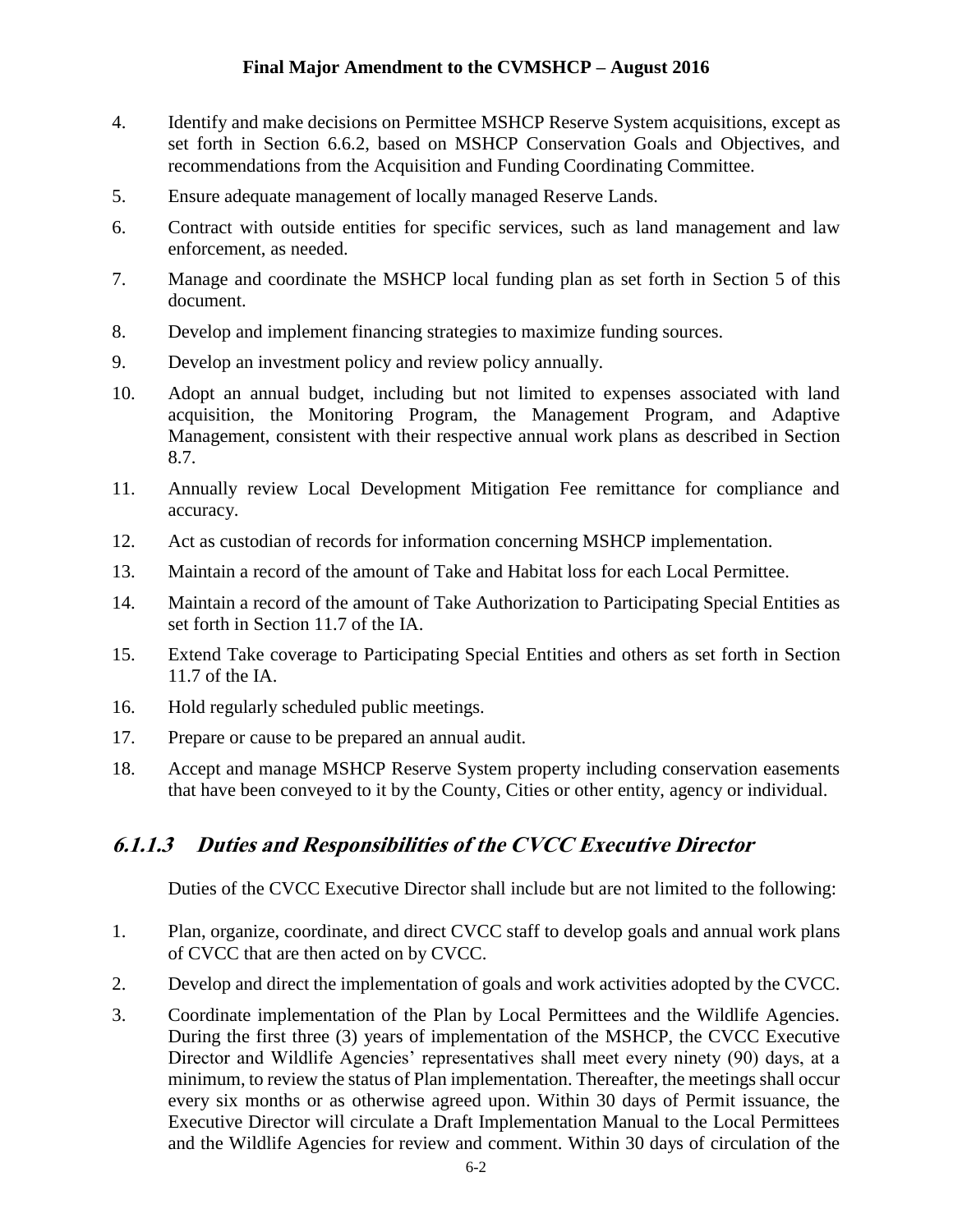Draft, the Executive Director will arrange a meeting with the appropriate staff of the Local Permittees to discuss the Implementation Manual.

- 4. Ensure that conservation mechanisms are properly recorded for lands dedicated by Local Permittees.
- 5. Ensure that conservation mechanisms are properly recorded on existing CVFTL Preserve lands consistent with Section 6.6.1.3 of the Plan.
- 6. In coordination with the RMUCs, draft the MSHCP Reserve Management Unit Plans (RMUPs) for review and approval by the RMOC to define specific management actions, schedules, and responsibilities for each Reserve Management Unit (RMU).
- 7. Ensure an adequate exchange of information among the RMUCs, the Land Manager, and the MPA so that management takes into account the findings of the Monitoring Program and the latter reflects the needs of the former.
- 8. Ensure that the functions of the MPA are being satisfactorily carried out.
- 9. As needed, obtain the services of Independent Science Advisors to address specific issues and to provide recommendations concerning scientific aspects of the Plan based on the best available scientific information.
- 10. Oversee data management, including maintaining the Plan's GIS database and providing a back-up copy to the County annually. The database will also be provided to the Wildlife Agencies. The database will be updated at least annually with:
	- a. Data derived from inventory and research activities on species occurrences and Habitat distribution in the Conservation Areas.
	- b. Data on the status of land in the Conservation Areas, including lands acquired or otherwise protected and lands on which any Development has occurred.
	- c. Data derived from reports from the Local Permittees on the status of land outside the Conservation Areas, including Habitat loss, annexations and incorporations.
- 11. Create and maintain remote sensing database of current and historical aerial photos and/or satellite images.
- 12. As described in Section 4.4, maintain a list of biologists, acceptable to the Wildlife Agencies, who may be used to conduct surveys required by avoidance and minimization measures for specified Covered Species.
- 13. For surveys required by avoidance and minimization measures, maintain a list of survey protocols approved by CDFG and/or USFWS.
- 14. Maintain and provide to Permittees maps of modeled Habitat for Covered Species and a natural community map.
- 15. Maintain peer reviewed journal articles that provide information on siting and design of wildlife crossings for Covered Species.
- 16. Coordinate with State and Federal agencies on MSHCP funding.
- 17. Ensure transmission of Local Development Mitigation Fees from the County and the Cities to CVCC on a monthly basis.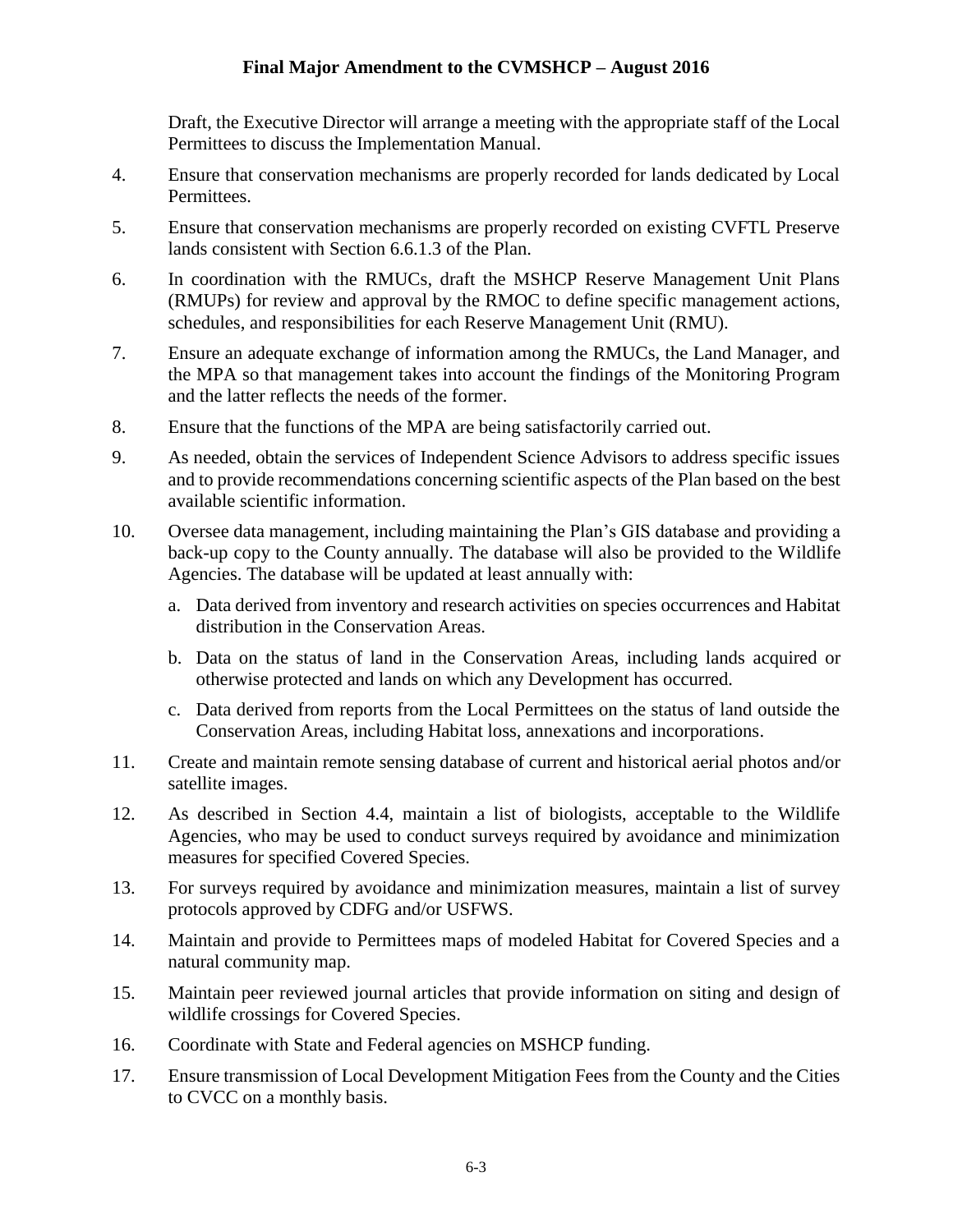- 18. Manage and account for all Local Permittee and Participating Special Entity revenues transmitted to CVCC for Plan implementation.
- 19. Prepare an Annual Report as described in Sections 6.4 and 8.7 providing information and evaluating progress toward Plan implementation and attainment of the Conservation Goals and Objectives of the Plan.
- 20. Maintain a record of land acquired or otherwise conserved by Conservation Area.
- 21. Maintain a record of all Major and Minor Amendments and Like Exchanges.
- 22. Prepare and submit to the Wildlife Agencies all applications for Major Amendments to the MSHCP as described in Section 6.12.4 of this document.
- 23. Coordinate with Permittees in the preparation and submittal to the Wildlife Agencies of Minor Amendments to the MSHCP, including seeking expedited processing of such amendments and maintaining records reflecting such amendments.
- 24. Participate in the Joint Project Review Process and provide appropriate data and analysis to ensure consistent Plan implementation and oversight, including providing the relevant Local Permittee an analysis of how the proposed project would impact the Conservation Area Conservation Objectives, and what the status of Rough Step is in the affected Conservation Area.
- 25. Concurrent with any annexation or deannexation, provide to the affected Parties a revised calculation of the applicable Conservation Objectives and other relevant information to the affected Permittees.
- 26. Assist in resolving disputes between the Permittees and the Wildlife Agencies.
- 27. Coordinate the preparation and administration of CVCC's annual budget.
- 28. Administer CVCC'S affairs as determined by CVCC Joint Powers Agreement.
- 29. Serve as Secretary of CVCC or designate a Secretary.
- 30. Develop policies and procedures to administer CVCC functions and activities.
- 31. Ensure compliance with federal, state and local laws and regulations.

### **6.1.2 Acquisition and Funding Coordinating Committee**

To assist in implementing its duties under the MSHCP, CVCC shall form an Acquisition and Funding Coordinating Committee to provide input on funding priorities and Permittee acquisitions. The Committee shall be formed within one hundred twenty (120) days of the issuance of the Permits. The Committee shall be comprised of one representative from each of the Permittees that requests membership. Each such Permittee shall designate its representative and an alternate. The Wildlife Agencies shall be *ex officio* members of the Committee.

The Acquisition and Funding Coordinating Committee shall advise CVCC on Permittee Additional Conservation Land acquisitions and funding priorities, as requested. CVCC, however, will have the final decision-making authority in establishing and implementing these local priorities. The Acquisition and Funding Coordinating Committee will also provide a forum to discuss Wildlife Agencies, BLM, NPS, USFS, State Parks, and CVMC land acquisition priorities and keep CVCC informed on acquisitions by non-local sources. CVCC shall establish policies, as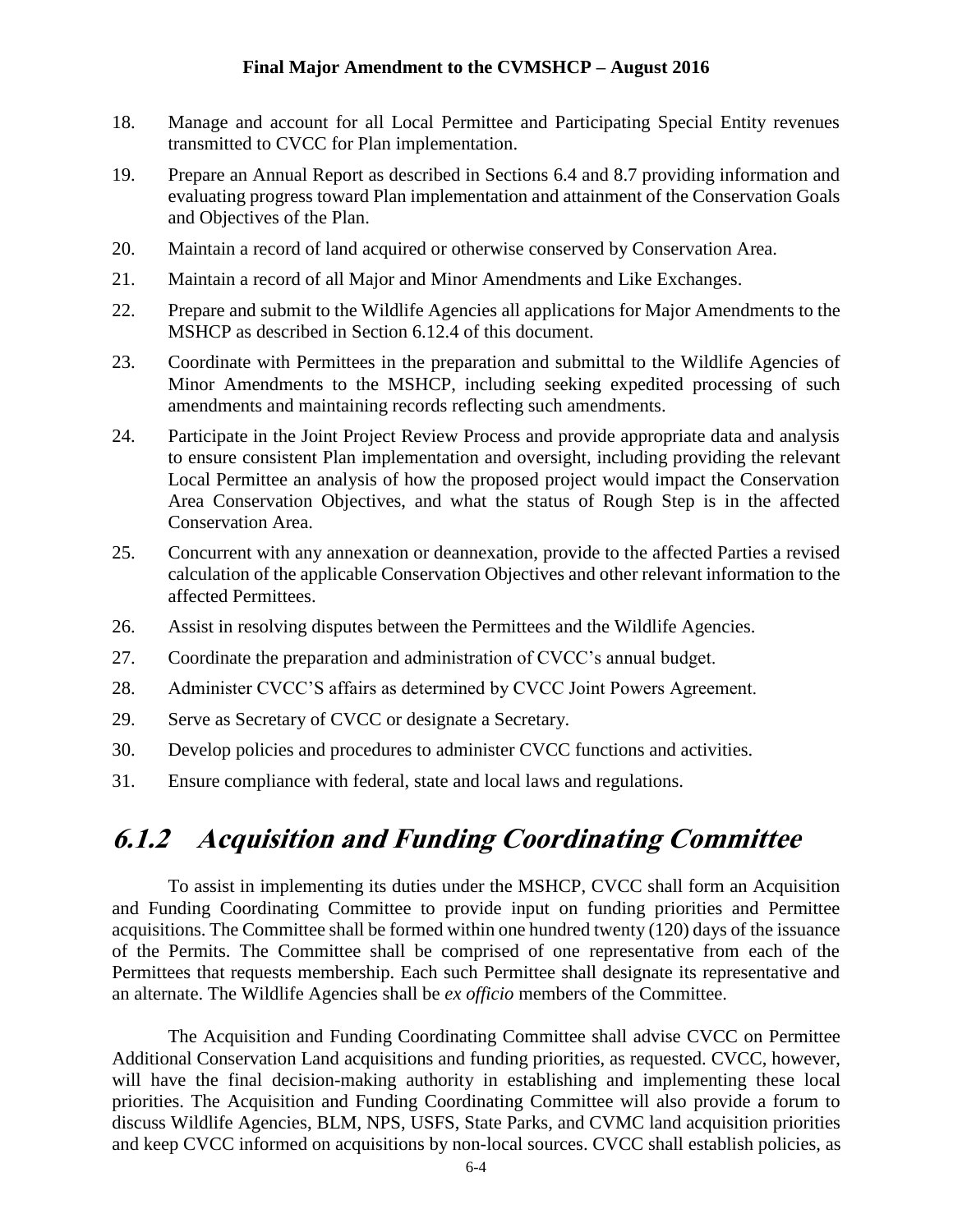appropriate, under which the Acquisition and Funding Coordinating Committee will make recommendations to CVCC. Such policies will include conflict of interest guidelines for the Committee members.

CVCC will acquire land and may administer a grant program to non-profit organizations and Permittees to conserve lands that contribute to MSHCP Reserve Assembly. CVCC will also coordinate conservation easement agreements with landowners, seek grants and other funding sources to assist with acquisition, and coordinate with other state and federal acquisition programs in the Plan Area to ensure efficiency and consistency among acquisition programs.

Acquisitions will be only from a willing seller. All appraisals to be used for the Local Permittees' acquisition program must be prepared to the Uniform Standards of Professional Appraisal Practice. CVCC will develop a process to resolve differences concerning the valuation of property.

### **6.1.3 Reserve Management Oversight Committee**

The RMOC is the primary inter-agency group that will coordinate implementation of the Plan. The RMOC shall report to CVCC and shall be assembled within one hundred twenty (120) days of the issuance of the Permits. CVCC shall appoint the chair of the RMOC from among those listed below. The RMOC shall be composed of, at a minimum, one representative of each of the following:

- 1. Bureau of Land Management (designated by BLM)
- 2. California Department of Fish and Game (designated by CDFG)
- 3. California Department of Parks and Recreation (designated by State Parks)
- 4. Coachella Valley Conservation Commission (designated by CVCC)
- 5. U. S. Fish and Wildlife Service (designated by USFWS)
- 6. County of Riverside (designated by the Board of Supervisors)
- 7. Up to five other private or public entities that hold Reserve Lands as appointed by CVCC.

National Park Service (designated by NPS) and U. S. Forest Service (designated by USFS) will be *ex officio* members.

In the event one or more of the agencies represented on the RMOC does not at any time have a designated representative on the RMOC, the RMOC shall continue to function without that representation. CVCC may appoint additional members as deemed necessary to carry out the functions of the RMOC.

RMOC representatives shall have the authority necessary to ensure that the RMOC's oversight and advisory duties and responsibilities are successfully executed. The duties of the RMOC shall include, but not be limited to, the following:

1. Advise CVCC on and oversee implementation of the MSHCP Reserve System Management Program and Monitoring Program as described in Section 8 of this document,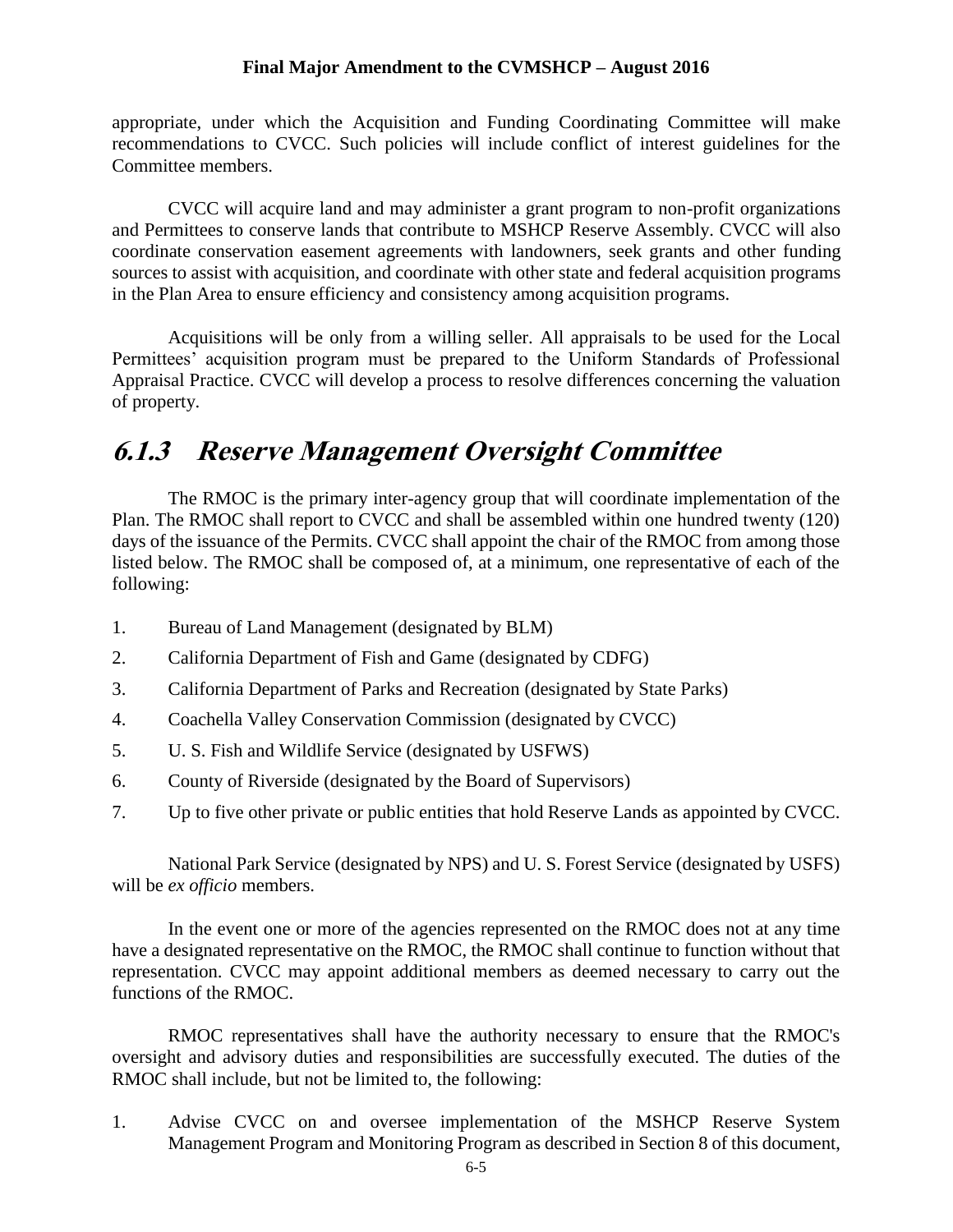including assisting in prioritizing management activities that benefit the Reserve Lands. It is recognized that each agency that owns Reserve Lands has the ultimate responsibility for managing that property pursuant to the MSHCP.

- 2. Provide biological, technical, and operational expertise involving oversight of the Reserve Lands, including management, adaptive management procedures, and monitoring.
- 3. Provide technical assistance to RMUCs and the MPA.
- 4. Coordinate with RMUCs regarding management activities and issues.
- 5. Assist fire protection entities in identifying and mapping potential fuel reduction zones or fire break locations, as well as access routes for fire equipment in the event of wildland fires that pose safety concerns.
- 6. Review and provide input on reports and annual work plans prepared by the Land Manager on behalf of the RMUCs and by the MPA.
- 7. Review the Reserve Lands management budget and make recommendations to CVCC Executive Director regarding the budget.
- 8. Make recommendations to CVCC Executive Director regarding the format and timing of Annual Reports as required by Section 6.4 of this document.
- 9. Assist CVCC in the preparation of annual written reports on the Reserve Lands, including baseline assessments of Additional Conservation Lands.
- 10. Assist Permittees in the implementation of the terms and conditions of the MSHCP, as requested.
- 11. Review and approve RMUPs and amendments thereto.

The RMOC shall meet, at a minimum, twice annually or more frequently as needed. The RMOC shall attempt to reach consensus on recommendations. If at the determination of the chairperson of the RMOC a consensus cannot be reached within a reasonable time, the action shall be by majority vote of the members. Under all circumstances, the state and federal agencies reserve their rights under the MSHCP, IA, and state and federal law to take actions as they believe appropriate with respect to the management of their lands, even if those actions are in contradiction to the majority decision.

### **6.1.4 Reserve Management Unit Committees**

Within one hundred twenty (120) days of the issuance of the Permits, an RMUC shall be established by CVCC for each of the RMUs, which are geographic areas within the MSHCP Reserve System where coordinated management by different entities is needed to achieve the Conservation Objectives. RMUs consist of one or more Conservation Areas and were identified based on ownership and natural community patterns and similarities of anticipated management needs. RMUs are composed of land administered by NPS, USFS, and BLM; Wildlife Agency and Local Permittee Existing Conservation Lands; and Additional Conservation Lands. Within the RMUs, management obligations under the Plan may vary depending on land ownership or administrating agency. Six RMUs have been designated (See Figure 8-1) and are described below: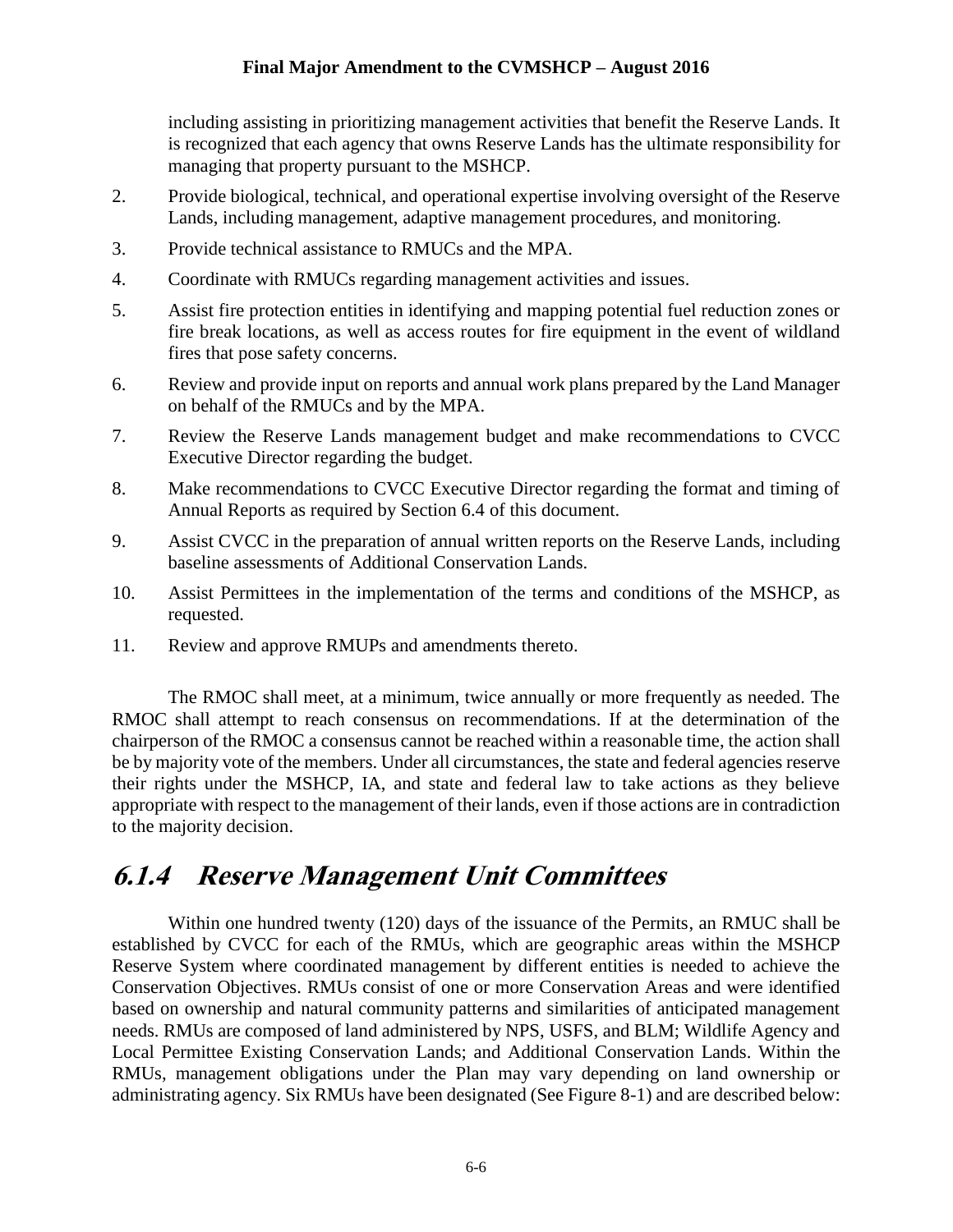- **Unit 1**. This unit consists of the following Conservation Areas: Cabazon, Stubbe and Cottonwood Canyons, Whitewater Canyon, Snow Creek/Windy Point, Highway 111/I-10, Whitewater Floodplain, Upper Mission Creek/Big Morongo Canyon, Willow Hole, Long Canyon, Edom Hill, Thousand Palms, West Deception Canyon, Indio Hills/Joshua Tree National Park Linkage, Indio Hills Palms, and East Indio Hills.
- **Unit 2**. This unit consists of the Joshua Tree National Park Conservation Area.
- **Unit 3**. This unit consists of the following Conservation Areas: Desert Tortoise and Linkage, and Mecca Hills/Orocopia Mountains.
- **Unit 4**. This unit consists of the Dos Palmas Conservation Area.
- **Unit 5**. This unit consists of the Coachella Valley Stormwater Channel and Delta Conservation Area.
- **Unit 6**. This unit consists of the Santa Rosa and San Jacinto Mountains Conservation Area.

The Land Manager, as identified in Section 6.1.5, shall represent CVCC and the Local Permittees on the RMUCs. The Wildlife Agencies will also be represented on the RMUCs in RMUs in which they manage land. CVCC will also pursue MOUs with other entities that manage conservation land within an RMU whereby those entities will provide a representative to serve on the applicable RMUC. Through the Land Manager's participation in the RMUCs, CVCC will ensure that management of Local Permittee Mitigation Lands is consistent with the Plan Conservation Goals and Objectives. Through the RMUCs, CVCC will also seek to coordinate land management with the other entities that manage conservation land in the RMUs to optimize the management of all conserved land.

A RMUC shall be established for each of the RMUs with initial representation as follows:

- **Unit 1**. The RMUC consists of the Land Manager, BLM, CDFG, USFWS, USFS, State Parks, TNC, CVWD, MSWD, and CNLM.
- **Unit 2**. The RMUC consists of the Land Manager and NPS.
- **Unit 3**. The RMUC consists of the Land Manager and BLM.
- **Unit 4**. The RMUC consists of the Land Manager, BLM, CDFG, State Parks, CVWD and CNLM.
- **Unit 5**. The RMUC consists of the Land Manager, CVWD, IID, and BLM.
- **Unit 6**. The RMUC consists of the Land Manager, BLM, CDFG, State Parks, CVMC, the University of California Natural Reserve System (UCNRS), and USFS. A representative of the Trails Advisory Subcommittee to the Santa Rosa and San Jacinto Mountains National Monument Advisory Committee (MAC) and a representative of USFWS shall be consulted as appropriate.

The composition of RMUCs may change as land is acquired or exchanged within the Plan Area.

The RMUCs have the following duties and responsibilities: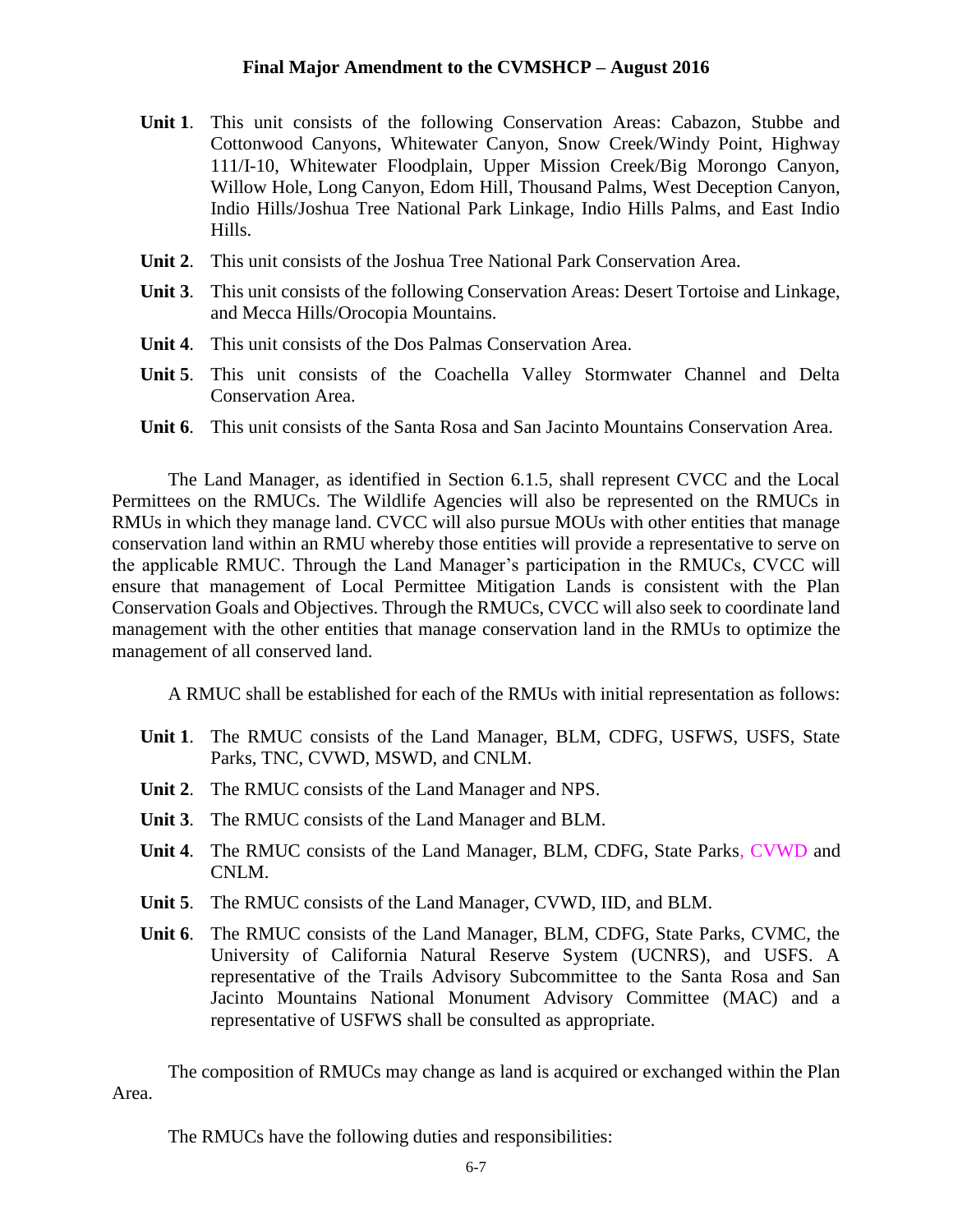- 1. Manage land within the RMUs pursuant to the Plan.
- 2. Evaluate best available scientific data obtained from the Monitoring Program against the biological objectives in the RMUP applicable to the RMU and make recommendations on Adaptive Management to the RMOC.
- 3. Provide the necessary information to the Land Manager designated by CVCC for that RMU to prepare and submit an Annual Report on completed and proposed management actions to CVCC and the RMOC.
- 4. Coordinate with other RMUCs, the MPA, and the ISA, including attendance at annual meetings to discuss data collection methodologies and other reserve management issues.
- 5. The RMUC of the Santa Rosa and San Jacinto Mountains Conservation Area shall meet annually, or more often as needed, with the Trails Management Subcommittee (see Section 6.3) to review the results of the trails monitoring program and other relevant data, and shall advise the RMOC and CVCC regarding any issues identified through the monitoring.
- 6. Coordinate with the Land Manager in the preparation of an annual work plan for the RMU. The annual work plan will describe the conserved lands, the potential threats and proposed management prescriptions, a work schedule for management actions, and a budget.
- 7. Assist CVCC in the preparation of a RMUP for the RMU, in coordination with the Land Manager.

## **6.1.5 Land Manager**

CVCC may retain or contract with a person or entity to manage Local Permittee Mitigation lands and coordinate through the RMUCs with the entities managing conservation land in the RMUs. The duties of the Land Manager include:

- 1. Manage the Local Permittees' Mitigation lands pursuant to the Plan.
- 2. Coordinate construction of fencing and barriers designed to control and manage public use of the Conservation Areas and maintain/replace those structures as needed over time.
- 3. Provide liaison between the RMUCs and appropriate law enforcement entities to keep trespass and illegal dumping activities under control.
- 4. Coordinate the construction and maintenance of public access trails and kiosks in appropriate locations approved by the RMOC, and provide current informational literature to the public.
- 5. Organize and coordinate a docent/volunteer corps to help with public access, interpretation, and construction of public trails and kiosk facilities.
- 6. Respond to public inquiries.
- 7. In coordination with the agencies on whose land the control activities would occur, carry out and coordinate exotic species control activities, focusing on those exotic species with the greatest impacts on the Covered Species, conserved natural communities, and the functioning of natural processes within the Conservation Areas.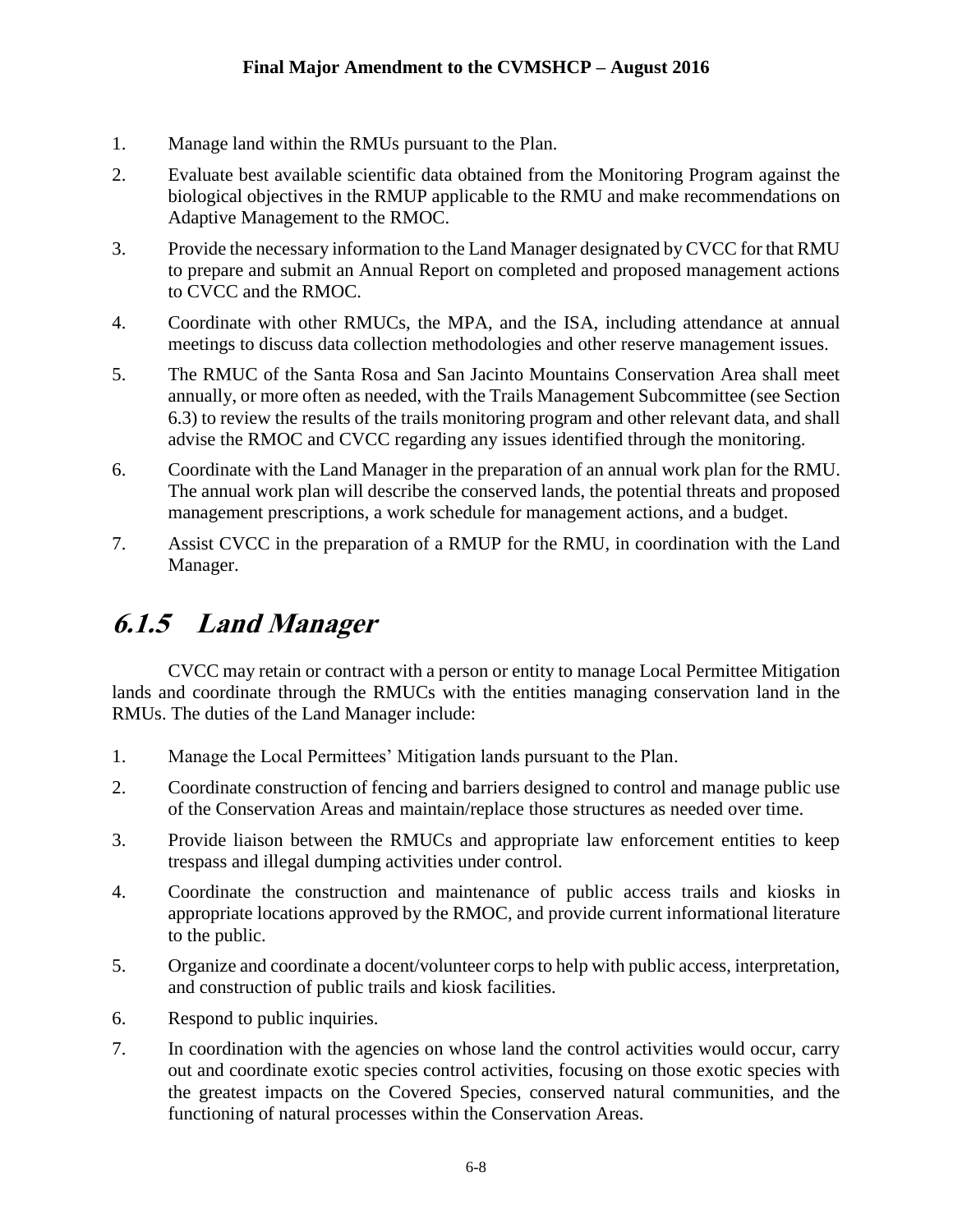- 8. In coordination with the agencies on whose land the exotic species control activities would occur, carry out, coordinate and/or contract for any additional management activity called for in the MSHCP Reserve System Management Program.
- 9. Facilitate the exchange of information regarding all completed and proposed management and Adaptive Management actions.
- 10. Prepare an annual work plan, in coordination with the RMUC, to be reviewed and commented on by the RMOC, and then submitted to the CVCC for budget approval. The elements of the annual work plan are described in Section 8.7
- 11. Provide annual reporting to CVCC and the RMOC on all completed and proposed land management and adaptive management actions.
- 12. Coordinate with the MPA regarding the Monitoring Program.

## **6.1.6 Monitoring Program Administrator (MPA)**

The CVCC is responsible for Monitoring Program administration. Final responsibility will rest with the CVCC Executive Director. The Executive Director may appoint a staff member as his or her designee for purposes of overseeing Monitoring Program administration, but ultimate responsibility will remain with the Executive Director. Day to day responsibility for Monitoring Program administration will be part of the contract for the Monitoring Program, and a specific individual will be identified by the contractor as the Monitoring Program Administrator (MPA). That individual will report to the CVCC Executive Director or his/her designee. To ensure that Monitoring Program administration is adequately addressed the CVCC shall consult with the Wildlife Agencies regarding the provisions for the MPA in developing the Request for Proposals for the Monitoring Program contract.

The MPA's duties shall include but not be limited to the following:

- 1. Oversee the Monitoring Program for the Reserve Lands pursuant to Section 8 of this document, including, but not limited to, updating and refining the Natural Communities Map, compiling existing scientific data on Covered Species, and conducting inventories to determine plant and animal species' distribution and abundance.
- 2. Design and carry out the Monitoring Program in coordination with the Wildlife Agencies and other participating scientists. Coordinate the logistics of implementing the Monitoring Program with the Land Manager.
- 3. Provide Annual Reports to the CVCC for distribution to the RMOC, RMUCs, and other appropriate entities.
- 4. Prepare and submit other reports to CVCC, the RMOC, RMUCs, and the Land Manager as required by Section 8 of this document.
- 5. Coordinate with RMUCs; the Land Manager; and the ISA, other agencies, and entities as appropriate, to facilitate sharing information obtained through monitoring efforts. The MPA shall attend the RMOC and RMUC meetings as needed to ensure ongoing coordination and adequate information exchange between the Monitoring Program and the Management Program. The MPA shall meet quarterly with the RMOC, or the Wildlife Agencies if the RMOC does not meet quarterly, to review the progress of the Monitoring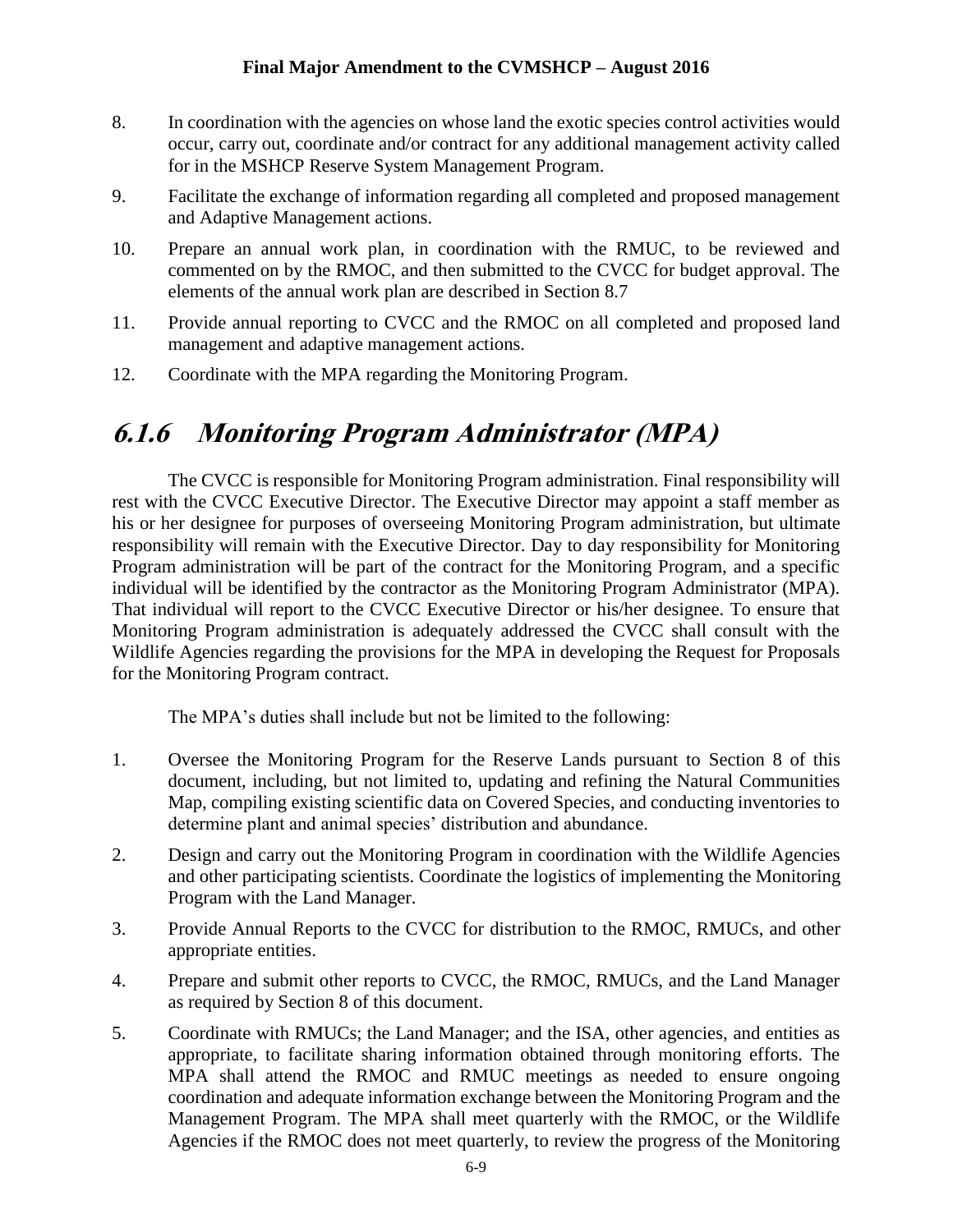Program. The frequency of the meetings may be changed by the RMOC to be less often if appropriate.

- 6. Submit an annual budget proposal to CVCC Executive Director and a 3 to 5 year projected work plan and cost estimate for implementation of the Biological Monitoring Program.
- 7. Track other monitoring programs and regional monitoring efforts not included in the Plan and coordinate these with the Monitoring Program as appropriate.

# **6.2 MSHCP Reserve Management Unit Plan**

CVCC or its designee shall work with the RMUCs to develop RMUPs for review and approval by the RMOC to define specific management actions, schedules, and responsibilities for each RMU. Each RMUP shall be prepared within three (3) years after Permit issuance. Coordination with other RMUs should be reflected in the RMUP as appropriate. The RMUP shall incorporate the Management Program measures and activities in Section 8 with appropriate refinements. The RMUP shall generally contain the following elements:

- 1. A brief description of each RMU, including acreage, regional setting, current staffing and management efforts, existing partnerships, recreational uses, and previous land uses.
- 2. The MSHCP Plan Conservation Goals and Objectives for Covered Species, Essential Ecological Processes, Biological Corridors and Linkages, and conserved natural communities.
- 3. A physical description of each RMU including, but not limited to, distribution and abundance of Covered Species, conserved natural communities present, significant problems that may affect the RMU, and the context of the RMU with respect to the MSHCP Plan.
- 4. Maps of proposed future conditions, including recreational facilities, administrative facilities, special management areas, etc.
- 5. Identification, prioritization, and costs of specific management actions needed to implement the RMUP.
- 6. Identification of staffing, including law enforcement, and funding requirements to implement the RMUP.
- 7. Identification of potential threats to the RMU, such as toxic spills, and any preventive measures and coordinated response measures that would be Feasible to avoid or minimize impacts.
- 8. Identification of partnership opportunities.
- 9. A description of the Monitoring Program activities that will occur within the RMUs.
- 10. A delineation of the coordination between the Monitoring Program and the Management Program, including Adaptive Management, for the RMU.

# **6.3 Trails Management Subcommittee**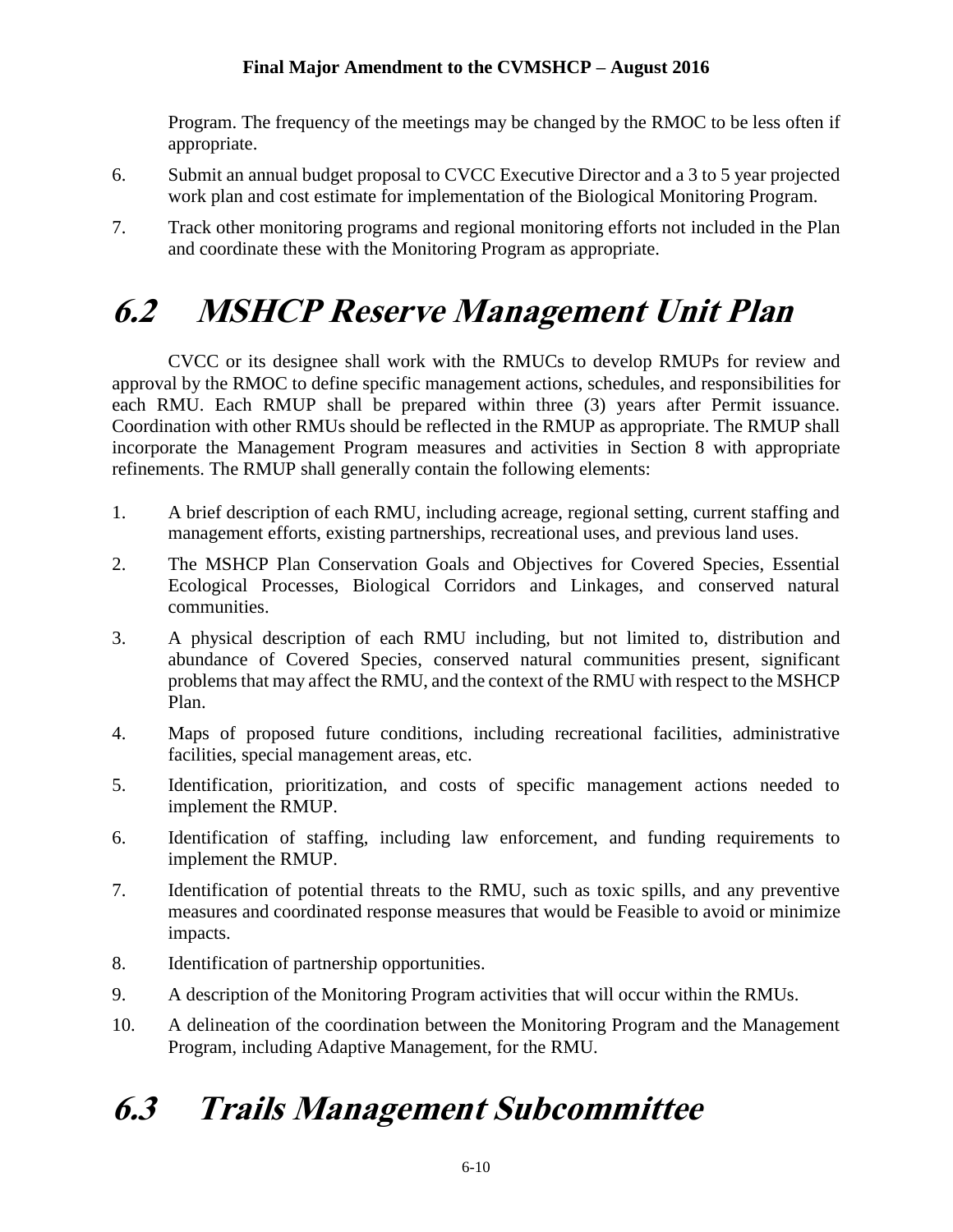A Trails Management Subcommittee will be established by CVCC to annually review and evaluate the Public Use and Trails Plan for the Santa Rosa and San Jacinto Mountains Conservation Area. Information to be considered yearly will include data gathered through monitoring activities and relevant information from other sources. The Subcommittee will report to both the RMOC and the MAC regarding implementation of and recommended modifications to the Public Use and Trails Plan. The RMOC or MAC may also request the Subcommittee to address other issues as needed.

The Subcommittee will consist of:

- $\triangleright$  One representative each from the cities of Palm Springs, Cathedral City, Rancho Mirage, Palm Desert, Indian Wells, Indio, and La Quinta. The city representatives shall be appointed by the respective city councils.
- One representative each from the CVMC, County Parks, the Wildlife Agencies, USFS, BLM, and the MAC. Each of these agencies shall appoint its representative.
- $\triangleright$  At least five individual representatives of trail interest organizations, environmental organizations, and independent researchers. These representatives shall be appointed by CVCC.

The CVCC may from time to time alter the composition and functions of the Trails Management Subcommittee.

Decisions on Allowable Uses will ultimately be made by the agency or jurisdiction responsible for management of those lands.

The Trails Management Subcommittee's duties shall include but not be limited to the following:

- 1. Complete an annual review of the effectiveness of the overall trails management program. Annual review will include an assessment of bighorn sheep population trends, recreational trail use data, and other new data.
- 2. Make recommendations to both the Santa Rosa and San Jacinto Mountains RMUC and the Santa Rosa and San Jacinto Mountains National Monument Advisory Committee regarding modifications to the trails management program. The RMUC will make recommendations to CVCC for the portions of trails on non-federal land; the Monument Advisory Committee will make recommendations to the Federal land management agencies.
- 3. Make recommendations for decommissioning and removing trails to the RMOC and Monument Advisory Committee. Final approval for trail decommissioning and removal rests with the entity having jurisdiction over the applicable lands.
- 4. Assist the RMUCs, the Land Manager, and the land management agencies with providing information and education to trail users about the trails management program.

# **6.4 Annual Reporting**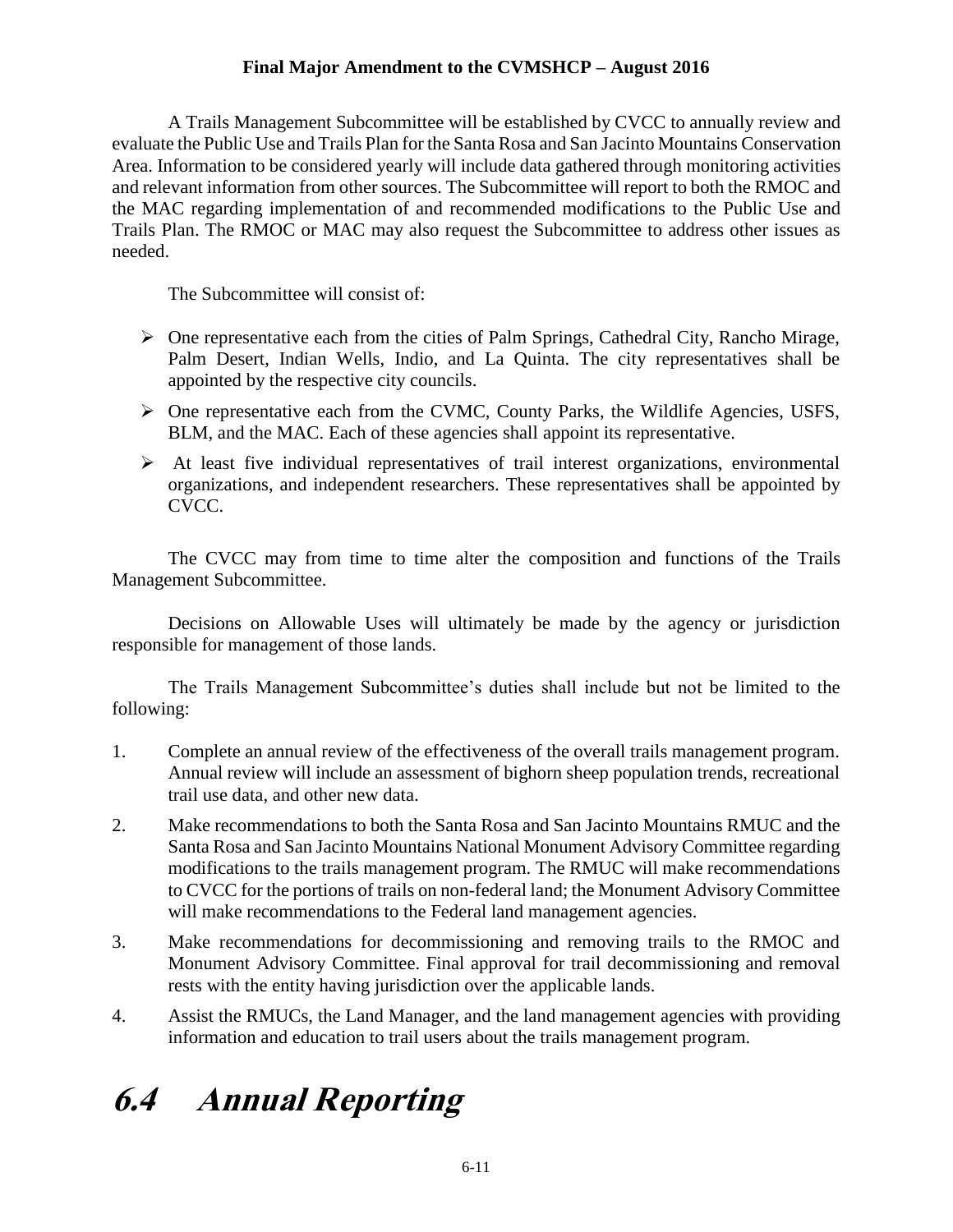To ensure that the Permittees are in compliance with the Plan, an Annual Report will be prepared by CVCC and submitted to the Wildlife Agencies and Permittees. The Annual Report for the preceding calendar year must be submitted by March 30. The report will be presented at a CVCC meeting, which will be a public workshop, and copies of the report will be made available to the public. The Annual Report will include the following information:

- 1. An overview of the status of the Conservation Areas.
- 2. Results of biological monitoring, identification of Adaptive Management actions identified, and whether or not such actions were implemented.
- 3. A description of Reserve Lands' management activities for the previous year.
- 4. An accounting of the number of acres acquired (in fee or conservation easement), conserved through MOUs for cooperative management, or otherwise protected during the previous year to achieve identified Conservation Objectives. This information will be used in conjunction with the information in 6.5 below to delineate the progress made toward achieving each of the Plan's Conservation Objectives and to demonstrate that the Species' Conservation Goals and Objectives remain achievable.
- 5. An accounting of the number of acres of Core Habitat, Essential Ecological Processes, Biological Corridors and Linkages, and conserved natural communities within each Conservation Area developed or impacted by Covered Activities during the previous year.
- 6. An accounting of the number of acres of Core Habitat and Other Conserved Habitat for the species and conserved natural communities outside the Conservation Areas developed or impacted by Covered Activities during the previous year. This will be derived from information provided by the Local Permittees based on acres calculated at the issuance of grading permits, or such other permits as may be issued to authorize the disturbance.
- 7. An accounting of the status of each Covered Species with respect to the Species Conservation Goals and Objectives in Sections 4 and 9.
- 8. An evaluation of any significant issues encountered in Plan implementation during the previous year and their proposed resolution.
- 9. Expenditures for acquisition and Reserve Lands management over the previous year and applicable budgets for the upcoming fiscal year.
- 10. Summary of compliance activities required of Permittees, such as adoption of ordinances.
- 11. A copy of the audit of CVCC finances for the most recent fiscal year available.
- 12. Summary of all unauthorized/unpermitted activities detected and enforcement actions taken during the previous year.
- 13. Additional technical, commercial, and scientific information and/or data that are reasonably available and necessary to evaluate performance and compliance with the commitments and objectives of the Plan shall be provided to the Wildlife Agencies upon written request.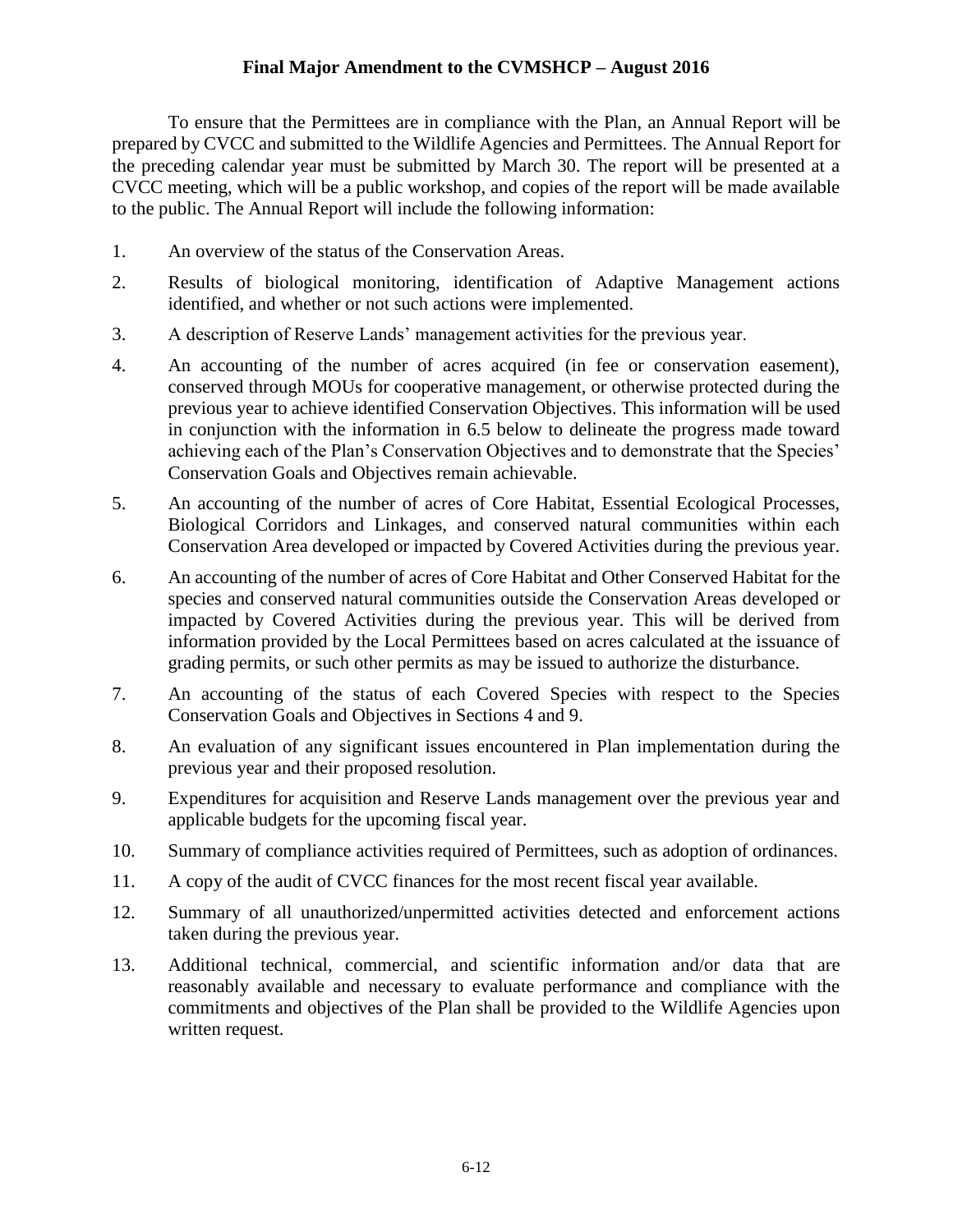## **6.5 Rough Step and Rough Proportionality Analyses**

The MSHCP Reserve System will be assembled over time and, when assembly is completed, must be in a configuration and contain suitable habitats (both location and acres) that provide for the Conservation of Covered Species. Acquisition is an essential component of Reserve System Assembly. As the Additional Conservation Lands are acquired, the Parties and the public must be able to determine that:

- 1. Lands being conserved within the Conservation Areas achieve the Conservation Objectives for Covered Species;
- 2. Development on lands within the Conservation Areas is not substantially reducing the opportunity to conserve the Additional Conservation Lands and thereby protect those areas that are critical to meeting Covered Species and natural community Conservation Objectives; and
- 3. Acquisition priorities at any point in time are appropriately focused on conserving parcels within the Conservation Areas needed to meet Covered Species and conserved natural communities Conservation Objectives.

To assist the Parties in this evaluation, there will be an annual Rough Step analysis conducted by CVCC for each Conservation Area. Section 6.1 of Appendix I lists the Conservation Objectives for Core Habitats, Essential Ecological Process areas, Biological Corridors and Linkages, and conserved natural communities for each Conservation Area. The annual Rough Step analysis will be done for each Conservation Objective*.* In addition, a real-time Rough Step analysis will be prepared for a Conservation Area whenever a Development is proposed in that Conservation Area. This information will be provided to the Permittee considering the proposed Development and to the Wildlife Agencies as part of the Joint Project Review Process described in Section 6.6.1.1.

Selection of the Rough Step Analysis Units was based on several factors including:

- 1. The Conservation Areas are discrete units based on biological, and to a lesser extent jurisdictional considerations, and are the geographic units used in delineating Conservation Objectives.
- 2. The Conservation Objectives within each Conservation Area identify how many acres of different Core Habitats, Essential Ecological Processes, Biological Corridors and Linkages and conserved natural communities must be conserved.

The rule for determining if the Plan is within the Rough Step parameters is:

$$
a_t \leq r \times c_t + .1 \times [a - (r \times c_t)]
$$

$$
r = \quad a/c
$$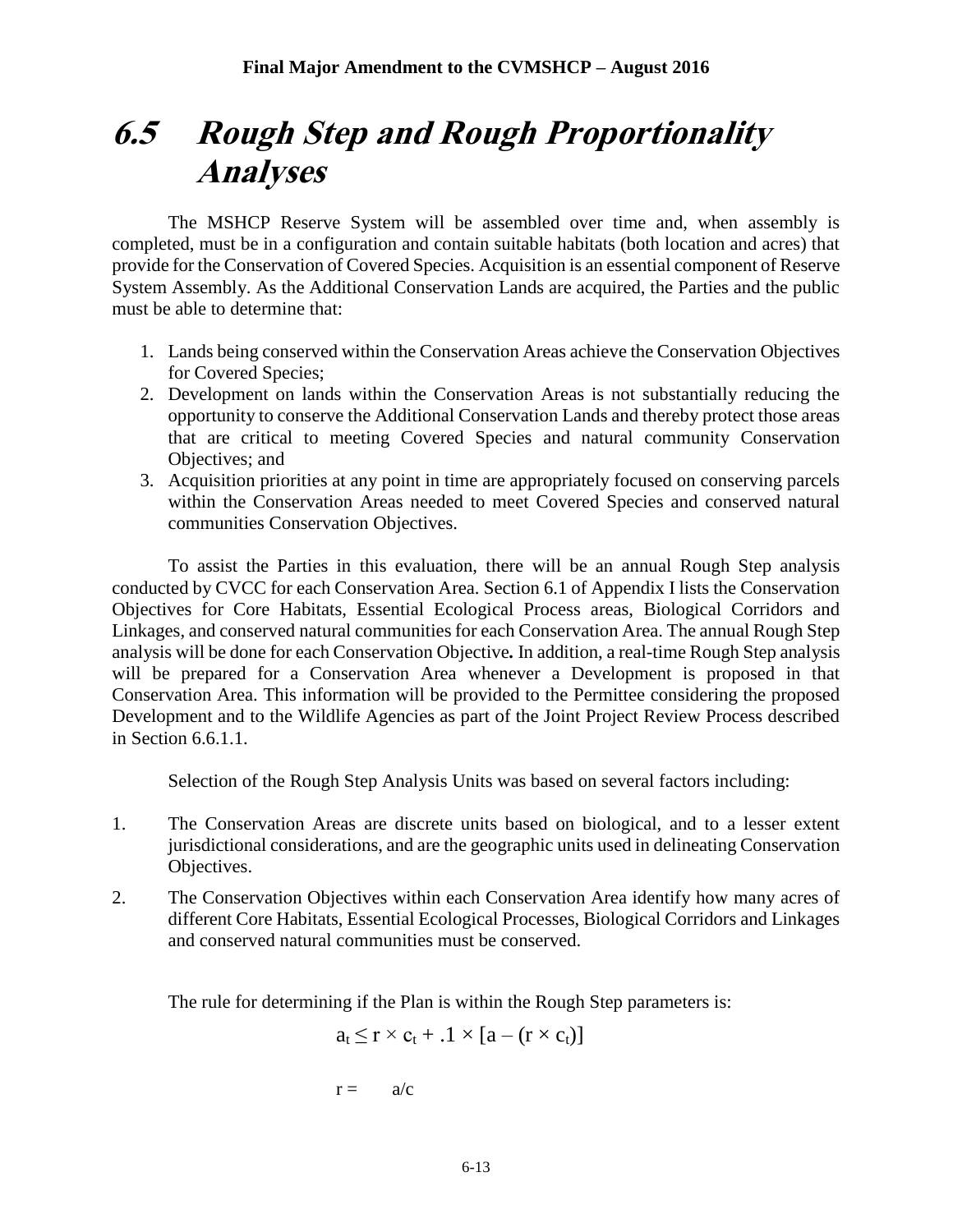Where:

- a = total acres of a Core Habitat, Essential Ecological Process area, Biological Corridor or Linkage, or natural community in the Conservation Area that could be developed while still meeting the Conservation Area's Conservation Objectives.
- $a_t =$  the number of acres of a Core Habitat, Essential Ecological Process area, Biological Corridor or Linkage, or natural community in the Conservation Area that could be lost at a point in time (t) while being consistent with the Rough Step rule.
- $c =$  the total number of additional acres of Core Habitat, Essential Ecological Process area, Biological Corridor or Linkage, or natural community in the Conservation Area that has to be conserved to meet the Conservation Area's Conservation Objectives.
- $c_t$  = the acres of Conservation of a Core Habitat, Essential Ecological Process area, Biological Corridor or Linkage, or natural community within the Conservation Area that have been conserved based on the definition of Additional Conservation Lands.

Rough Step analysis ensures*,* on an annual basis, that Conservation of Additional Conserved Lands is within 10% of the level needed to stay in balance with the level of Development.

If the Rough Step rule is not met during any analysis period, the Permittees must conserve appropriate lands necessary to meet a specific Conservation Objective within the Rough Step Analysis Unit to bring the Plan back into the parameters of the rule prior to authorizing additional loss of the Core Habitat, Essential Ecological Process area, Biological Corridor or Linkage, or natural community for which the rule was not achieved. It is anticipated that as the Additional Conservation Lands are acquired in each Conservation Area, it may be appropriate to transfer acreage Conservation Goals associated with Conservation Objectives for both specific conserved natural communities and Covered Species between Conservation Areas. Section 6.12.3 of this document addresses this situation. Section 23.5 of the IA describes the Wildlife Agencies' rights to revoke or suspend all or portions of the Permits, in accordance with the laws and regulations in force at the time, for failure to comply with the Rough Step requirements.

CVCC will include in the Annual Report habitat losses and gains associated with public and private Development projects and will track MSHCP Reserve System Assembly.

The Annual Report will also provide this information by Conservation Objective for Core Habitats, Essential Ecological Process areas, Biological Corridors or Linkages, and conserved natural communities, consistent with "HabiTrak" methodology. HabiTrak, an ArcView extension, was developed cooperatively by the Wildlife Agencies, local jurisdictions, special districts, and others to meet the reporting requirements for multiple species HCPs. It is designed to be an easyto-use, stand-alone desk-top application that can be used by non-GIS staff. The tool uses common and standardized data to prepare standardized tables and maps for the Annual Reports.

Section 5.2.2.3 discusses rough proportionality, which assures that Conservation keeps pace with Development in the Plan Area.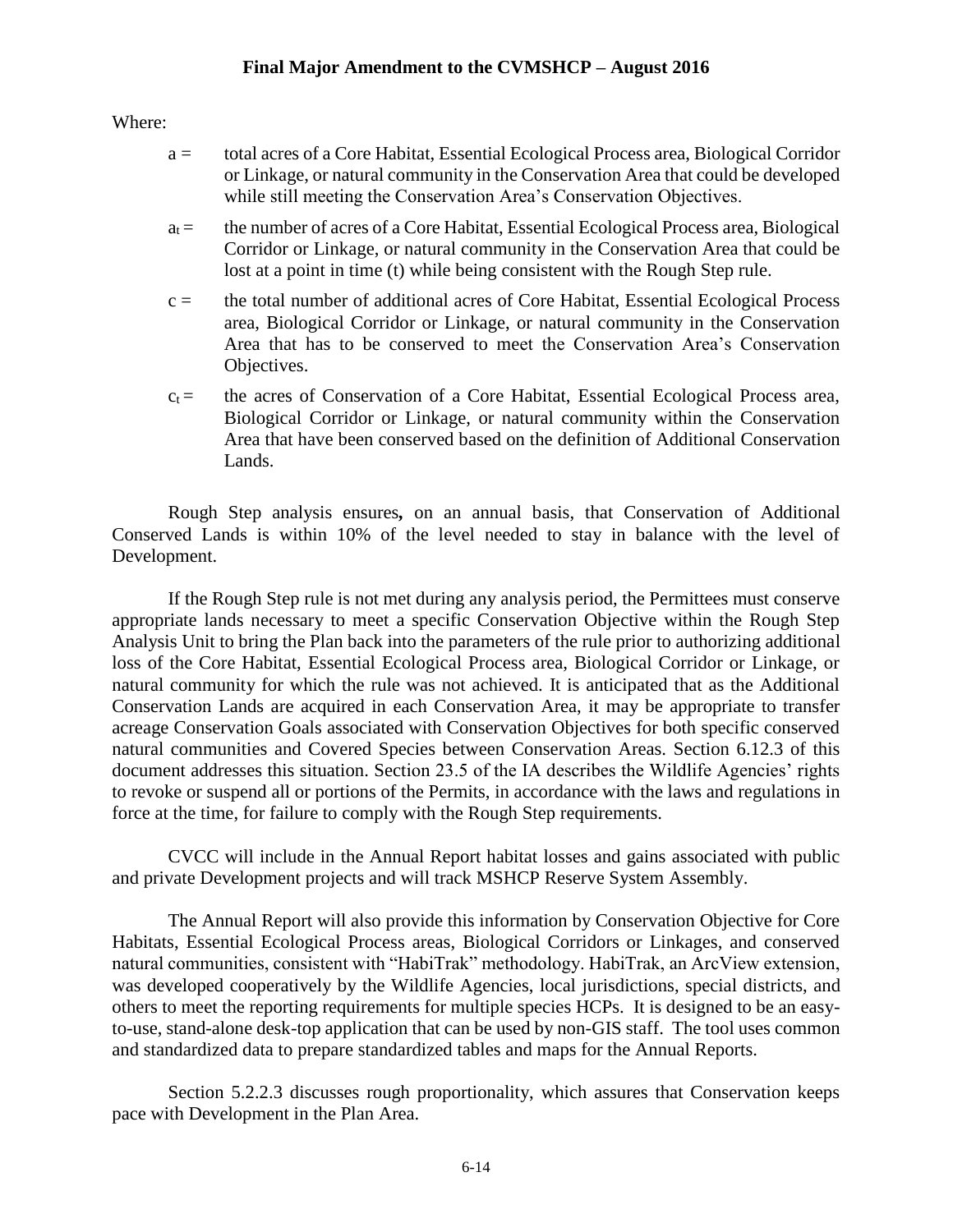## **6.6 Obligations of the Participants**

## **6.6.1 Obligations of the Local Permittees**

The Local Permittees are the cities of Cathedral City, Coachella, Desert Hot Springs, Indian Wells, Indio, La Quinta, Palm Desert, Palm Springs, and Rancho Mirage; the County; County Flood Control; County Parks; County Waste; CVCC, CVAG, CVWD, Mission Springs Water District (MSWD), and IID. The Local Permittees will conserve 96,400 acres (inclusive of Caltrans' obligation) in the Conservation Areas. Of this, 7,700 acres are already owned by Permittees and that acreage will be conserved through the Plan. The Local Permittees shall establish an endowment to fund the Monitoring and Management Programs for those lands in perpetuity. The Local Permittees must also comply with all other terms and conditions of the MSHCP and IA (See Section 13.0 of the IA), including, but not limited to:

#### *Within Conservation Areas*

- -- Ensure achievement of the Plan's Conservation Goals and Objectives and Required Measures in each Conservation Area identified in Section 4.3 and attainment of the Species Conservation Goals and Objectives identified in Section 9.
- -- As described in Sections 4.1.2 and 4.2.2.2.1, conserve Local Permittee owned land in the Conservation Areas. Except as otherwise set forth in this section, the Local Permittees shall commit their currently not-conserved lands to conservation in perpetuity within 3 years of Permit issuance.
- -- Existing and future lands on which the County Flood Control has Take Authorization for construction, operation, and maintenance of facilities that are Covered Activities will be conserved only to the extent compatible with the construction, operation, and maintenance of the facilities.
- -- Participate in the Joint Project Review Process for projects within Conservation Areas as described in Section 6.6.1.1 and implement the Land Use Adjacency Guidelines described in Section 4.5.
- -- Upon request from the Wildlife Agencies, the Local Permittees shall provide (a) an analysis and determination of consistency with the Plan at the time of, and along with, certification of applicable CEQA documents for approval of Development projects within Conservation Areas and (b) a copy of the final project approval documents within 30 days.
- -- Applicable Permittees will employ HANS as described in Section 6.6.1.2 as appropriate.
- -- Jurisdictions that received Take Authorization for the Coachella Valley fringe-toed lizard pursuant to the Incidental Take Permit issued for that species pursuant to the CVFTL HCP will relinquish the Permit and comply with Section 6.6.1.3 and IA Section 16.2.

#### *Within and Outside Conservation Areas*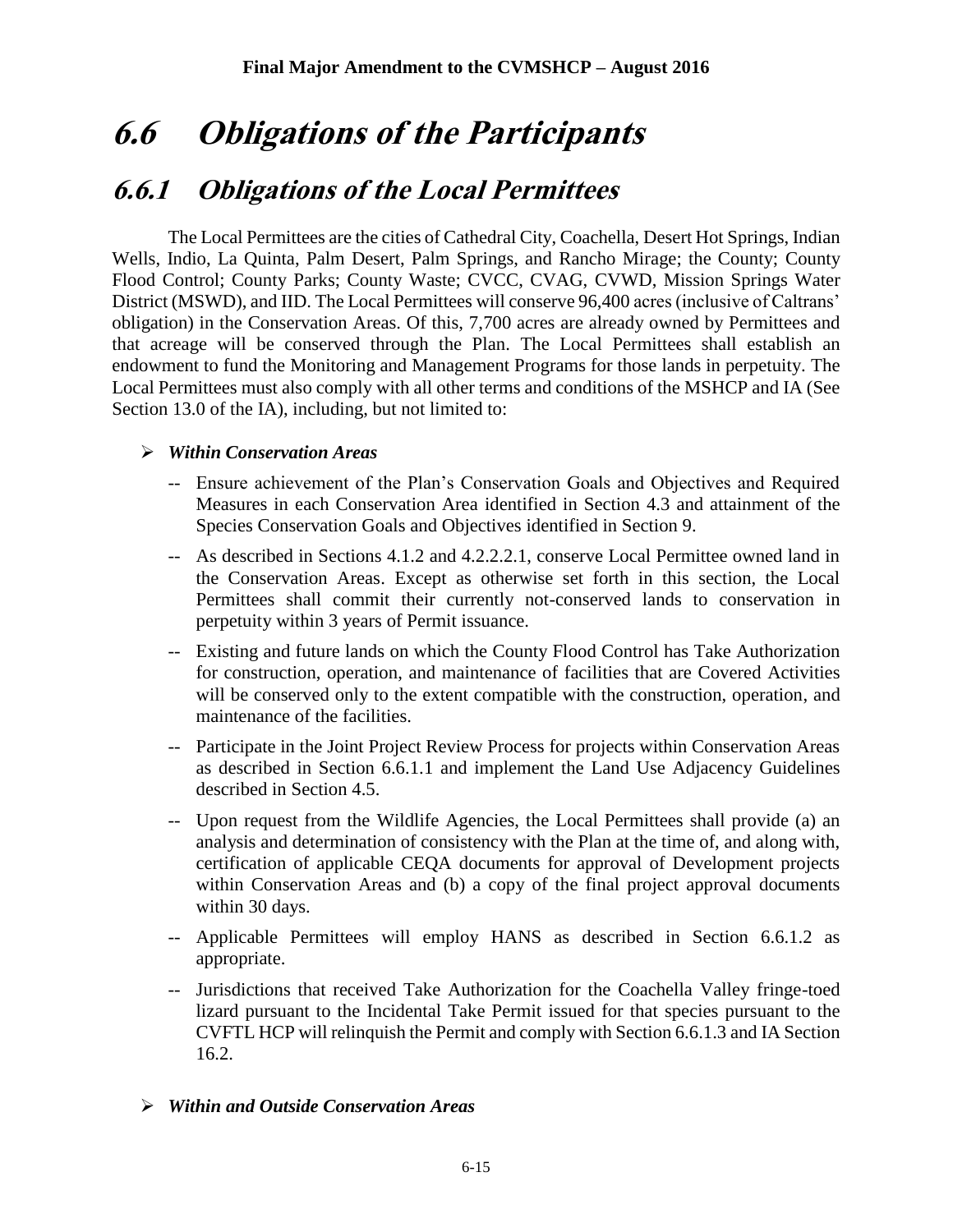- -- Ensure that habitat preservation is occurring in rough proportionality with Development and that Reserve Assembly occurs as contemplated in the MSHCP.
- -- Ensure compliance for public and private projects with all applicable Required Measures in Section 4.4.
- -- If a project shares a common boundary with a Conservation Area, require compliance with Land Use Adjacency Guidelines set forth in Section 4.5.
- -- Ensure compliance with Plan requirements for public projects.
- -- Impose adopted Local Development Mitigation Fees. The Local Permittees shall be responsible for collecting all revenues generated within their respective jurisdictional boundaries for Plan implementation and transferring those revenues to CVCC within thirty (30) days of collection.
- -- Adopt an appropriate Plan implementation mechanism as set forth in Section 11.1 of the IA.
- -- Maintain a record of total acres and location of Development within its jurisdiction and transmit this information to CVCC monthly. The undeveloped portions of parcels in Conservation Areas on which Development is approved by a Permittee shall count toward meeting the MSHCP's Conservation Objectives only when the undeveloped portion of the parcel is legally described and permanently protected through an appropriate Legal Instrument, and provision is made for the land to be monitored and managed pursuant to the MSHCP's Monitoring Program and Management Program. Review of individual Development projects will occur in accordance with the Implementation Manual.
- -- At the end of each calendar year, convey any changes in city boundaries or general plan land use designations to CVCC for inclusion in its Annual Report to the Wildlife Agencies.
- -- Take will be allocated by the relevant Permittee(s).
- -- On parcels approved for Development, the Permittees shall encourage the opportunity to salvage Covered sand-dependent species in accordance with the Implementation Manual.

To mitigate the impacts of the interchange and related arterial projects identified in Section 7.2.1, Caltrans, CVAG, and CVCC will acquire 1,795 acres in Conservation Areas in accordance with the mitigation matrix shown in Section 6.2 of Appendix I to contribute to Plan implementation and will contribute \$1,077,000 to the Endowment Fund for the Monitoring and Management Programs, including Adaptive Management of those lands. This acreage is part of the 96,400 acre Local Permittee obligation described above.

To mitigate the impacts of those transportation projects identified as Covered Activities in Section 7.2.3, CVAG shall contribute \$30 million from Measure A or other funds toward acquisition and the Monitoring Program, the Management Program, and Adaptive Management If the Permits issued in conjunction with the Plan are ever suspended or revoked, these transportation projects will, as described in the IA, be mitigated through the establishment of a conservation bank that incorporates and recognizes the contributions made by CVAG to Plan implementation as adequate mitigation for the projects. Covered Activity transportation projects not specifically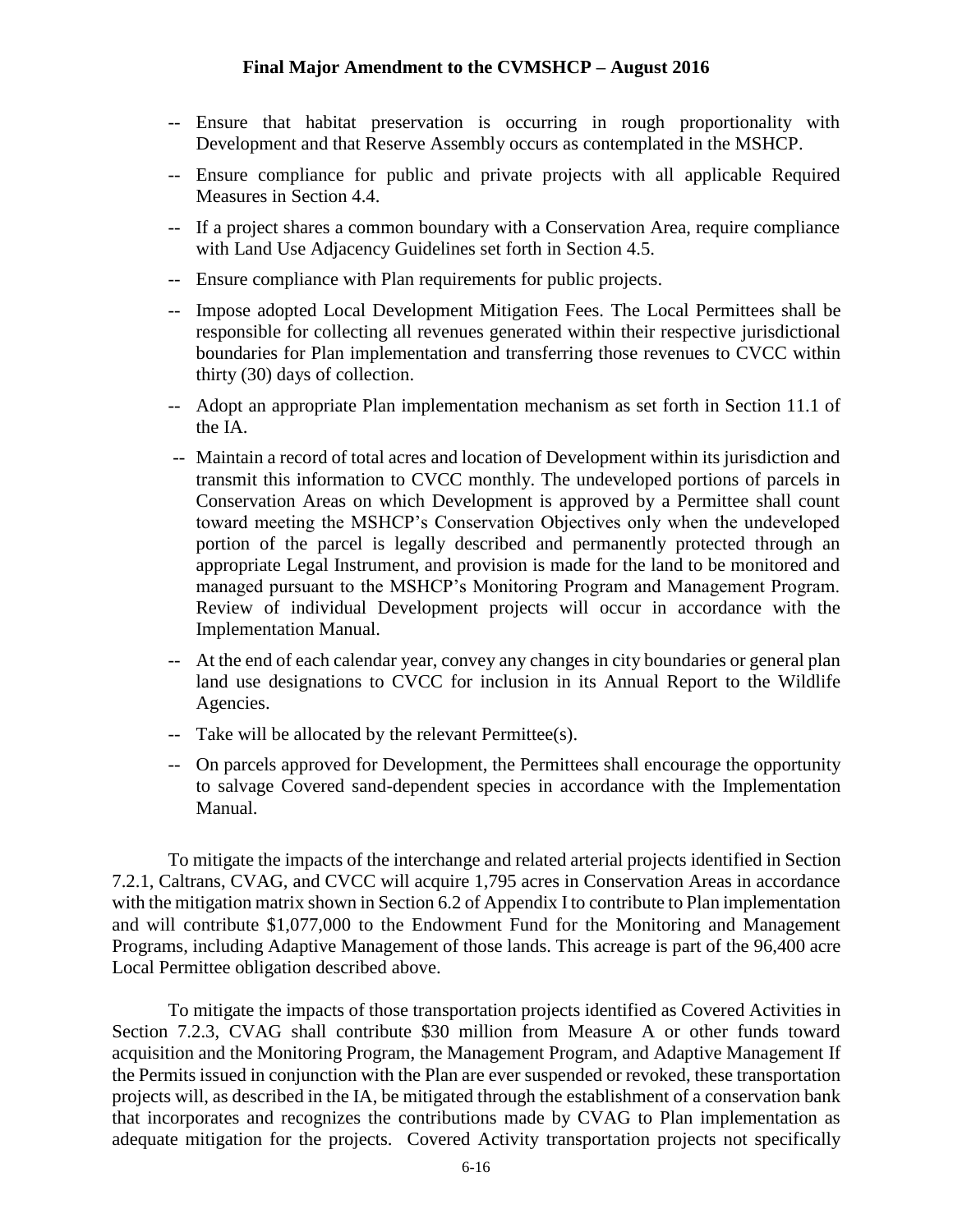listed in Sections 7.2.1, 7.2.2, or 7.2.3 of the MSHCP would mitigate through payment of the Local Development Mitigation Fee or by other appropriate means.

Of the approximately 7,000 acres that CVWD owns in the Conservation Areas, CVWD shall cooperate with CVCC toward the conservation of those lands, as follows:

- $\triangleright$  Approximately 1,200 acres of the 7,000 acres are in the Whitewater Floodplain Conservation Area and are currently conserved pursuant to the CVFTL HCP. These lands will be permanently committed to conservation under the MSHCP.
- Lands on which CVWD has Take Authorization for O&M of facilities that are Covered Activities, will be conserved only to the extent compatible with the O&M of the facilities.
- $\triangleright$  Future facilities (Dike 4 and Martinez recharge basins and future water- related facilities) that are Covered Activities requiring a Minor Plan Amendment with criteria will be mitigated by commitment of CVWD lands within Essential Peninsular bighorn sheep Habitat to conservation at a 1:1 ratio of Conservation to Development. If, in addition to these Covered Activities, CVWD develops any of its land in a Conservation Area consistent with the Conservation Objectives, CVWD may commit an equivalent dollar value of its lands in the Conservation Areas to permanent conservation in lieu of paying the Development Mitigation fee. CVCC will continue to be responsible for ensuring that the Conservation Area Conservation Objectives are met.
- $\triangleright$  For future projects outside the Conservation Areas, CVWD may commit an equivalent dollar value of its lands in the Conservation Areas to permanent conservation in lieu of paying the Local Development Mitigation Fee. These lands are not subject to the requirement that Local Permittee-owned lands that are not currently conserved must be committed to Conservation in perpetuity within 3 years of Permit issuance.
- $\triangleright$  If before Year 50 of Plan implementation, CVWD still owns land in the Conservation Areas that has not been conserved by any of the foregoing methods, CVWD shall cooperate with CVCC in the conservation of these lands through acquisition by CVCC or other means.
- $\triangleright$  Conservation will be accomplished through conveyance of fee title to CVCC, recordation of a conservation easement, or entering into an MOU for cooperative management with CVCC.

CVWD will contribute \$3,583,400 toward the Endowment Fund for the Monitoring Program, the Management Program, and Adaptive Management. This may be paid in full the first full fiscal year after Permit issuance, or it may be paid in installments over a maximum of five years, beginning in the first full fiscal year after Permit issuance. Interest shall be paid by CVWD at the annual rate of 5.14% on the outstanding balance.

Additional CVWD contributions are:

1. CVWD will establish 66 acres of permanent habitat for California black rail and Yuma clapper rail in the Coachella Valley Stormwater Channel and Delta Conservation Area to replace habitat that is periodically altered by flood control and drain maintenance activities. CVWD will ensure that the water used to support the managed marsh habitat is irrigation water from the Lower Colorado River (LCR) or is other water with the same selenium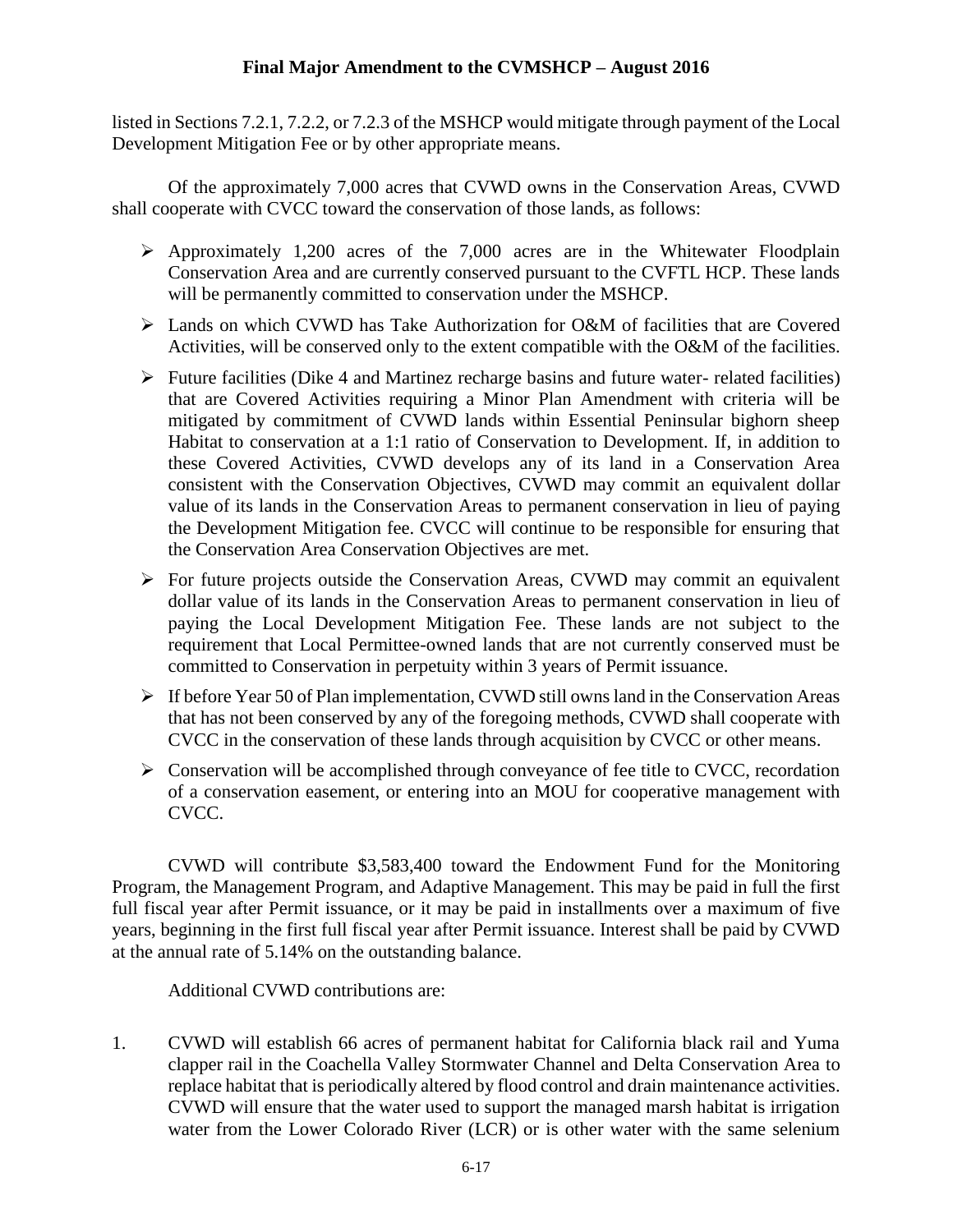concentration as water from the LCR or that meets an EPA selenium standard for protection of aquatic life that has received a No Jeopardy determination from USFWS, whichever is greatest. Within two years of Permit issuance, a plan detailing the location, water supply, monitoring and management responsibilities, and funding, shall be prepared by CVWD and submitted to the Wildlife Agencies for review and approval. The habitat will be established within three years of approval by the Wildlife Agencies of this plan to establish the habitat. As part of its Water Management Plan, CVWD will conduct monitoring of selenium concentrations in the drains and the Coachella Valley Stormwater Channel.

- 2. CVWD will establish permanent riparian habitat including at least 44 acres of Sonoran cottonwood-willow riparian forest in the Coachella Valley Stormwater Channel and Delta Conservation Area to replace habitat that is periodically altered by flood control maintenance activities. The habitat will contribute to the conservation of this natural community and the riparian birds covered by the Plan. Within two years of Permit issuance, a plan detailing the location, water supply, and monitoring and management responsibilities, including funding, shall be prepared by CVWD and submitted to the Wildlife Agencies for review and approval. The habitat will be established within three years of approval by the Wildlife Agencies of this plan to establish the habitat.
- 3. CVWD will establish at least 25 acres of managed replacement habitat on a 1:1 ratio for desert pupfish, using low selenium water, at a site or sites to be determined with concurrence from the Wildlife Agencies. It is estimated that approximately 325 acre-ft/yr of water would be required to maintain 25 acres of replacement habitat, replacing evaporation and maintaining appropriate flow-through rate. Ongoing maintenance and adjustments will be required, including vegetation control and dike and bank maintenance, to achieve desired habitat characteristics. This habitat will replace the 25 acres of habitat that is periodically altered by maintenance activities in drains and flood control channels that contain pupfish habitat. CVWD will also develop a study to evaluate the potential effect of routine drain maintenance on pupfish occupying the drains and to determine the efficacy of modifying maintenance practices to avoid or minimize potential Take. The study will include method of surveying for pupfish, effects of the direction in which drains are cleaned (upstream or downstream), the manner in which the drain is cleaned (one side at a time or both), and the timing of sediment and vegetation removal. The study proposal will be prepared and submitted to the Wildlife Agencies within two years of Permit issuance. The study will be initiated in the field season immediately following approval by the Wildlife Agencies. If the findings indicate that modification of the maintenance practices would significantly minimize impacts to pupfish, CVWD will modify its maintenance practices. As part of its Water Management Plan, CVWD will conduct monitoring of selenium concentrations in the drains and the Coachella Valley Stormwater Channel.
- 4. As described in Section 4.3.15, CVWD will enhance and manage Coachella Valley roundtailed ground squirrel habitat on land it owns in the East Indio Hills Conservation Area to offset impacts to this species from CVWD's O&M activities in the Coachella Valley Stormwater Channel and Delta Conservation Area.

Of the approximately 900 acres that IID owns in the Conservation Areas, IID shall cooperate with CVCC toward the conservation of those lands, as follows: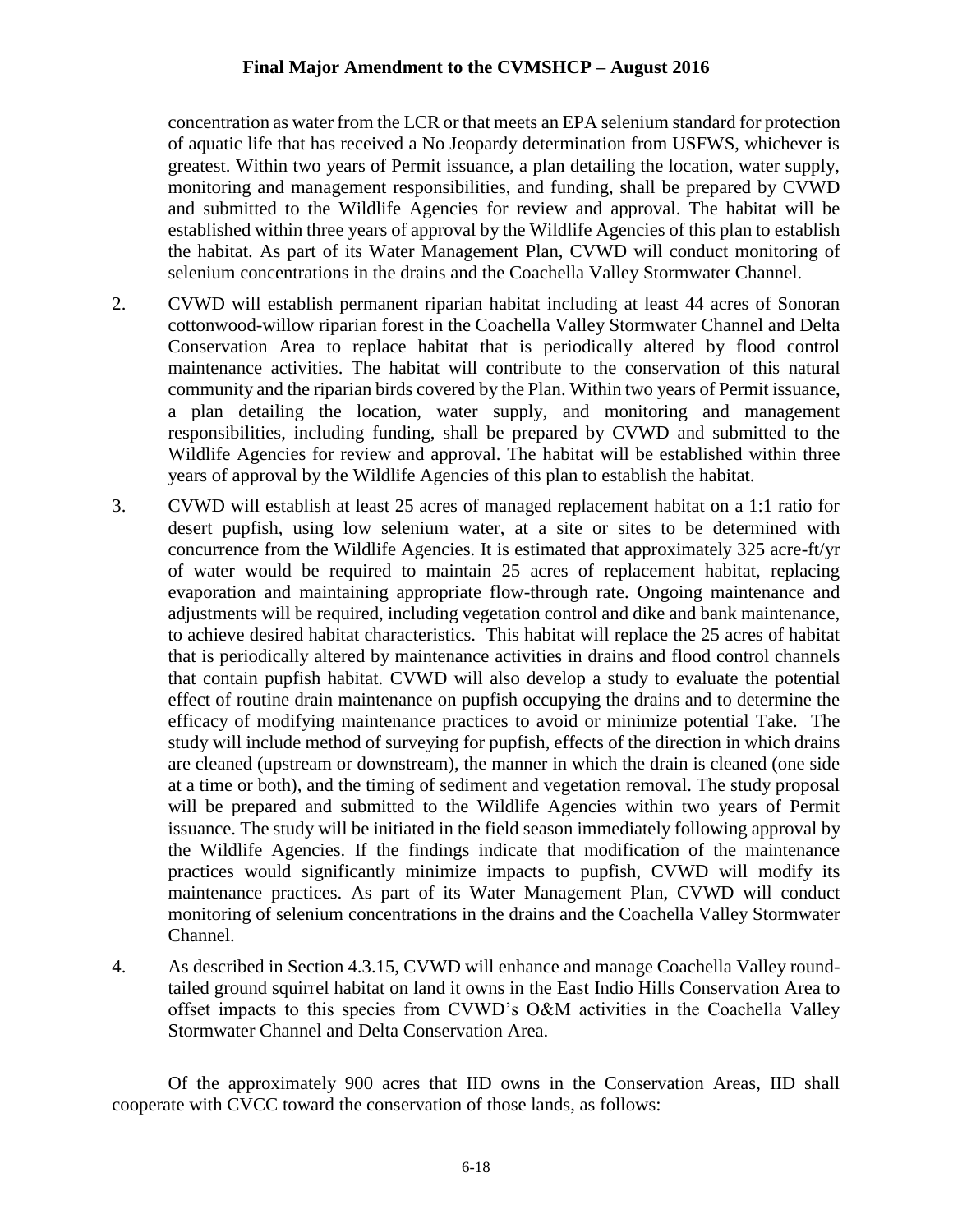- $\geq$  Lands on which IID has Take Authorization for O&M of facilities that are Covered Activities, will be conserved only to the extent compatible with the O&M of the facilities.
- $\triangleright$  For future projects outside the Conservation Areas, IID may commit an equivalent dollar value of its lands in the Conservation Areas to permanent Conservation in lieu of paying the Local Development Mitigation Fee. These lands are not subject to the requirement that Local Permittee-owned lands that are not currently conserved must be committed to Conservation in perpetuity within 3 years of Permit issuance.
- $\triangleright$  If IID develops any of its land in a Conservation Area consistent with the Conservation Objectives, IID may commit an equivalent dollar value of its lands in the Conservation Areas to permanent conservation in lieu of paying the Local Development Mitigation Fee. CVCC will continue to be responsible for ensuring that the Conservation Area Conservation Objectives are met.
- $\triangleright$  If before Year 50 of Plan implementation, IID still owns land in the Conservation Areas that has not been conserved by any of the foregoing methods, IID shall cooperate with CVCC in the conservation of this land through acquisition by CVCC or other means.
- $\triangleright$  Conservation will be accomplished through conveyance of fee title to CVCC, recordation of a conservation easement, or entering into an MOU for cooperative management with CVCC.

IID will contribute \$525,000 toward the Endowment Fund for the Monitoring Program, the Management Program, and Adaptive Management. This may be paid in full the first full fiscal year after Permit issuance, or it may be paid in installments over a maximum of five years, beginning in the first full fiscal year after Permit issuance. Interest shall be paid by IID at the annual rate of 5.14% on the outstanding balance.

Of the approximately 61 acres that MSWD owns in the Conservation Areas, MSWD shall cooperate with CVCC toward the conservation of those lands, as follows:

- Lands on which MSWD has Take Authorization for O&M of facilities that are Covered Activities, will be conserved only to the extent compatible with the O&M of the facilities.
- For future projects outside the Conservation Areas, MSWD may commit an equivalent dollar value of its lands in the Conservation Areas to permanent Conservation in lieu of paying the Local Development Mitigation Fee. These lands are not subject to the requirement that Local Permittee-owned lands that are not currently conserved must be committed to Conservation in perpetuity within 3 years of Permit issuance.
- $\triangleright$  For future facilities that are Covered Activities in a Conservation Area for which MSWD is the lead agency, MSWD may commit an equivalent dollar value of its lands in the Conservation Areas to permanent conservation in lieu of paying the Local Development Mitigation Fee. CVCC will continue to be responsible for ensuring that the Conservation Area Conservation Objectives are met.
- $\triangleright$  If before Year 45 of CVMSHCP implementation, MSWD still owns land in the Conservation Areas that has not been conserved by any of the foregoing methods, MSWD shall cooperate with CVCC in the conservation of these lands through acquisition by CVCC or other means.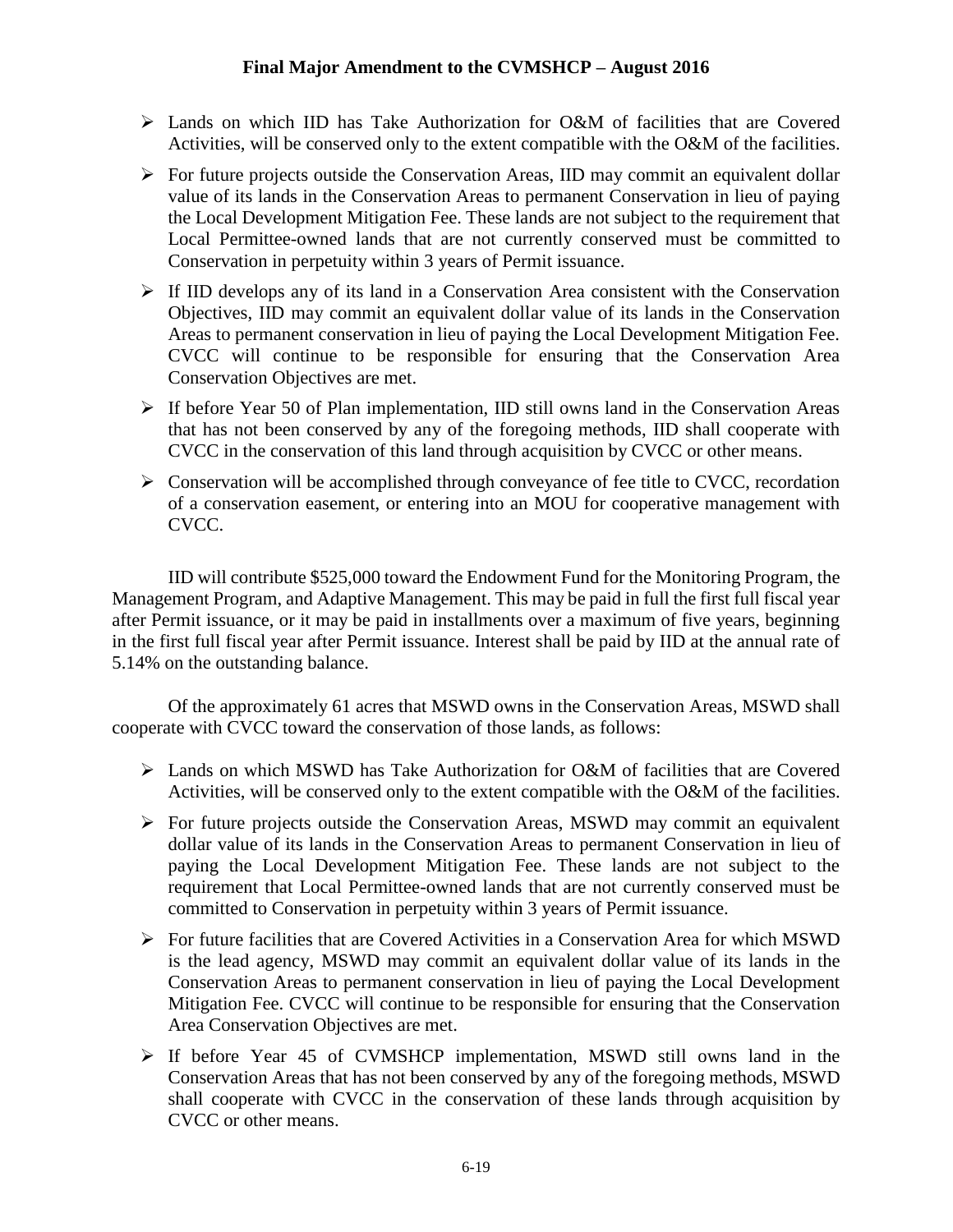- $\triangleright$  Conservation will be accomplished through conveyance of fee title to CVCC, recordation of a conservation easement or other legal instrument, or entering into an MOU for cooperative management with CVCC.
- $\triangleright$  It is understood that some portion of MSWD's 61 acres will be needed for future facilities including permanent operational sites. These future facilities will require limited area; MSWD agrees to cooperate with CVCC to ensure that these facilities are consistent with the CVMSHCP conservation goals and objectives, required measures, avoidance and minimization measures, and land use adjacency guidelines as applicable.

MSWD will contribute a total of \$350,000 toward the CVMSHCP as described above to support the Monitoring Program, the Management Program, and Adaptive Management. This may be paid in full the first full fiscal year after approval of the Major Amendment, or it may be paid in installments over a maximum of five years, beginning in the first full fiscal year after approval of the Major Amendment. Interest shall be paid by MSWD at the annual rate of 5.14% on the outstanding balance.

Additional MSWD contributions are:

- 1. A contribution of \$110,000 toward the Endowment Fund for the Monitoring Program, the Management Program, and Adaptive Management. This contribution will provide for the permanent monitoring and management of the MSWD lands in the Conservation Areas in perpetuity as required by the CVMSHCP, including removal of invasive species and monitoring of mesquite hummocks. CVCC would also assume responsibility for the monitoring and management of those lands transferred by MSWD in perpetuity as a result of MSWD's contribution to the Endowment Fund. Prior to transfer of lands to CVCC, MSWD will cooperate with CVCC to enhance and manage the mesquite hummocks on land it owns in the Conservation Areas to mitigate and provide for the Conservation of impacts to this natural community from MSWD's operation and management activities in the CVMSHCP Conservation Areas. The MSWD contribution to the CVCC Endowment Fund will also support management and monitoring of mesquite hummocks on other CVCC lands additional to those transferred to CVCC by MSWD.
- 2. With regard to the CVMSHCP requirements to maintain the mesquite hummock natural community, MSWD agrees to provide as available: 1) data on water levels in the Willow Hole Conservation Area, the "fault dunes" and associated mesquite hummocks east and west of Palm Drive; 2) water samples for a study of stable isotopes in mesquite tissue for use by the CVCC Monitoring Program team; 3) historical photographs or aerial imagery of the mesquite hummock areas in the Willow Hole Conservation Area that would help document changes from current conditions; 4) technical expertise of MSWD staff, or consultants as appropriate, in coordination with the CVCC Monitoring Team. MSWD is willing to provide any and all relevant data they have available to CVCC; however, MSWD does not have facilities which will provide needed data near the mesquite hummocks habitat. Additional facilities will be required to collect data on groundwater levels near the hummocks habitat. The District will also provide funds to be used for water monitoring wells or other means of gathering data on groundwater levels related to mesquite hummocks. The determination of how to best accomplish this monitoring, including placement of wells will be made in coordination with the CVCC staff, CVCC monitoring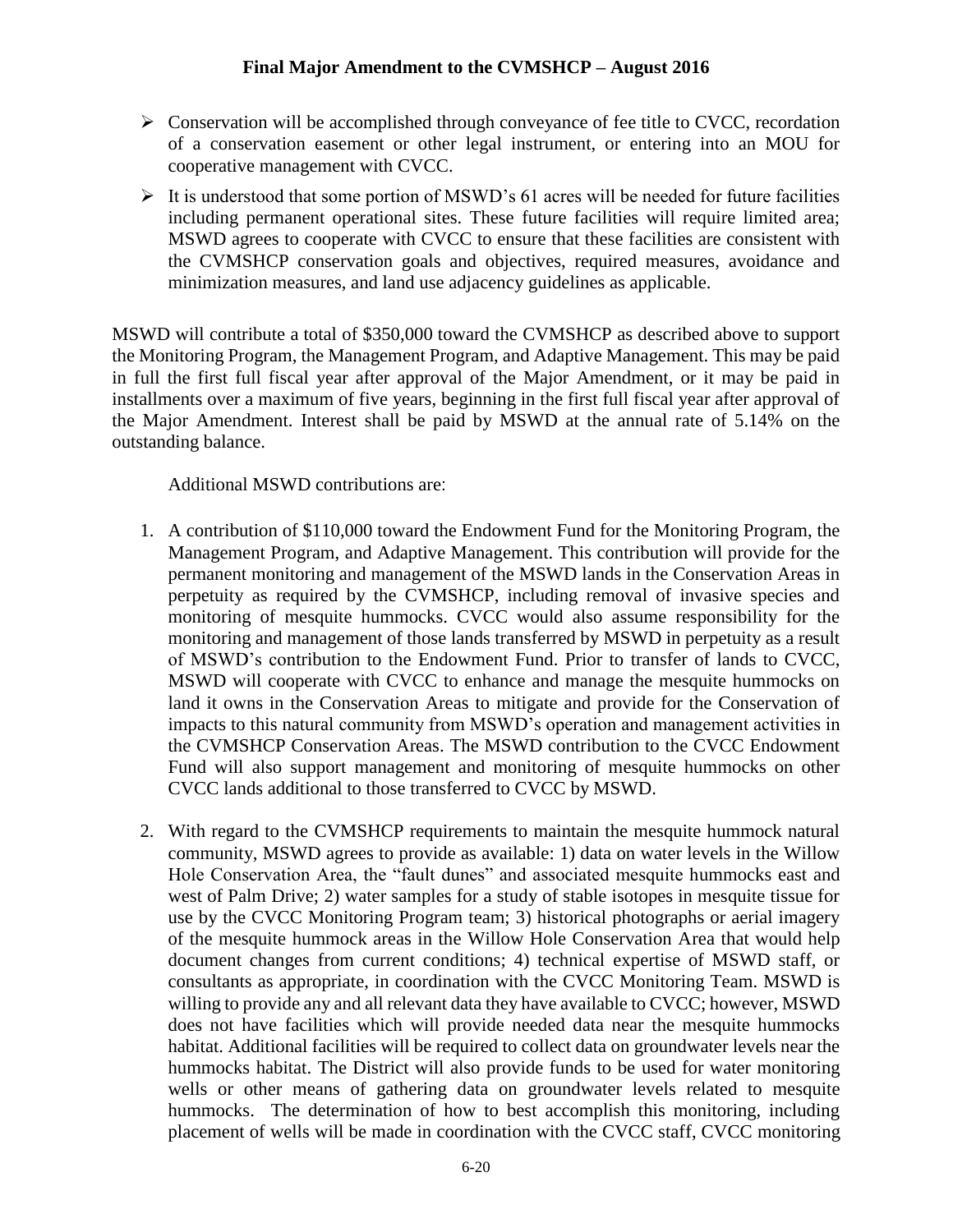team, Wildlife Agencies, relevant Reserve Management committees, other relevant Permittees, and MSWD staff. These data and support from MSWD will enhance understanding of the hydrological regimes that support mesquite hummocks in the CVMSHCP area and provide baseline data for the ongoing monitoring of mesquite hummocks. The District will provide funds to support monitoring and analysis of groundwater levels in the amount of \$120,000.

- 3. To improve the water available to mesquite hummocks, MSWD will provide funds to CVCC to be used for the removal of non-native tamarisk from the Willow Hole Conservation Area in the amount of \$100,000 to cover the costs of tamarisk removal from approximately\_30 acres of conservation lands. CVCC will ensure that removal of tamarisk occurs on lands controlled by CVCC or other public or private conservation lands.
- 4. MSWD will contribute \$20,000 to the cost of a study being conducted by CVCC of the feasibility of mesquite restoration and development of a mesquite restoration plan. CVCC has initiated this study with creation of a constraints analysis detailing site conditions where current stands of mesquite are now absent (but were extant within the past century), declining, or are currently doing well (defined by leaf area and fruit production). MSWD will contribute to the mesquite study plan which will detail the location, water requirements, and monitoring and management responsibilities, including funding, for this mesquite restoration effort. CVCC will provide the final study to the Wildlife Agencies for review and approval.
- 5. CVCC is responsible for evaluating the relationship between mesquite hummocks and groundwater through the Monitoring Program. MSWD will contribute to and participate in this research for the mesquite hummock areas within their district boundary. The objectives of this research will include: (1) to monitor the plant characteristics and hydrologic conditions of mesquite hummocks in the Coachella Valley; (2) to determine the source(s) of water utilized by the mesquite; and (3) to relate vegetation health and reproduction to varying hydrologic conditions in the Coachella Valley. The study will involve compiling existing vegetation and hydrologic data as GIS layers, coordination with MSWD on ground-water level data they collect from existing wells, and monitoring plant characteristics and hydrologic conditions at the sites including Willow Hole. The waterlevel trends from these sites can be compared to precipitation and pumping trends to help determine the natural and/or human-induced impacts on the groundwater system. The GIS will be updated on an annual basis with the data collected by other agencies during this study. These data will be used in conjunction with the hydrologic data to determine if there is a correlation between the health of the mesquite and the hydrologic properties at the site (depth to water and soil moisture). Persistence of the mesquite trees will be monitored to determine if there is a relationship between water-table depth, soil moisture, and reproduction.
- 6. If a study undertaken by the CVCC demonstrates the decline of mesquite hummock areas in the Willow Hole Conservation Area, MSWD will work with CVCC, the Wildlife Agencies, and other relevant Permittees to identify and implement a plan to enhance, restore, and maintain the mesquite hummocks natural community and to address changed circumstances, identified in the CVMSHCP, that affect this natural community as a part of their CVMSHCP implementation activities. MSWD commits to participate in additional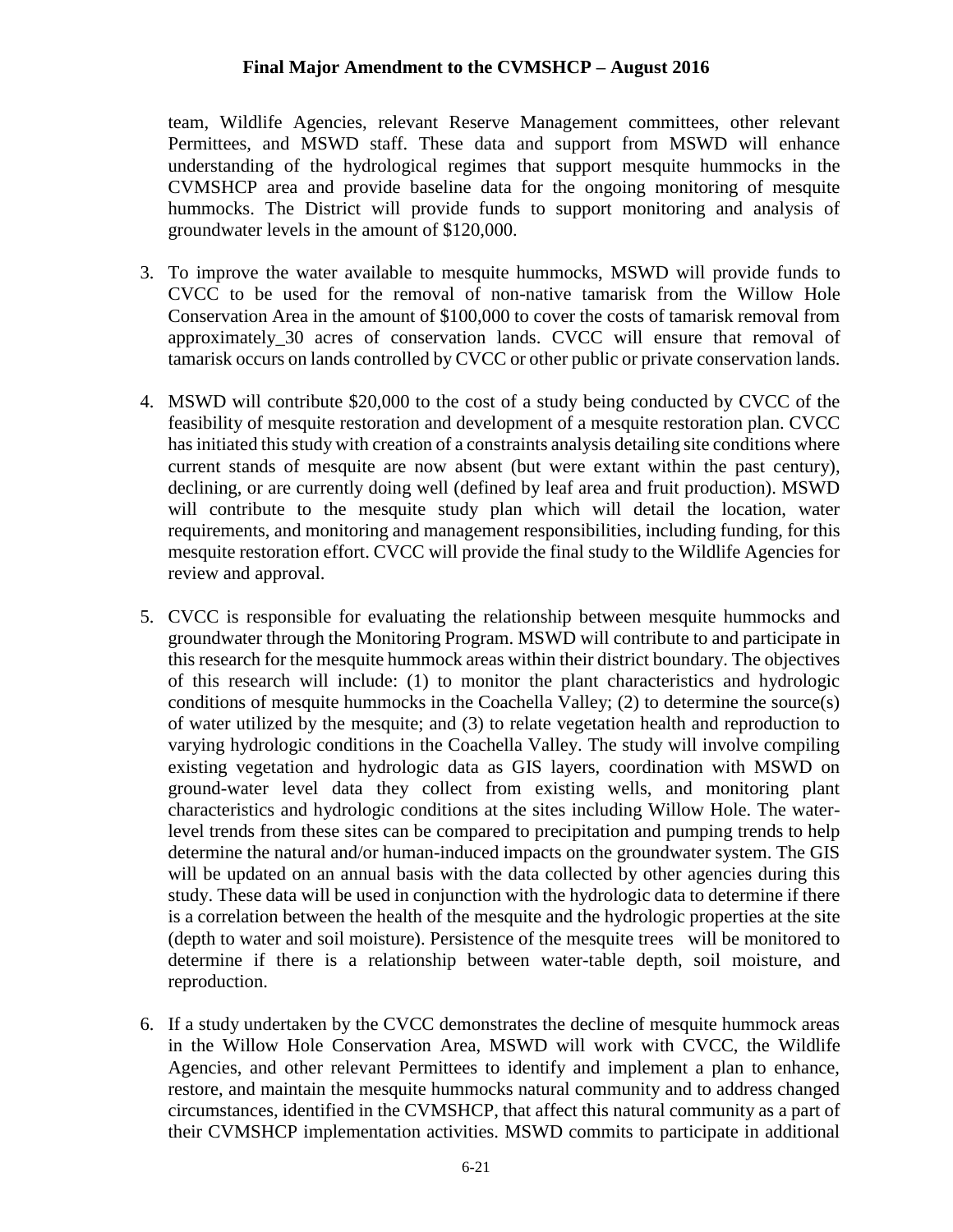measures that will result from the CVMSHCP Adaptive Management Plan analysis to the extent that measures are reasonable, feasible, and, within the available resources of the MSWD. Further, MSWD confirms that the goals of the Water Management Plan it is preparing in cooperation with CVWD and Desert Water Agency are consistent with the objectives of the CVMSHCP to manage the groundwater resource in perpetuity for the benefit of mesquite hummocks and the species that depend on this natural community.

#### **6.6.1.1. Joint Project Review Process within Conservation Areas**

For purposes of overseeing compliance with the requirements of the MSHCP and the IA, a Joint Project Review Process shall be instituted by CVCC for all projects under the Local Permittees' jurisdiction in a Conservation Area that would result in disturbance to Habitat, natural communities, Biological Corridors, or Essential Ecological Processes. O&M of Covered Activities is not subject to the Joint Project Review Process. This process shall in no way limit the Local Permittees' land use authority. The purpose of the Joint Project Review Process is to allow CVCC to facilitate and monitor implementation of the MSHCP. To assist the Local Permittees in meeting the Conservation Goals and Objectives and implementing the Required Measures of the Plan, Local Permittees' Covered Activities identified in Tables 7-1 through 7-12 as having the potential to affect connectivity of habitat within the Conservation Areas shall consult with CVCC at the predesign stage regarding the size, location, and configuration of wildlife undercrossings. Consultation with CVCC is needed at this early stage to ensure that alternatives are fully evaluated to achieve Conservation Area Conservation Objectives prior to public release of environmental documents prepared pursuant to CEQA.

CVCC staff shall participate in the Joint Project Review Process to ensure consistent Plan implementation and oversight. CVCC shall have neither jurisdiction over land use decisions by Permittees nor the authority to prevent a Permittee from approving a project. The application will not be deemed complete by the Permittee prior to completion of the Joint Project Review Process. The review process is as follows:

Step 1. Within thirty (30) calendar days of receipt of an application for a project in a Conservation Area, the Local Permittee shall provide CVCC with a copy of the project application. Alternatively, a potential project applicant may request a pre-application review directly with CVCC, who shall provide notice to the applicable Local Permittee. A project application or a request for a pre-application review shall include, at a minimum, a project description; a map in either electronic format compatible with CVCC's GIS or a map on a USGS 7.5 minute topographic map, indicating the location of the proposed project, including section, township, and range; and Assessors Parcel Number(s).

Step 2. Upon receipt of the project information, CVCC staff shall use a spatial data base such as GIS coverages of species habitat distribution models, Essential Ecological Process areas, and Biological Corridors and Linkages, to provide the Local Permittee an analysis of how the proposed project would impact the Conservation Area Conservation Objectives and Required Measures delineated in Section 4.3 for each Conservation Area and in Section 9 for each proposed Covered Species' Goals and Objectives, and how the project would affect the maintenance of Rough Step in the affected Conservation Area. At the discretion of the Local Permittee after submittal of an application, an initial project review meeting may be held with CVCC staff and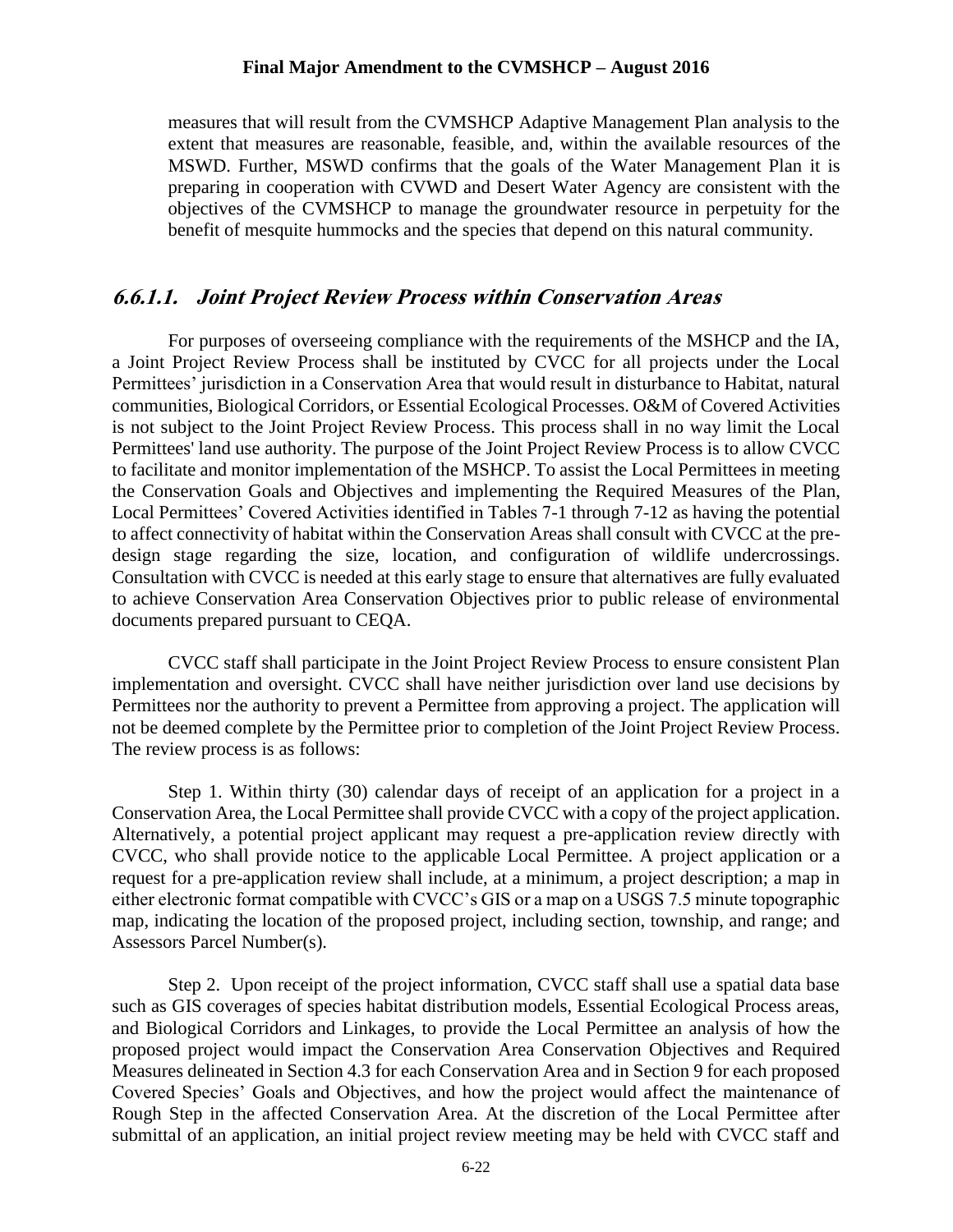the project applicant. Any initial project review meeting shall be scheduled by CVCC to occur within thirty (30) calendar days of the transmittal of the project information to CVCC. Within thirty (30) calendar days of receipt of the project information, or within fourteen (14) calendar days after an initial project review meeting if one is held, CVCC staff shall prepare and distribute comments that address the proposed project's consistency with the Conservation Area Conservation Objectives and Required Measures and delineate the status of Rough Step in the affected Conservation Area. The comments shall be sent to the appropriate Local Permittee, the project applicant, and the Wildlife Agencies. CVCC shall also send the Wildlife Agencies a copy of the project application. The Implementation Manual should be consulted to determine the specifics of calculating impacts of new or repowered wind energy facilities.

Step 3. The Wildlife Agencies' comments, if any, shall be sent to CVCC and the appropriate Local Permittee within thirty (30) calendar days of receipt of CVCC's comments.

Step 4. Based on CVCC's analysis and any Wildlife Agencies' comments, if CVCC finds that the proposed project is consistent with the Conservation Area's Conservation Objectives and Required Measures as defined in Section 4.3 and Goals and Objectives for each proposed Covered Species as defined in Section 9, the Local Permittee shall be so notified with copies to the Wildlife Agencies.

Step 5. Based on CVCC's analysis and any Wildlife Agencies' comments, in the event CVCC identifies inconsistencies between the Conservation Area Conservation Objectives and the proposed project, and/or failure to incorporate applicable Required Measures, CVCC staff and appropriate Local Permittee and project applicant representatives shall meet and confer to identify requirements necessary to achieve compliance. Alternatively, CVCC may propose acquisition of the property if the owner is a willing Seller. Section 4.2.2.2.2 describes the acquisition program. The initial meeting to resolve inconsistencies shall be held within thirty (30) calendar days following the CVCC deadline for receipt of Wildlife Agencies' comments. Additional meetings may be held as necessary. If the inconsistencies are resolved, CVCC will notify the Local Permittee and Wildlife Agencies of the resolution within fourteen (14) calendar days of the meeting. If the inconsistencies cannot be resolved, CVCC will provide written notice to the Local Permittee and the Wildlife Agencies of the Conservation Objectives and Required Measures with which the Development proposal is inconsistent within fourteen (14) calendar days of the meeting. See Sections 13.0 of the IA for the Local Permittees' obligations under the Plan and see Section 23.0 of the IA for potential remedies for failure to comply with the obligations.

#### **6.6.1.2 Property Owner Initiated Habitat Evaluation and Acquisition Negotiation Strategy (HANS)**

The County and impacted cities will employ HANS in conjunction with the Joint Project Review Process in portions of the Santa Rosa and San Jacinto Mountains Conservation Area. A map of the area where the HANS Process will be used is shown in Section 4.3.21. HANS applies to property in the identified areas that may be needed for inclusion in the MSHCP Reserve System. HANS ensures that a determination will be made of what properties in this area are needed for the MSHCP Reserve System, that the owners of property needed for the MSHCP Conservation Area are compensated, and that owners of land not needed for the MSHCP Conservation Area shall receive Take Authorization for Covered Species through the Permits issued to the County and the Cities pursuant to the MSHCP.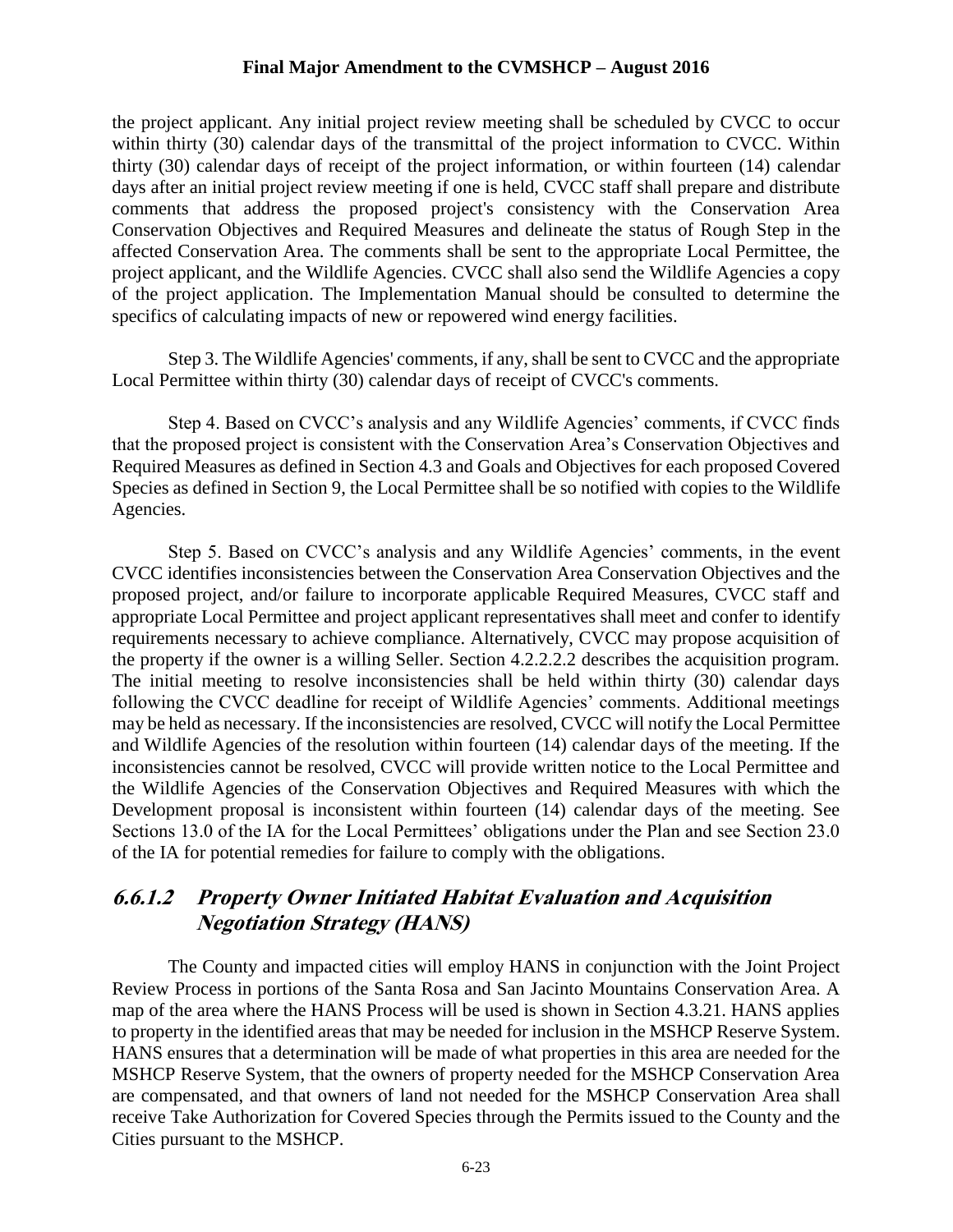The County, the Cities, CVCC, or various State and Federal Agencies may obtain interests in property needed to implement the MSHCP over time (interest may be obtained in fee, conservation easement, deed restriction, land exchange, or other type of interest acceptable to CVCC, the County, the Cities, acquiring State and/or Federal Agency, and property owner). Fee ownership of property may not be required. If it is determined that all or a portion of property is needed for inclusion in the MSHCP Reserve System, various incentives may be available to the property owner in lieu of or in addition to monetary compensation in exchange for the conveyance of a property interest. These incentives may include, but shall not be limited to, the waiver and/or reduction of certain development fees, monetary compensation for entering into an option agreement, fast track processing, density bonuses, clustering, density transfers, and property reassessment and tax credits if determined to be Feasible. The incentives are intended to provide a form of compensation to property owners who convey their property. As a property interest is obtained, it will become part of the MSHCP Reserve System.

> **Figure 6-1 Project Review Process for Projects within the Conservation Areas**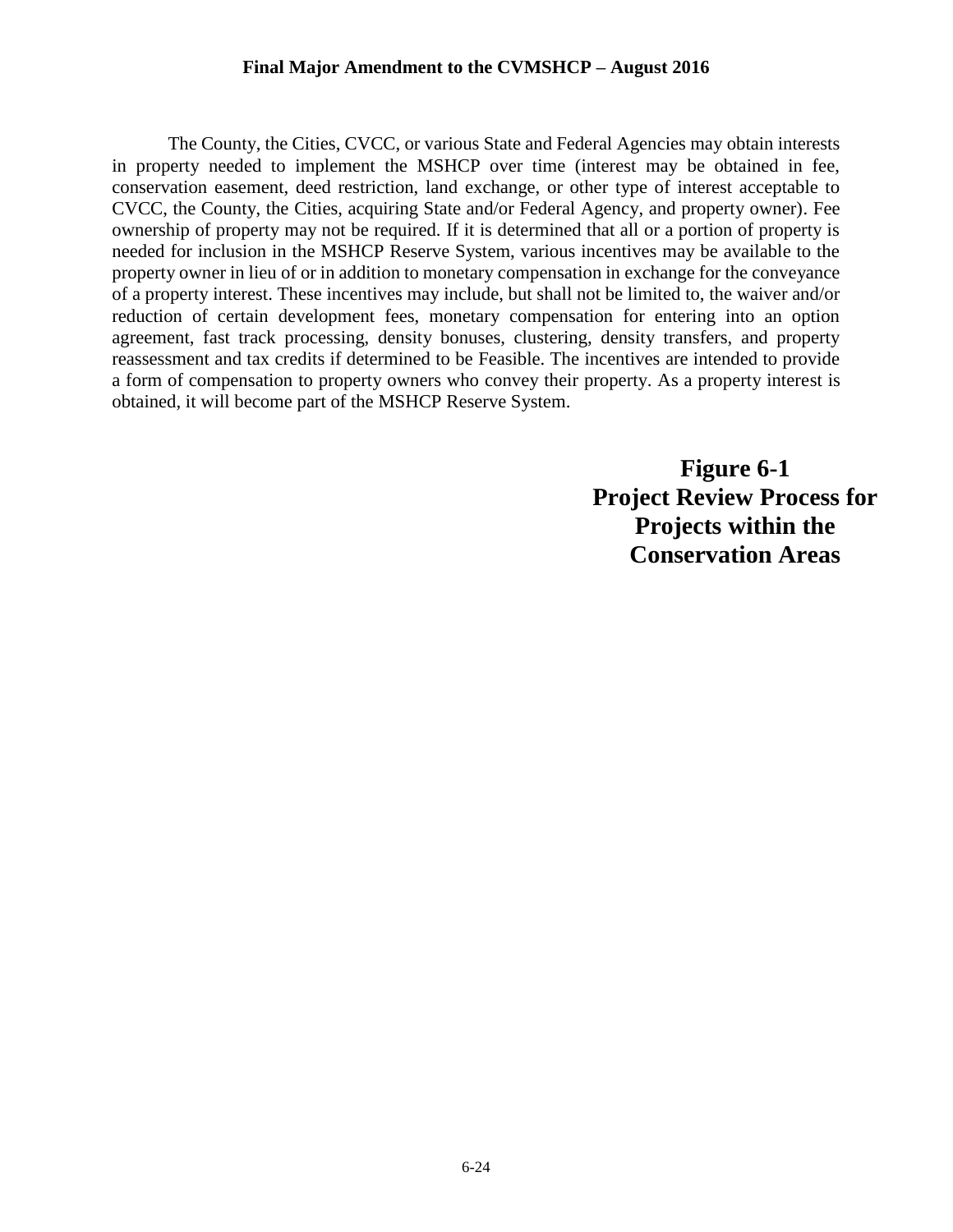**Final Major Amendment to the CVMSHCP – August 2016**

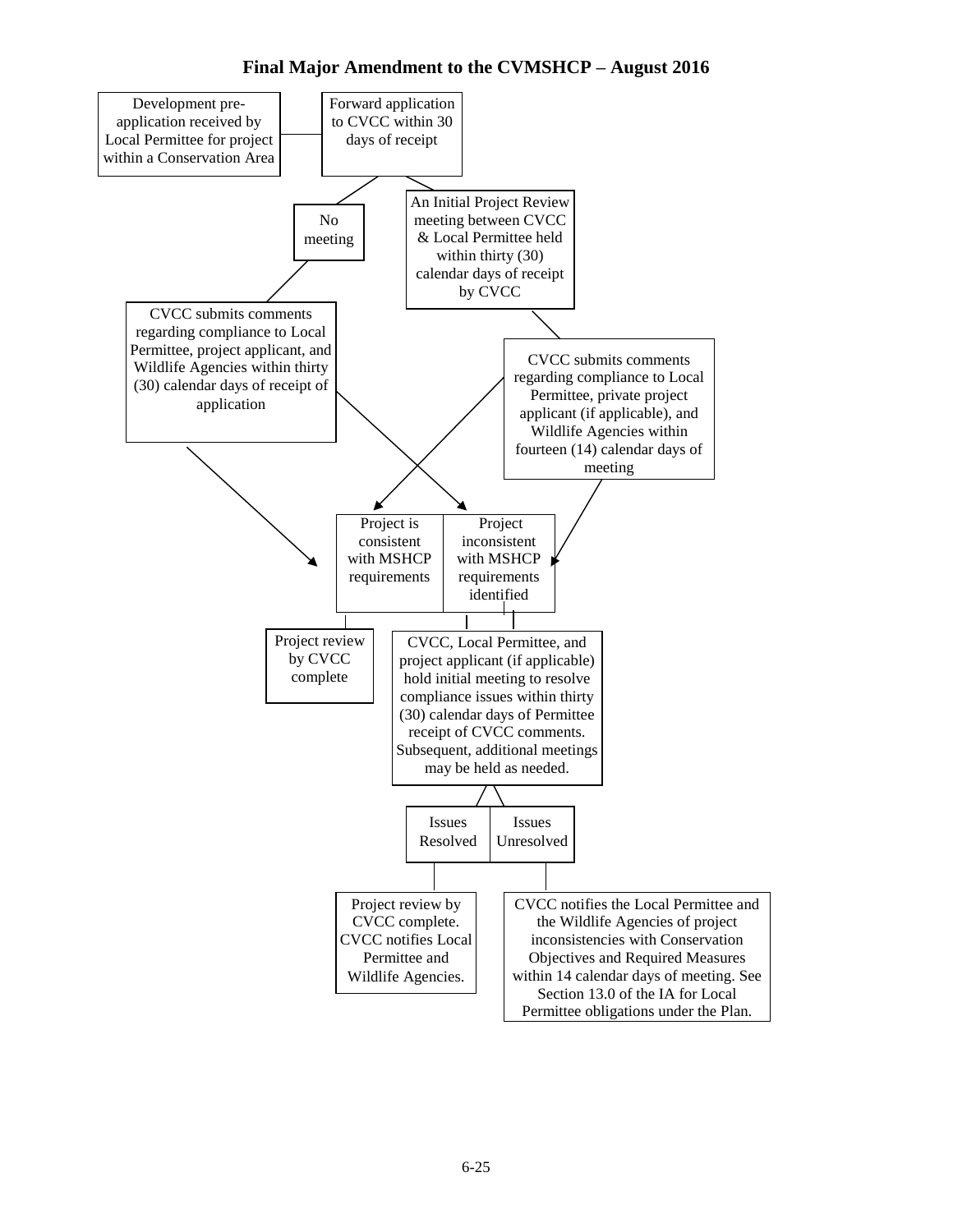All proposed Development projects within the area defined in Section 4.3.21 shall be subject to review under HANS. HANS will not be construed as a limitation on the County's or Cities' ability to approve or deny a Development application consistent with the Conservation Objectives and Required Measures. Applications for proposed projects which are within the area defined in Section 4.3.21 shall be subject to an initial review to determine if all or part of the property is necessary for inclusion in the MSHCP Reserve System to achieve the Conservation Objectives and Required Measures. The initial review period will be up to 45 days. This period may be extended upon the mutual consent of the parties. The applicant for a proposed project shall be required to submit the following information/documents for purposes of conducting this review:

- a. a definition of the project area,
- b. a written project description with maps as appropriate,
- c. a written description of biological information available for the project site including the results of any available mapping or surveys, and specifically information regarding the proximity of proposed Development to Peninsular bighorn sheep lambing areas and water sources, and
- d. quantification of anticipated impacts to biological resources identified for the project.

The County, Cities, CVCC, and the Wildlife Agencies shall provide the applicant with any information in their possession that would assist the applicant in preparing the aforementioned information/documents for submittal.

**Full Inclusion of Property.** In those instances where all of the property is needed for inclusion in the MSHCP Reserve System, negotiations will focus on the acquisition of the property including establishing a purchase price and the application of other non-monetary incentives which may compensate the property owner and assist with the acquisition. In no event shall the purchase price exceed the fair market value of the property. Unless otherwise agreed to by the parties, the fair market value for the property shall be determined by an appraisal ordered by the County or the Cities and conducted in accordance with the "Uniform Appraisal Standards for Federal Land Acquisitions" and the "Uniform Standards of Professional Appraisal Practice." In the event of any conflict between these standards, the "Uniform Appraisal Standards for Federal Land Acquisitions" will control. Fee title of property to be conveyed may not be required. The type of ownership to be conveyed will be taken into consideration when conducting the appraisal. Appraisal instructions shall be jointly prepared and agreed upon by the County, City, or CVCC and the property owner. Appraisal instructions will direct appraisers not to consider the MSHCP Conservation Area as relevant to the appraisal.

**Partial Inclusion of Property.** In those instances where only part of the property is needed for inclusion in the MSHCP Reserve System, negotiations will focus on incentives in exchange for the conveyance of property. Such incentives may include monetary compensation. However, property owners shall not be provided monetary compensation (but may be eligible for other incentives) for property which would normally be set aside as part of the County's or Cities' entitlement process as this process occurs throughout the County. As an incentive to convey property needed for inclusion in the MSHCP Reserve System and for which monetary compensation shall not be provided, Take Authorization may be granted upon project approval. In order to obtain this early authorization of Take, the conveyance must occur within 45 days after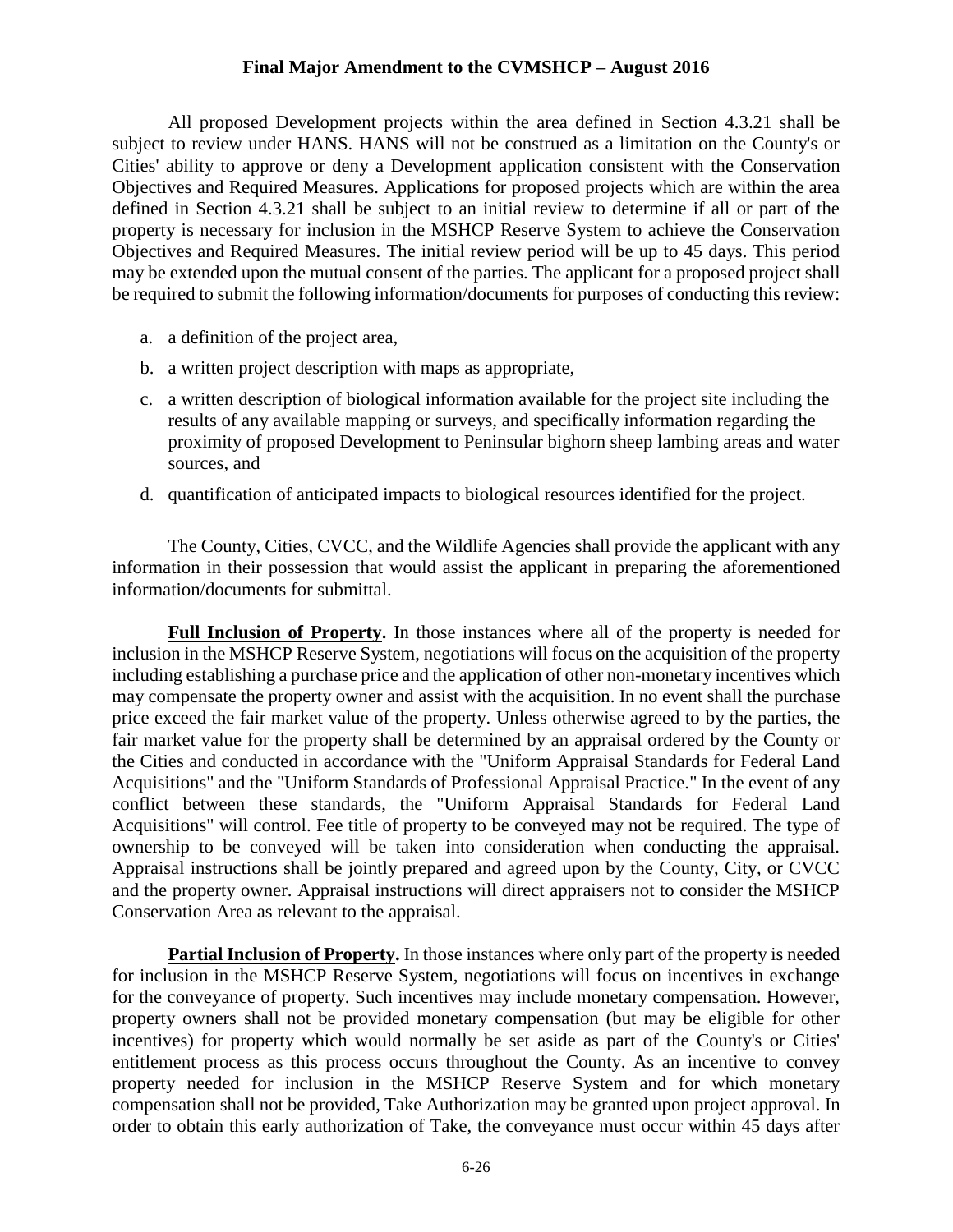project approval. Any subsequent suspension or revocation of Permits terminating Take Authorization shall not be applicable to the Take Authorization granted upon the project's approval.

If it is determined that only part of the property is needed for inclusion in the MSHCP Reserve System, then upon completion of the initial application review, a complete application for the proposed project may be filed on that portion of the land not required for inclusion in the MSHCP Reserve System and processed concurrently during the time periods set forth below for the negotiation of terms and incentives, and, if necessary, conflict resolution. When the initial project review process identifies the need for acquisition of a portion of the property proposed for Development, the entitlement process may proceed on the portion of the property not proposed for Conservation concurrently with the acquisition process. The property owner may process a Development application on the portion of the property under negotiation for acquisition prior to the completion of the acquisition period.

**Negotiations**. When it is determined that all or part of the property is needed for inclusion in the MSHCP Reserve System, then the parties may enter into negotiations on the terms under which the property or any part thereof shall be included and conserved. The negotiation period shall be up to 120 days (following the 45-day initial application review period). If at the end of this 120-day period, agreement between the parties is not achieved, each party shall submit in writing the party's proposed resolution of terms. Thereafter, the negotiation period may be extended upon the mutual consent of the parties for a longer period.

If the parties agree on the incentives and the terms prior to the expiration of the negotiation period, appropriate legal documents shall be prepared for consideration and approval by the County, City or CVCC. Alternatively, if the parties are unable to reach agreement during the negotiation period, then the conflict resolution process (described below) may be commenced.

**Conflict Resolution Process**. In order to address in a fair and consistent manner, disputes which may arise concerning the (i) application of MSHCP Conservation Objectives, (ii) available incentives, or (iii) the valuation of property, a conflict resolution process is necessary. Conflict resolution may be initiated by the property owner or the County or City and allows for a neutral third party to assist in resolving disputes concerning the aforementioned issues. Mediation will initially be required to resolve differences between the parties over the proposed Development options for the property (including the application of incentives) as well as differences regarding the application of the Conservation Objectives. Mediation may not be used to require the County or Cities to acquire property it has determined is not necessary for inclusion in the MSHCP Reserve System. If the dispute involves the application of Conservation Objectives, the initiating party must consult with the Wildlife Agencies concerning the application of the Objectives prior to the initiation of mediation. The consultation period will be 30 days and may be extended with the consent of the initiating party.

The mediation period will be up to 90 days. This period may be extended upon the mutual consent of the parties. The parties shall also mutually agree to the appointment of a mediator. If the parties are unable to mutually agree to such an appointment, the Presiding Judge of the Riverside Superior Court shall be requested to appoint a mediator. All costs associated with the mediation shall be divided equally between the parties. Upon completion of the mediation, the mediated resolution shall be complied with, and where a project is proposed, then the project may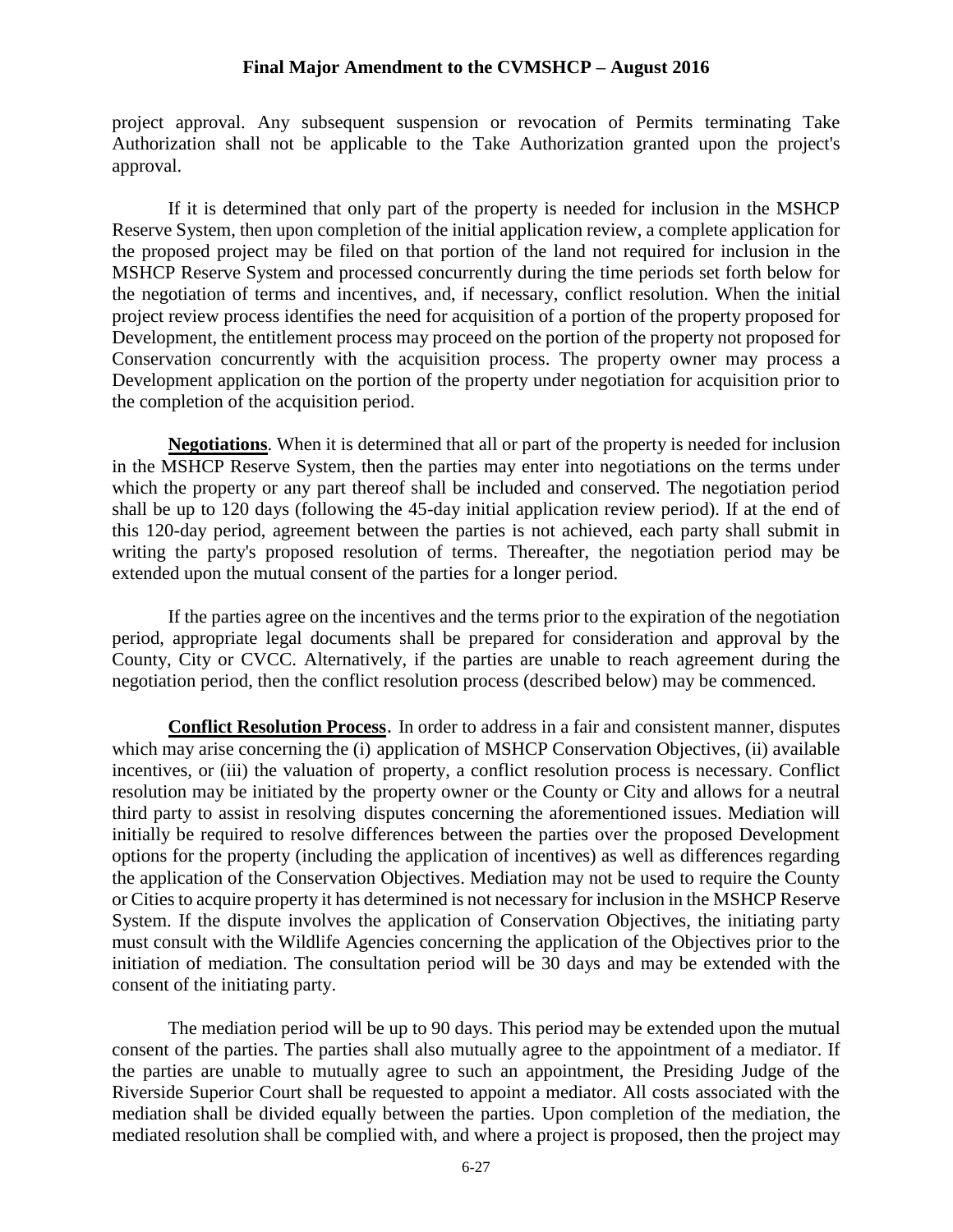continue through the normal Development review process. Alternatively, the property owner may either (i) request review of any remaining dispute by the Board of Supervisors (in the case of property within the unincorporated area of the County) or the appropriate city council, or (ii) initiate arbitration solely for disputes concerning the application of MSHCP Conservation Objectives and Required Measures (as indicated below).

**Appraisal Review**. Should a party opt to commence the conflict resolution process as a result of the parties' inability to resolve differences concerning the valuation of property, a second appraisal shall be conducted, at the expense of the property owner, in accordance with the "Uniform Appraisal Standards for Federal Land Acquisitions" and the "Uniform Standards of Professional Appraisal Practice." In the event of any conflict between these standards, the "Uniform Appraisal Standards for Federal Land Acquisitions" will control. Fee ownership of property to be conveyed may not be required. The type of ownership to be conveyed shall be taken into consideration when conducting the second appraisal. Any discrepancies between this appraisal and the appraisal previously prepared by the County or CVCC shall be reviewed by a third appraiser mutually agreed to by both parties. Review by this appraiser shall be completed within 90 days after the parties mutually agree to the selection of the appraiser. If the parties are unable to agree upon the choice of a third appraiser, the Presiding Judge of the Riverside Superior Court shall be requested to select the third appraiser.

Upon completion of this review, the appraiser shall make recommendations as to which appraisal should be approved. If such a recommendation cannot be made, the third appraiser shall within 90 days conduct an appraisal in accordance with the aforementioned standards. The third appraisal shall then establish the fair market value of the property. Any recommendations of the third/review appraiser upon completion of the third appraiser's review or if necessary any third appraisal shall be binding upon the parties solely with respect to the issue of establishing the fair market value of the property. Should any subsequent acquisition of the property involve state and/or federal monies, an update or review of the third appraisal may be necessary. The cost for conducting this review and any necessary third appraisal shall be divided equally between the parties.

**Arbitration**. If the parties are unable to resolve through mediation differences concerning the application of Conservation Objectives and Required Measures, arbitration may be initiated by either party, with the consent of the property owner. The arbitration period will be up to 180 days. This period may be extended upon the mutual consent of the parties. The parties shall also mutually agree to the appointment of an arbitrator. If the parties are unable to mutually agree to an appointment, the Presiding Judge of the Riverside Superior Court shall be requested to appoint an arbitrator. The property owner, the County, City, or CVCC may submit to the arbitrator, evidence concerning the application of the MSHCP Conservation Objectives and Required Measures to the property in question. Any cost for such evidence shall be born by the party submitting said evidence. The decision of the arbitrator shall be based solely upon the Conservation Objectives as applied to the property in question and any evidence supporting the application of the Conservation Objectives and Required Measures. The arbitrator's decision shall be binding upon both parties.

**Completion of Acquisition**. Following conclusion of successful negotiations or appraisal review under the conflict resolution process and any necessary action by the Board of Supervisors or city council, the property shall be promptly purchased provided sufficient MSHCP funds are available. The General Fund of the County or the Cities shall not be obligated to fund the purchase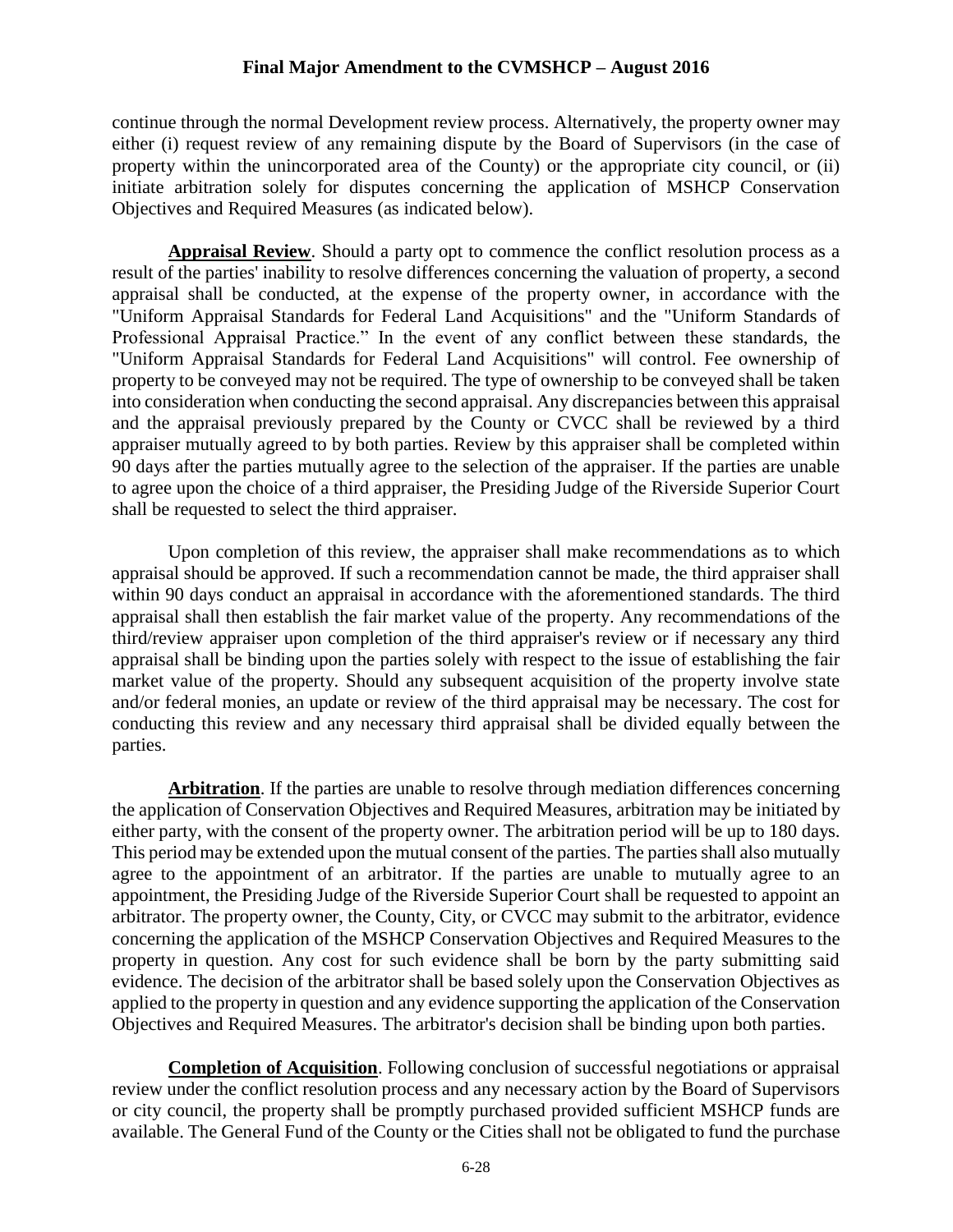of property for inclusion in the MSHCP Reserve System. In addition to the County, Cities, and CVCC, it is anticipated and expected that State and Federal agencies, as described in Section 4.2.2.1, may either purchase or provide funding to purchase property for inclusion in the MSHCP Reserve System.

**Completion of Acquisition or Submittal of Development Application if Funding is Not Immediately Available.** If sufficient MSHCP funds are not immediately available, several options may be pursued:

**(1) Conveyance of Property (with Purchase Price of \$100,000 or Less) and for which a Development Application is Intended to be Pursued** – If it is anticipated that the property may not be purchased within one year after a purchase or option agreement is entered into (whether due to lack of funds or otherwise), then the County or Cities shall initiate an amendment to the MSHCP Conservation Area at least nine months prior to the expiration of this one year period. The County or City shall confer with the property owner when drafting the proposed amendment to the MSHCP, and use its best efforts to insure completion of the amendment within this one year time period or any longer period of time agreed to by the parties. Because the USFWS must conduct an internal formal consultation under Section 7 of FESA for any such amendment to the MSHCP, USFWS shall provide a draft copy of its internal Biological Opinion for review and comment to the County or City prior to approval or denial of the Permit amendment. The County or City shall share the draft Biological Opinion with the property owner and provide any comments from the property owners along with the County's or City's comments to USFWS. The property owner shall have an opportunity to meet and confer with USFWS with regard to the effects of the proposed amendment. The County or City shall use its best efforts to insure completion of the amendment within this one year time period or any longer period of time agreed to by the parties. Thereafter, if the property is not purchased or removed from the Conservation Area within one year after a purchase or option agreement is entered into, then the property owner may request that the County or Cities process a Development application for the property intended to be acquired without further consideration of the Conservation Objectives and Required Measures. Such Development must comply with all other County and City requirements for that type of Development. However, payment of the Local Development Mitigation Fee shall be required as a condition of any approval. This process shall not be construed as a limitation on the County's or Cities' ability to approve or deny a Development application except that a project consistent with this Process may not be denied solely because a Development application does not comply with the Conservation Objectives and Required Measures. Prior to issuance of a grading permit which would result in ground disturbance, the CVCC, County, Cities or appropriate state or federal agency may negotiate with the property owner and enter into a new purchase or option agreement to purchase the property.

Any Development application subsequently approved by the County or Cities that precludes compliance with the Conservation Objectives shall result in suspension or revocation of the Permits terminating Third Party Take Authorization under the MSHCP and IA. Such suspension or revocation may occur entirely or only as to specified Conservation Areas, Covered Species, or Covered Activities, and future Development applications affected by the suspension or revocation shall no longer be subject to the Conservation Objectives and Required Measures.

In the alternative, if the property is not immediately purchased, then at the request of the property owner, the purchase agreement may be renegotiated and the property shall be placed on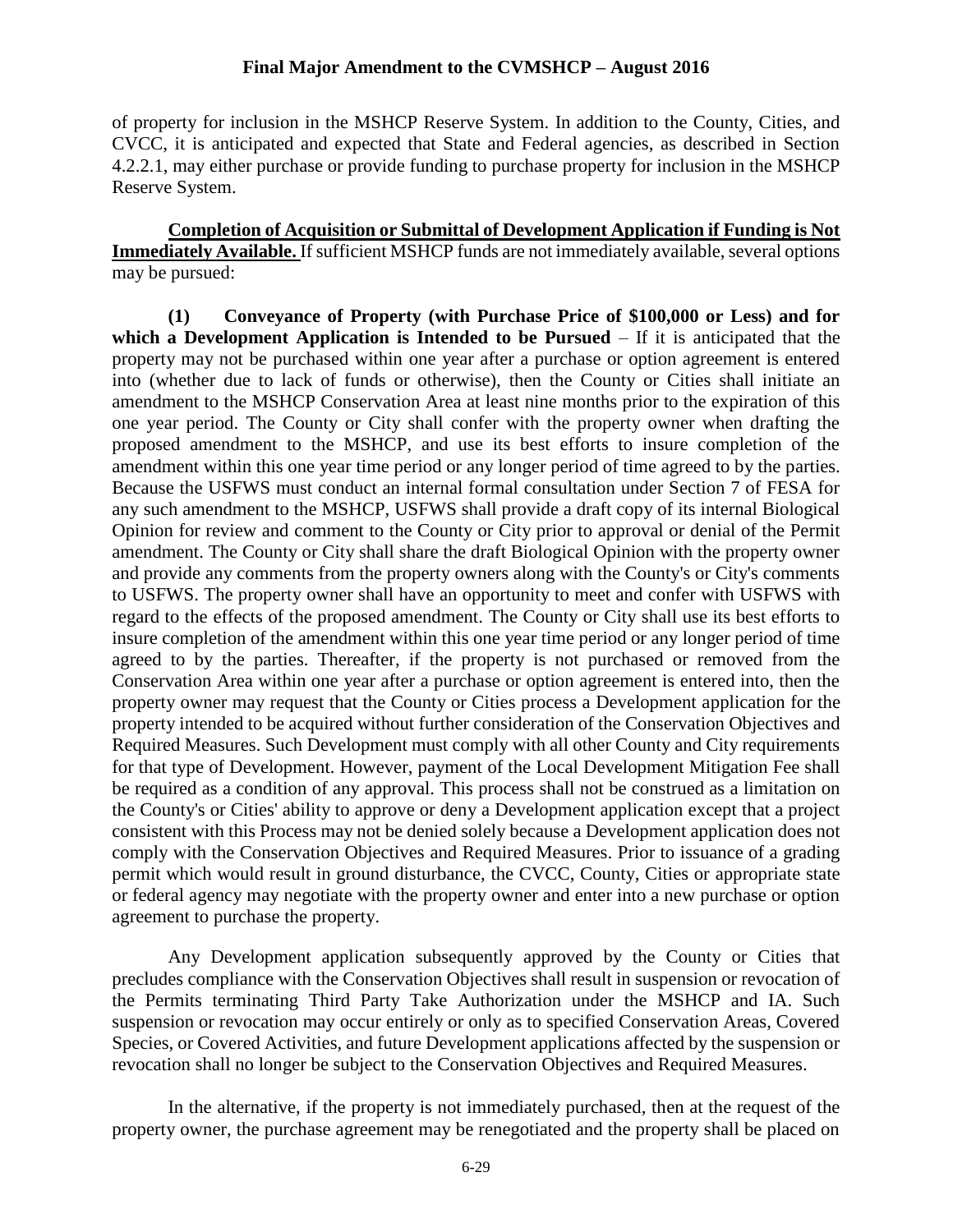a priority list for acquisition. This list will be established in order to provide some level of assurance to the property owner that the property shall be purchased when funding is available. Placement on the list will be based solely upon the date a property owner requests to be placed on the list. Funding for the acquisition of properties on the priority list will be provided through a separate designated fund (percentage of MSHCP funds received will be included in this fund). This fund will provide funding solely for the acquisition of property for which a Development application is intended to be filed.

The provisions of this section shall not be applicable to conveyance of adjoining property (or property within the same subdivision) by the same owner which if considered together would exceed \$100,000. Any such conveyance shall be subject to the provisions involving the conveyance of property with a purchase price of more than \$300,000 or the total value of the lands together, whichever is less.

**(2) Conveyance of Property (with Purchase Price of \$200,000 or Less) and for which a Development Application is Intended to be Pursued** – If it is anticipated that the property may not be purchased within two years after a purchase or option agreement is entered into (whether due to lack of funds or otherwise), then the County or Cities shall initiate an amendment to the MSHCP Conservation Area at least nine months prior to the expiration of this two-year period. The County or City shall confer with the property owner when drafting the proposed amendment to the MSHCP, and use its best efforts to insure completion of the amendment within this one year time period or any longer period of time agreed to by the parties. Because the USFWS must conduct an internal formal consultation under Section 7 of FESA for any such amendment to the MSHCP, the USFWS shall provide a draft copy of its internal Biological Opinion for review and comment to the County or City prior to approval or denial of the Permit amendment. The County or City shall share the draft Biological Opinion with the property owner and provide any comments from the property owners along with the County's or City's comments to the USFWS. The property owner shall have an opportunity to meet and confer with the USFWS with regard to the effects of the proposed amendment. The County or City shall use its best efforts to insure completion of the amendment within this one year time period or any longer period of time agreed to by the parties. Thereafter, if the property is not purchased or removed from the Conservation Area within two years after a purchase or option agreement is entered into, then the property owner may request that the County or Cities process a Development application for the property intended to be acquired without further consideration of the Conservation Objectives and Required Measures. Such Development must comply with all other County and City requirements for that type of Development. However, payment of the Local Development Mitigation Fee shall be required as a condition of any approval. This process shall not be construed as a limitation on the County's or Cities' ability to approve or deny a Development application except that a project consistent with this Process may not be denied solely because a Development application does not comply with the Conservation Objectives and Required Measures. Prior to issuance of a grading permit which would result in ground disturbance, the CVCC, County, Cities or appropriate state or federal agency may negotiate with the property owner and enter into a new purchase or option agreement to purchase the property.

Any Development application subsequently approved by the County or Cities that precludes compliance with the Conservation Objectives and Required Measures shall result in suspension or revocation of the Permits terminating Third Party Take Authorization under the MSHCP and IA. Such suspension or revocation may occur entirely or only as to specified Conservation Areas, Covered Species, or Covered Activities, and future Development applications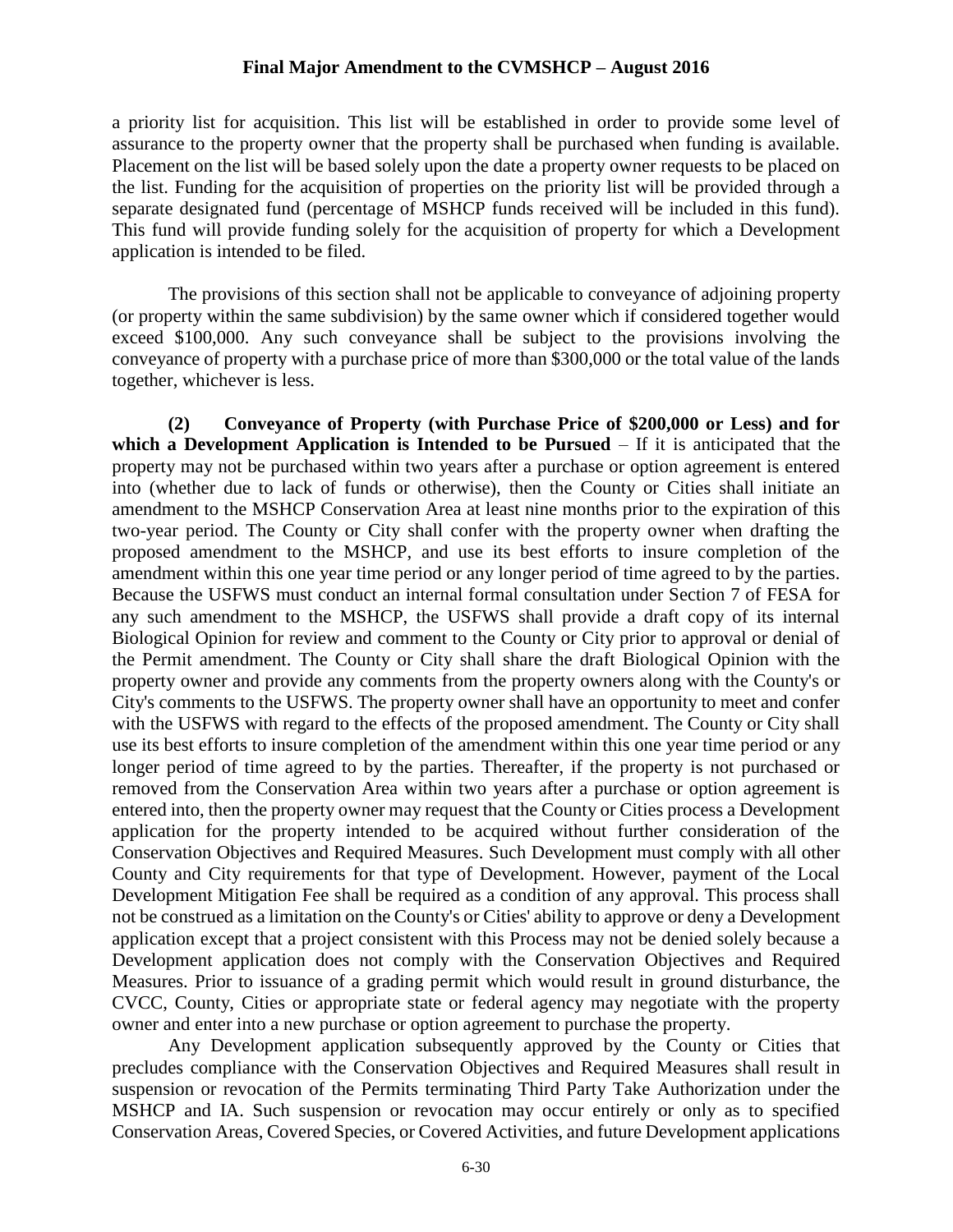affected by the suspension or revocation shall no longer be subject to the Conservation Objectives and Required Measures.

In the alternative, if the property is not immediately purchased, then at the request of the property owner, the purchase agreement may be renegotiated and the property shall be placed on a priority list for acquisition. This list will be established in order to provide some level of assurance to the property owner that the property shall be purchased when funding is available. Placement on the list will be based solely upon the date a property owner requests to be placed on the list. Funding for the acquisition of properties on the priority list will be provided through a separate designated fund (percentage of MSHCP funds received will be included in this fund). This fund will provide funding solely for the acquisition of property for which a Development application is intended to be filed.

The provisions of this section shall not be applicable to conveyance of adjoining property (or property within the same subdivision) by the same owner which if considered together would exceed \$200,000. Any such conveyance shall be subject to the provisions involving the conveyance of property with a purchase price of more than \$300,000 or the total value of the lands together, whichever is less.

**(3) Conveyance of Property (with Purchase Price of \$300,000 or Less) and for which a Development Application is Intended to be Pursued** – If it is anticipated that the property may not be purchased within three years after a purchase or option agreement is entered into (whether due to lack of funds or otherwise), then the County or Cities shall initiate an amendment to the MSHCP Conservation Area at least nine months prior to the expiration of this three-year period. The County or City shall confer with the property owner when drafting the proposed amendment to the MSHCP, and use its best efforts to insure completion of the amendment within this one year time period or any longer period of time agreed to by the parties. Because the USFWS must conduct an internal formal consultation under Section 7 of FESA for any such amendment to the MSHCP, the USFWS shall provide a draft copy of its internal Biological Opinion for review and comment to the County or City prior to approval or denial of the Permit amendment. The County or City shall share the draft Biological Opinion with the property owner and provide any comments from the property owners along with the County's or City's comments to the USFWS. The property owner shall have an opportunity to meet and confer with the USFWS with regard to the effects of the proposed amendment. The County or City shall use its best efforts to insure completion of the amendment within this three-year time period or any longer period of time agreed to by the parties. Thereafter, if the property is not purchased or removed from the Conservation Area within one year after a purchase or option agreement is entered into, then the property owner may request that the County or Cities process a Development application for the property intended to be acquired without further consideration of the Conservation Objectives and Required Measures. Such Development must comply with all other County and City requirements for that type of Development. However, payment of the Local Development Mitigation Fee shall be required as a condition of any approval. This process shall not be construed as a limitation on the County's or Cities' ability to approve or deny a Development application except that a project consistent with this Process may not be denied solely because a Development application does not comply with the Conservation Objectives and Required Measures. Prior to issuance of a grading permit which would result in ground disturbance, the CVCC, County, Cities or appropriate state or federal agency may negotiate with the property owner and enter into a new purchase or option agreement to purchase the property.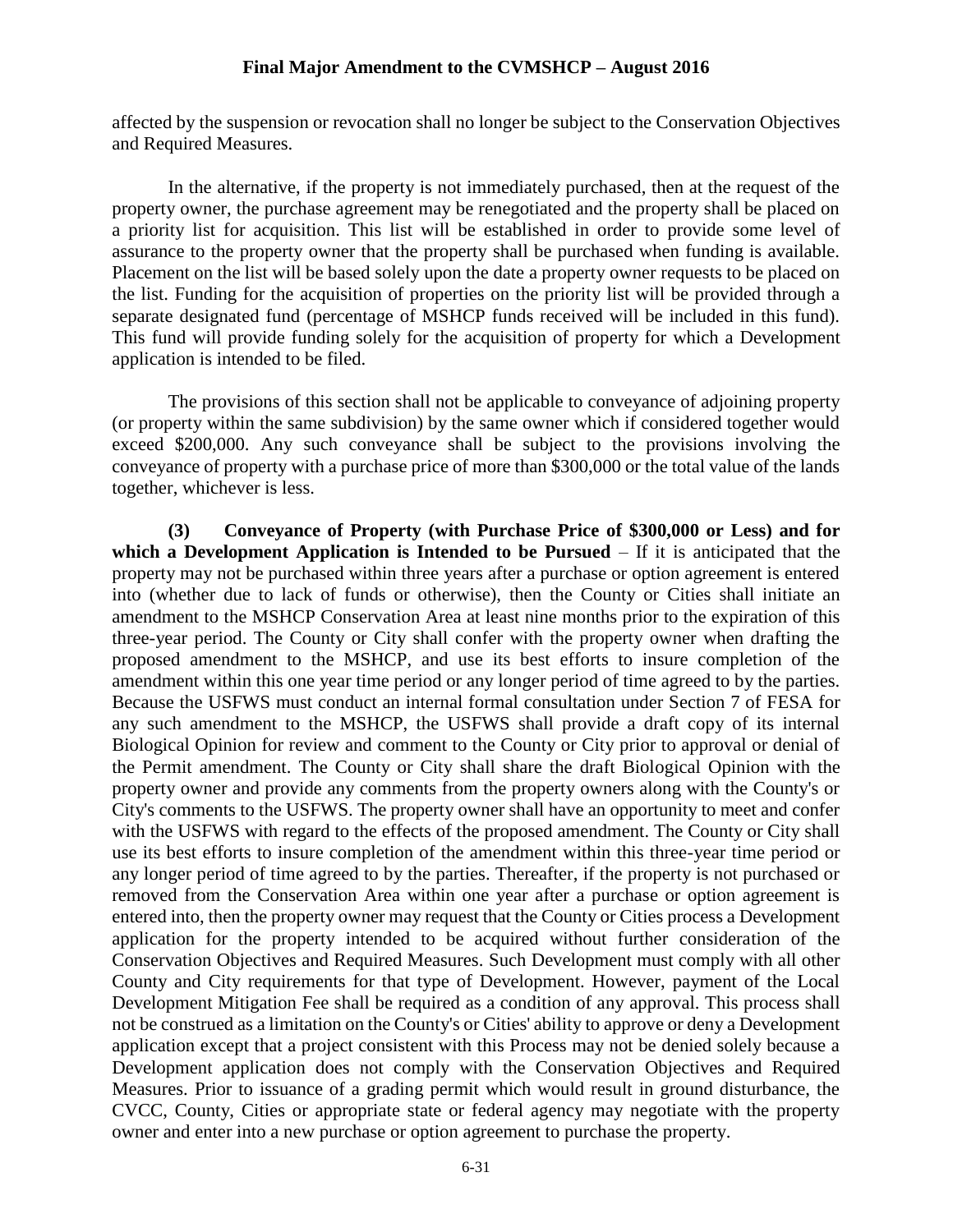Any Development application subsequently approved by the County or Cities that precludes compliance with the Conservation Objectives shall result in suspension or revocation of the Permits terminating Third Party Take Authorization under the MSHCP and IA. Such suspension or revocation may occur entirely or only as to specified Conservation Areas, Covered Species, or Covered Activities, and future Development applications affected by the suspension or revocation shall no longer be subject to the Conservation Objectives and Required Measures.

In the alternative, if the property is not immediately purchased, then at the request of the property owner, the purchase agreement may be renegotiated and the property shall be placed on a priority list for acquisition. This list will be established in order to provide some level of assurance to the property owner that the property shall be purchased when funding is available. Placement on the list will be based solely upon the date a property owner requests to be placed on the list. Funding for the acquisition of properties on the priority list will be provided through a separate designated fund (percentage of MSHCP funds received will be included in this fund). This fund will provide funding solely for the acquisition of property for which a Development application is intended to be filed.

The provisions of this section shall not be applicable to conveyance of adjoining property (or property within the same subdivision) by the same owner which if considered together would exceed \$300,000. Any such conveyance shall be subject to the provisions involving the conveyance of property with a purchase price of more than \$300,000.

**(4) Conveyance of Property (with Purchase Price of More Than \$300,000) and for which a Development Application is Intended to be Pursued** – If it is anticipated that the property may not be purchased within four years after a purchase or option agreement is entered into (whether due to lack of funds or otherwise), then the County or Cities shall initiate an amendment to the MSHCP Conservation Area at least nine months prior to the expiration of this four-year period. The County or City shall confer with the property owner when drafting the proposed amendment to the MSHCP, and use its best efforts to insure completion of the amendment within this one year time period or any longer period of time agreed to by the parties. Because the USFWS must conduct an internal formal consultation under Section 7 of FESA for any such amendment to the MSHCP, the USFWS shall provide a draft copy of its internal Biological Opinion for review and comment to the County or City prior to approval or denial of the Permit amendment. The County or City shall share the draft Biological Opinion with the property owner and provide any comments from the property owners along with the County's or City's comments to the USFWS. The property owner shall have an opportunity to meet and confer with the USFWS with regard to the effects of the proposed amendment. The County or City shall use its best efforts to ensure completion of the amendment within this four-year time period or any longer period of time agreed to by the parties. Thereafter, if the property is not purchased or removed from the Conservation Area within four years after a purchase or option agreement is entered into, then the property owner may request that the County or Cities process a Development application for the property intended to be acquired without further consideration of the Conservation Objectives and Required Measures. Such Development must comply with all other County and City requirements for that type of Development. However, payment of the Local Development Mitigation Fee shall be required as a condition of any approval. This process shall not be construed as a limitation on the County's or Cities' ability to approve or deny a Development application except that a project consistent with this Process may not be denied solely because a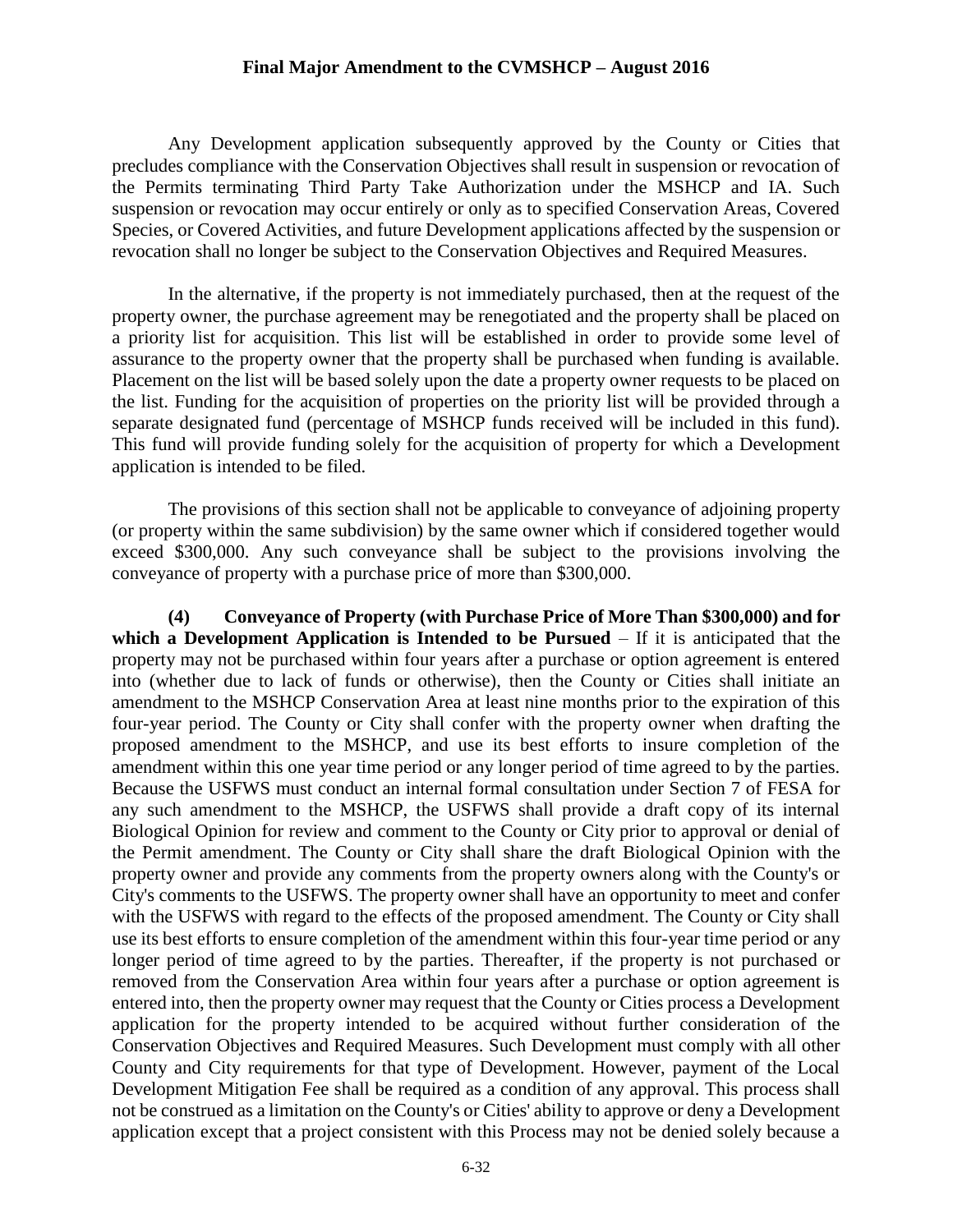Development application does not comply with the Conservation Objectives and Required Measures. Prior to issuance of a grading permit which would result in ground disturbance, the CVCC, County, Cities or appropriate state or federal agency may negotiate with the property owner and enter into a new purchase or option agreement to purchase the property.

Any Development application subsequently approved by the County or Cities that precludes compliance with the Conservation Objectives and Required Measures shall result in suspension or revocation of the Permits terminating Third Party Take Authorization under the MSHCP and IA. Such suspension or revocation may occur entirely or only as to specified Conservation Areas, Covered Species, or Covered Activities, and future Development applications affected by the suspension or revocation shall no longer be subject to the Conservation Objectives and Required Measures.

If the property is not immediately purchased, then at the request of the property owner, the purchase agreement may be renegotiated and the property shall be placed on a priority list for acquisition. This list will be established in order to provide some level of assurance to the property owner that the property shall be purchased when funding is available. Placement on the list will be based solely upon the date a property owner requests to be placed on the list. Funding for the acquisition of properties on the priority list will be provided through a separate designated fund (percentage of MSHCP funds received will be included in this fund). This fund will provide funding solely for the acquisition of property for which a Development application is intended to be filed.

**(5) Conveyance of Property for Which a Development Application is Not Intended to be Filed** – If the property is not immediately purchased after a purchase agreement is entered into, or after expiration of an option agreement, or any longer period of time which may be agreed to by the parties (whether due to the lack of funds or otherwise), then the property will be placed on a priority list for acquisition. This list will be established in order to provide some level of assurance to the property owner that the property shall be purchased when funding is available. Placement on the list shall be based solely upon the date a purchase or option agreement was entered into or any longer period of time which may have been agreed to by the parties. Funding for the acquisition of properties on the priority list will be provided through a separate designated fund (percentage of MSHCP funds received will be included in this fund). This fund will provide funding solely for the acquisition of property for which a Development application is not intended to be filed. The property owner may at any time remove his/her property from this list.

Options or other mechanisms that would allow CVCC to make annual payments to property owners for purposes of payment of property taxes or other carrying costs during the acquisition period will be considered as part of the HANS Process. In addition, Local Permittees and the CVCC will advocate for property tax relief measures when lands are pending acquisition for conservation as appropriate.

#### **6.6.1.3 Relinquishment of CVFTL Incidental Take Permit**

The CVFTL HCP required establishment of three preserves for the conservation of the CVFTL and its habitat. These are the Coachella Valley Preserve in the Thousand Palms area, the Willow Hole/Edom Hill Preserve near the west end of the Indio Hills, and the Whitewater Floodplain Preserve east of Indian Avenue in the Whitewater River area. These lands are displayed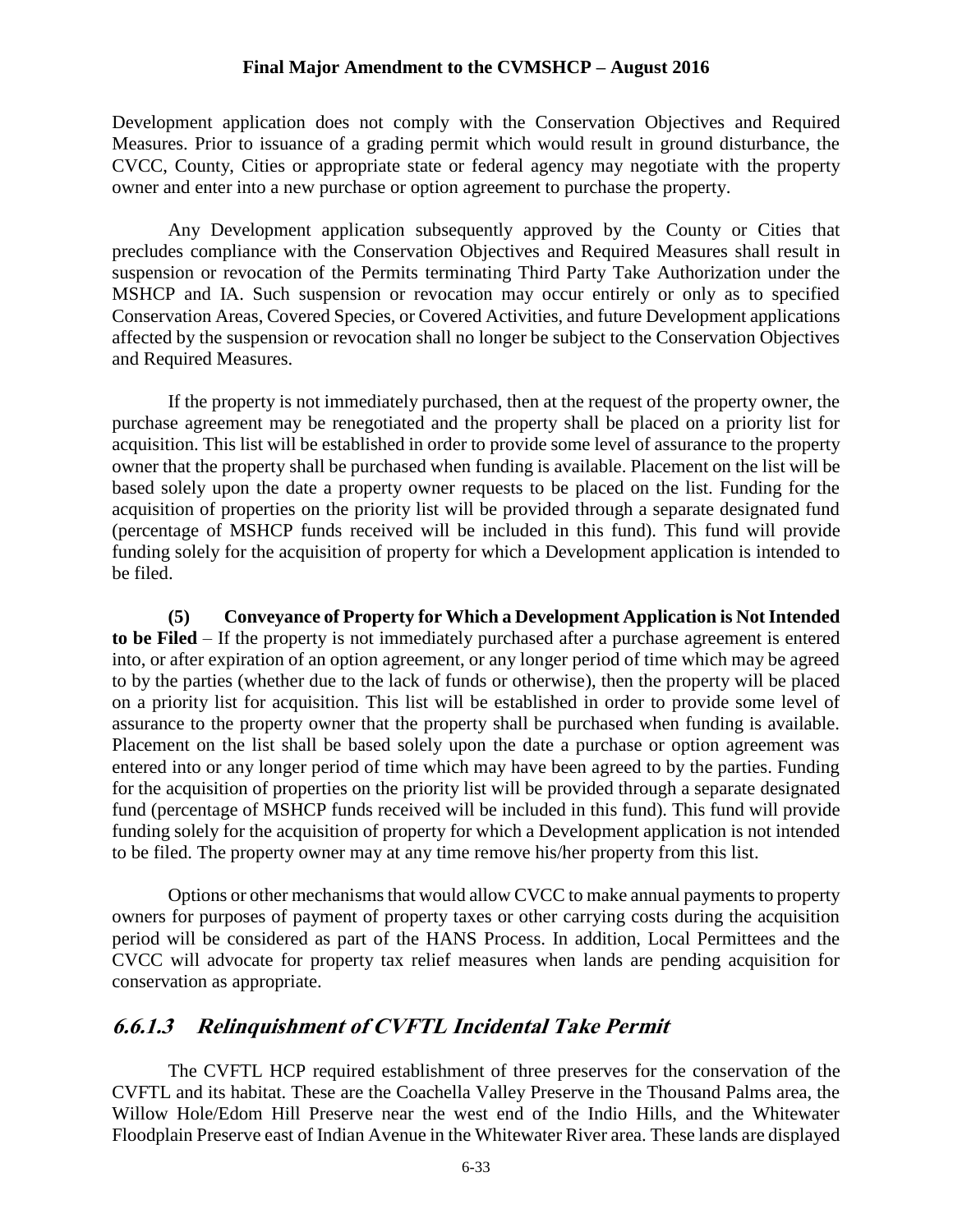in Figure 6-2. These preserves consist of BLM, CDFG, USFWS, State Parks, CVMC, CVWD, TNC, and CNLM lands. Table 6-1 shows the ownership in the three reserves. Of the land in the reserves, approximately 1,200 acres in the Whitewater Floodplain Reserve is CVWD land, and approximately 500 acres was acquired with local CVFTL mitigation fees. The CVCC and applicable Permittees will implement the following as part of the MSHCP:

- $\triangleright$  Within six months of Permit issuance, the CVFTL Incidental Take Permit will be relinquished as described in Section 16.2 of the IA.
- Prior to relinquishment of the CVFTL Permit, CVCC shall obtain an appropriate Legal Instrument guaranteeing protection in perpetuity to the non state and federal lands in the CVFTL Preserve system acquired with CVFTL mitigation fees.
- $\triangleright$  Prior to relinquishment of the CVFTL Permit, CVWD will conserve the 1,200 acres it owns in the CVFTL HCP Whitewater Floodplain Preserve (part of the Whitewater Floodplain Conservation Area) in perpetuity as part of the MSHCP Reserve System by recording an appropriate Legal Instrument.
- CVCC will implement the Monitoring and Management Programs, on the above lands in perpetuity.
- $\triangleright$  CVCC will assume responsibility for the CVFTL endowment, which will be incorporated into the MSHCP endowment and earmarked to ensure funding for the Monitoring and Management of the CVFTL and its associate habitat in perpetuity.
- $\triangleright$  Within 3 months of Permit issuance, the applicable Local Permittees will provide a final accounting of all local mitigation funds collected pursuant to the CVFTL HCP, the Take and Conservation that occurred pursuant to the CVFTL HCP, the funds collected pursuant to the October 4, 2000 MOU between the Cities, the County, CNLM, and the Wildlife Agencies regarding measures to minimize Take of the CVFTL, and the Take and Conservation that occurred pursuant to that MOU. As part of the final report, all biological data collected over the life of the permit will be submitted.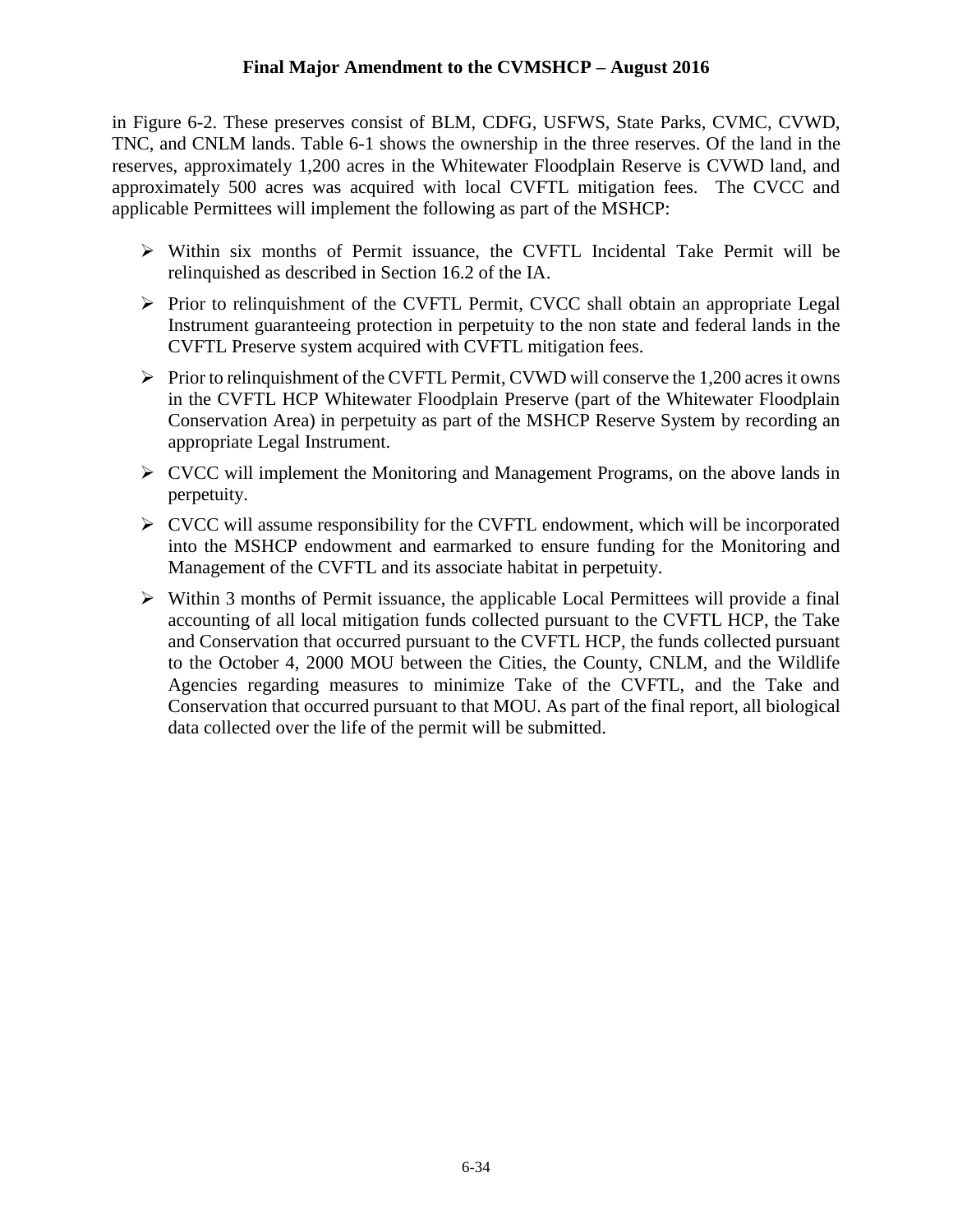|                    | <b>Thousand Palms</b><br><b>Preserve</b> | <b>Willow Hole/Edom</b><br><b>Hill Preserve</b> | Whitewater<br>Floodplain<br><b>Preserve</b> |              |
|--------------------|------------------------------------------|-------------------------------------------------|---------------------------------------------|--------------|
| <b>Entity</b>      | (acres owned)                            | <i>(acres owned)</i>                            | <i>(acres owned)</i>                        | <b>Total</b> |
| <b>BLM</b>         | 9,928                                    | 1,824                                           | 24                                          | 11,776       |
| <b>CNLM</b>        |                                          | 160                                             |                                             | 160          |
| <b>CVMC</b>        |                                          | 135                                             |                                             | 135          |
| <b>CVWD</b>        | 113                                      |                                                 | 1,170                                       | 1,283        |
| <b>DFG</b>         | 695                                      |                                                 |                                             | 695          |
|                    |                                          |                                                 | <b>Whitewater</b>                           |              |
|                    | <b>Thousand Palms</b>                    | <b>Willow Hole/Edom</b>                         | Floodplain                                  |              |
|                    | <b>Preserve</b>                          | <b>Hill Preserve</b>                            | <b>Preserve</b>                             |              |
| <b>Entity</b>      | <i>(acres owned)</i>                     | <i>(acres owned)</i>                            | (acres owned)                               | <b>Total</b> |
| Private            | 186                                      | 167                                             |                                             | 353          |
| <b>State Parks</b> | 2,207                                    |                                                 |                                             | 2,207        |
| <b>TNC</b>         | 875                                      |                                                 |                                             | 875          |
| <b>USFWS</b>       | 3,616                                    |                                                 |                                             | 3,616        |
| <b>Total</b>       | 17,620                                   | 2,286                                           | 1,194                                       | 21,100       |

*Table 6-1: Land Ownership in the CVFTL Preserves*

## **6.6.2 Obligations of the State Permittees**

The State Permittees are Caltrans, CVMC, and State Parks. The State Permittees' obligations are described below.

**Caltrans**. Caltrans has the following obligations under the Plan:

 $\triangleright$  In three phases, in years 2010, 2015, and 2020, acquire and convey to CVCC or provide funding to the CVCC sufficient to acquire 5,791 acres of Additional Conservation Lands in the Conservation Areas as a contribution to Plan implementation for the Covered Activities described in Section 7.2.2. This acreage is included in the 96,400 acres described in Section 6.6.1. Not later than 2011, Caltrans will provide \$7.6 million to CVCC for the Monitoring and Management Program for the 5,791 acres, and CVCC shall monitor and manage the lands as part of the MSHCP Reserve System. As land is acquired and transferred to CVCC, the appropriate percentage of the endowment contribution will be transferred to CVCC. Within one year of Permit issuance, CVCC and Caltrans shall prepare an agreement that specifies that if the MSHCP Permits are ever revoked, a conservation bank shall be established whereby the contributed lands are conveyed to CDFG with an endowment sufficient to provide for the permanent monitoring, land management, and adaptive management of the land. CVCC, the Wildlife Agencies, and Caltrans will enter into a Conservation Bank Agreement once a portion or all of the 5,791 acres are acquired. If the Permits issued in conjunction with the Plan are ever suspended or revoked, the conservation bank will provide unused credit for lands acquired to provide mitigation for future transportation projects. Caltrans may, as described in the IA, utilize available credits from the bank towards meeting the mitigation requirement for a project.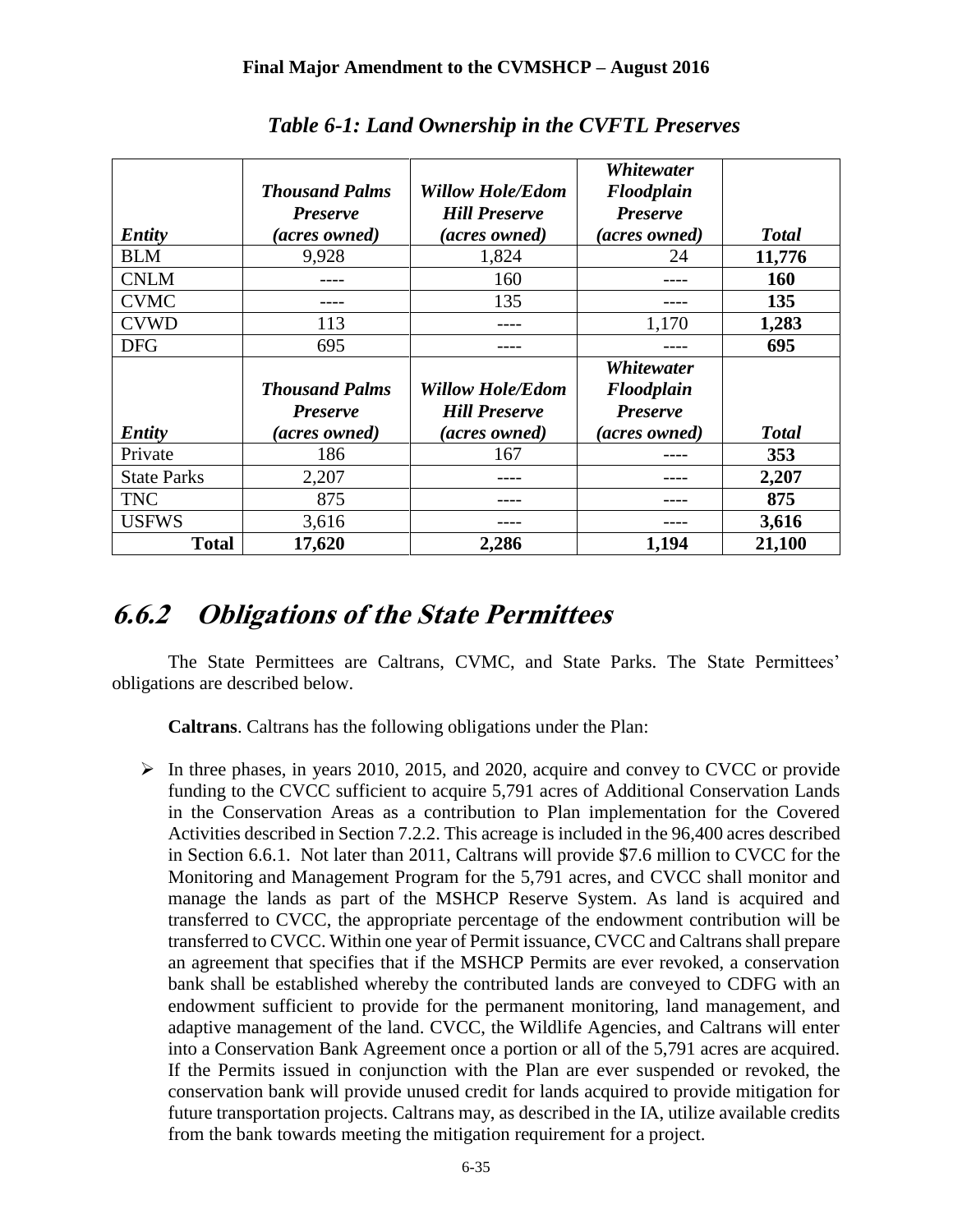- $\triangleright$  As described in Section 6.6.1, cooperate with CVAG and CVCC in the acquisition of 1,795 acres to mitigate the interchange and associated arterial projects, and the contribution of \$1,077,000 to the endowment for the Monitoring Program, Management Program, and Adaptive Management of those lands.
- $\triangleright$  With respect to its Covered Activities:
	- -- Implement all applicable Required Measures identified as needed in Section 4.3 for Caltrans' Covered Activities.
	- -- If a project shares a common boundary with a Conservation Area, comply with Land Use Adjacency Guidelines set forth in Section 4.5.

Caltrans will comply with the applicable avoidance and minimization measures described in Section 4.4 for Covered Activities. Emergency activities necessary to protect public health and safety may be conducted as needed.

**CVMC**. CVMC has the following obligations under the Plan:

 $\triangleright$  Cooperate with CVCC and other agencies as appropriate to ensure management and monitoring of the approximately 2,600 acres of CVMC Existing Conservation Lands and any additional lands CVMC acquires in the Conservation Areas.

**State Parks**. State Parks has the following obligations under the Plan:

- $\triangleright$  With respect to its land in the Conservation Areas:
	- Participate as a member of the RMUC for RMUs within which State Parks manages lands.
	- Monitor and manage State Parks lands for the benefit of Covered Species.
	- Monitor and control/eradication of invasive, exotic species.
	- Prescribed fire management and wildfire management.
	- Erosion control.
	- Ecological restoration/rehabilitation on previously damaged lands.
	- Law enforcement patrols.
- $\triangleright$  With respect to its Covered Activities:
	- Implement all applicable required avoidance, minimization, and mitigation measures for desert tortoise and burrowing owl as set forth in Section 4.4.
	- If a project shares a common boundary with a Conservation Area, comply with Land Use Adjacency Guidelines set forth in Section 4.5.
- $\triangleright$  Prior to construction of camping, trailhead, and trail facilities as a Covered Activity in the Indio Hills/Joshua Tree National Park Linkage Conservation Area, acquire a minimum of 640 acres in the Conservation Area, of which a maximum of 100 acres may be developed as the Covered Activity. Development of the camping and trailhead facility must be consistent with the Conservation Objectives for the Conservation Area. Take Authorization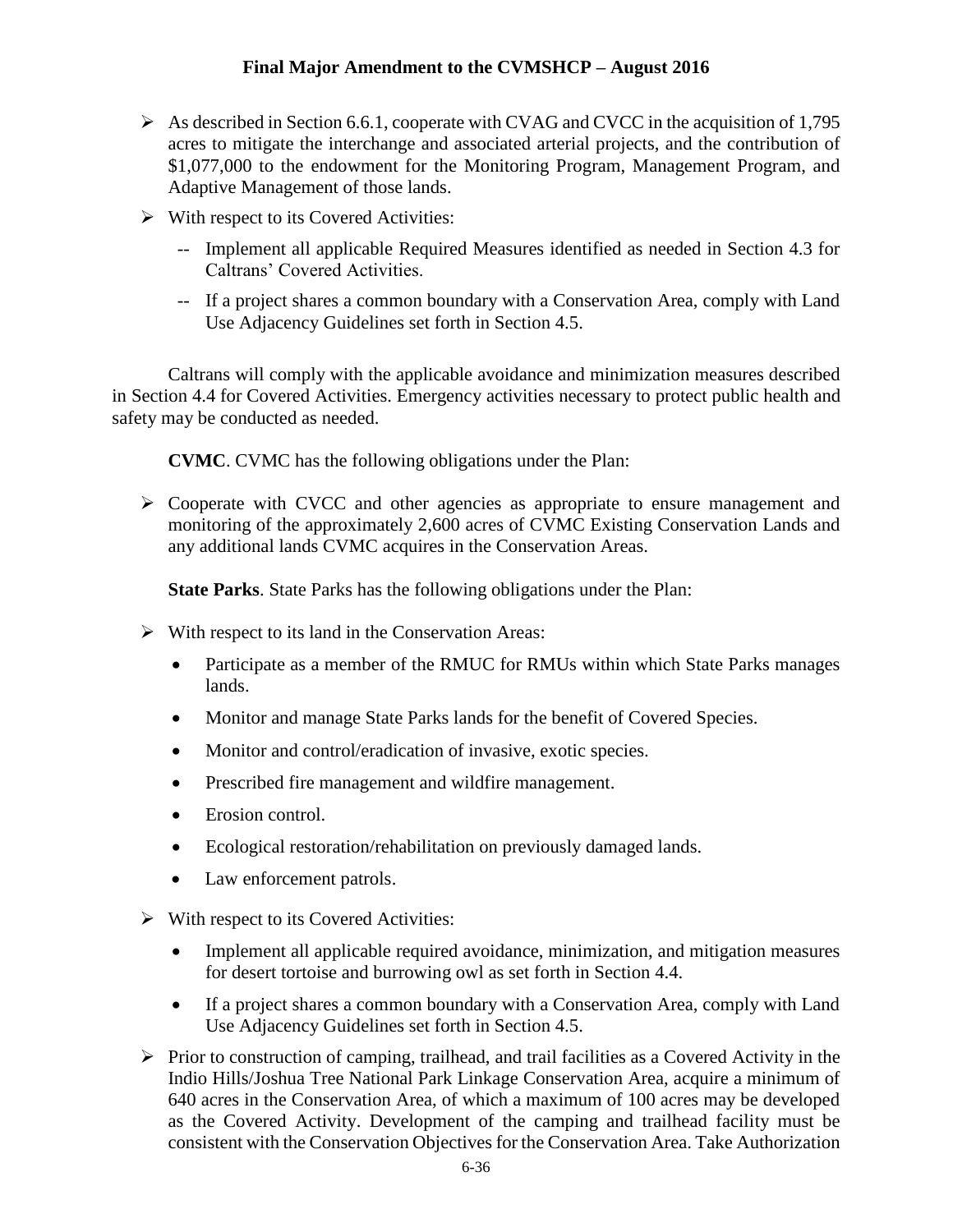for the Covered Activity is contingent on the preparation of a RMUP which will reflect the scope of work and obligation of State Parks to manage and monitor State Parks land in the Conservation Area pursuant to the RMUP.

#### **6.6.2.1 Review of State Permittee Projects within the Conservation Areas**

The Wildlife Agencies and the appropriate State Permittee shall jointly review proposed State Permittee projects that are Covered Activities within the Conservation Areas. State Permittees shall submit project information to the Wildlife Agencies and CVCC, including, at a minimum, a project description, a concept map indicating the location of the proposed project, and application of MSHCP requirements. The Wildlife Agencies or State Permittee may schedule a meeting to discuss a proposed project. CVCC shall be invited to participate in this meeting.

### **6.6.3 Actions by Federal and State Governments**

This section describes the actions to be taken by the state and federal agencies that are participating in the Plan. (See Section 4.2.2.1 for details on the federal and state commitments to land acquisition.)

**Wildlife Agencies**. The Wildlife Agencies will contribute to Plan implementation by managing their lands in the Conservation Areas in a manner consistent with achieving the Plan's Conservation Goals and Conservation Objectives. The Wildlife Agencies will participate in the Monitoring Program, and will facilitate ecological research or restoration activities by other entities on federal and state lands that benefit MSHCP resources. The Wildlife Agencies will acquire additional lands in the Conservation Areas. The Wildlife Agencies will review the Annual Report prepared by CVCC and will meet annually with Local Permittees to discuss progress in implementing the Plan. The Wildlife Agencies will expeditiously review proposed boundary adjustments and Plan or Permit amendments, and expeditiously determine Conservation measures needed and conservation responsibilities for newly Listed Species and species proposed for listing that are not on the Covered Species list.

## **6.7 Time Frame for Implementation**

Section 2820(a)(9) of the California Fish and Game Code requires that the Plan include the estimated timeframe and process by which the MSHCP Reserve System will be assembled and other conservation measures implemented, including obligations of landowners and plan signatories and consequences of the failure to acquire lands in a timely manner.

The Permits will be for a 75 year term. This term was selected because the acquisition program is projected to require 30 years to acquire all the Permittee obligation land, and full funding of the endowment for the Monitoring Program, the Management Program, Adaptive Management, and ongoing administration costs is projected to require 75 years. The MSHCP Reserve System will be assembled as described in Section 4.2. The non-acquisition components of MSHCP Reserve System Assembly will be ongoing for the life of the Plan. The acquisition component of Reserve System Assembly is anticipated to occur in the first 30 years of the Permits. The rate at which land in the Conservation Areas is acquired will depend on the availability of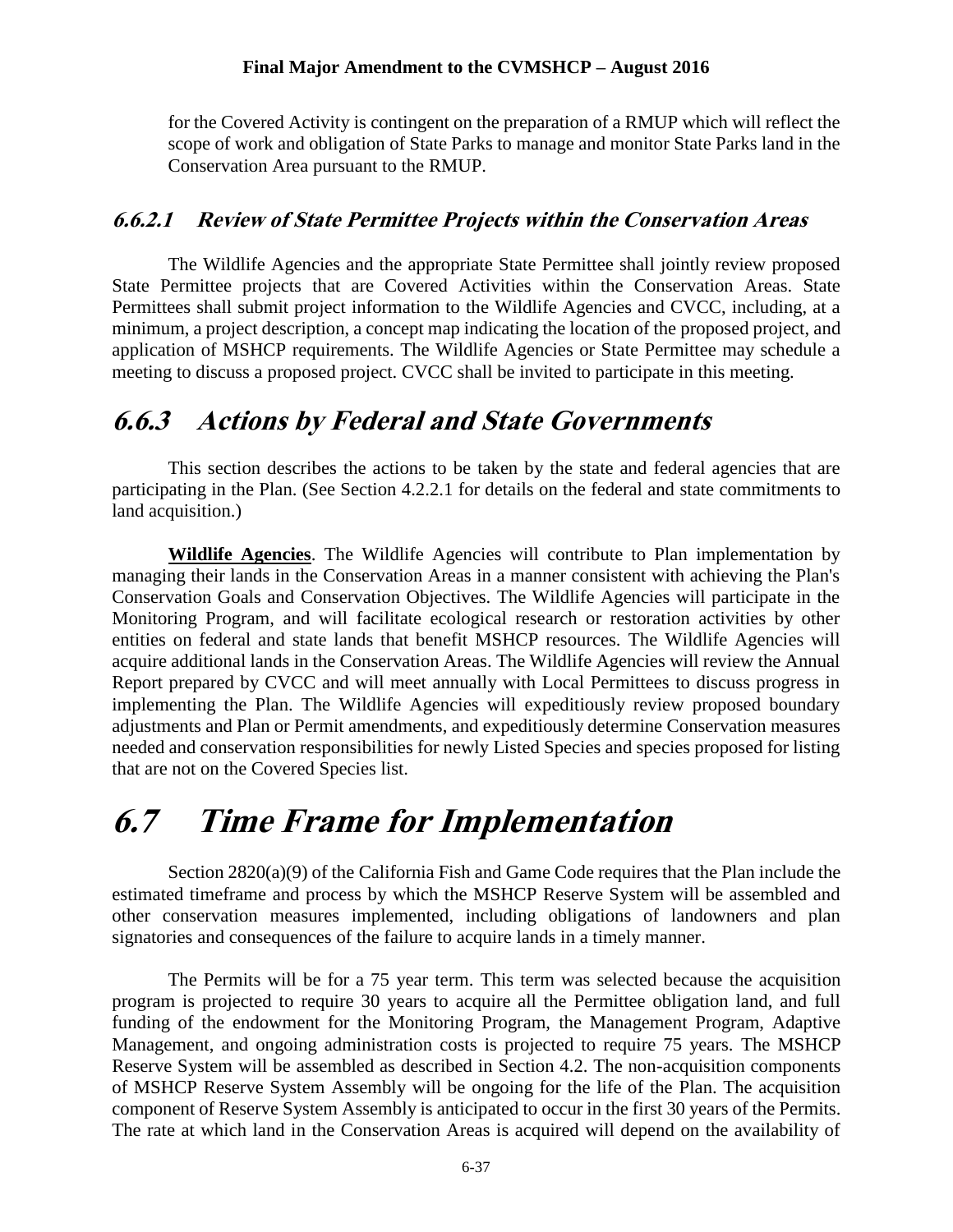funds (See Section 5.2) and Development patterns. Section 6.5 will ensure that a rough proportionality will be maintained between Conservation and Development.

If the Local Permittees do not maintain "rough proportionality" between Development and Conservation, the Wildlife Agencies, CVCC and other applicable Local Permittees shall meet to discuss potential actions to meet the Plan's rough proportionality requirements. In the event that these Parties do not reach agreement on such potential actions, the Wildlife Agencies may initiate revocation or suspension of all or part of the Permits as set forth in Section 23.5 of the IA.

## **6.8 Assurances for Unforeseen and Changed Circumstances**

### **6.8.1 No Surprises Rule**

In accordance with the Habitat Conservation Plan ("No Surprises") Assurances Rule (63 Federal Register 8859, as codified in 50 C F.R. Sections 17.3, 17.22[b] and 17.32[b]), it is acknowledged that the purpose of the Coachella Valley MSHCP is to provide for the Conservation of Covered Species and the mitigation, minimization and compensatory measures required in connection with incidental taking of the Covered Species in the course of otherwise lawful and permitted activities within the MSHCP Plan Area. Accordingly, as described below and except as otherwise required by law and/or provided under the terms of the MSHCP Plan and except for Unforeseen Circumstances, in particular as these requirements are addressed in Section 6.8.2 of this document, no further mitigation or compensation shall be required by USFWS to address impacts of Covered Activities undertaken by the Permittees, Third Parties Granted Take Authorization and Participating Special Entities, pursuant to the Federal Endangered Species Act. Pursuant to 50 Code of Federal Regulations, sections 17.22(b)(5) and 17.32(b)(5), USFWS shall not require from the Permittees, Third Parties Granted Take Authorization, Participating Special Entities, or other individuals or entities receiving Take Authorization under the Permits the commitment of additional land or financial compensation or additional restrictions on the use of land or other natural resources with regard to Covered Activities and their impact on Covered Species beyond that provided pursuant to the Coachella Valley MSHCP, provided that the Permittees are properly implementing the Plan, the IA, and the Permits. In the event that the USFWS makes a finding of Unforeseen Circumstances and such Unforeseen Circumstances warrant the requirement of additional mitigation, enhancement or compensation measures, any such additional measures shall be restricted to modification of the management of the Additional Conservation Lands, and shall be the least burdensome measures available to address the Unforeseen Circumstances.

**A. DEFINED -** "Unforeseen Circumstances" (defined in 50 C.F.R. Section 17.3) means any significant, unanticipated adverse change in the status of species covered under the MSHCP or in their Habitats or any significant unanticipated adverse change in impacts of the MSHCP or in other factors upon which the MSHCP is based, in accordance with 63 Federal Register 8859 (February 23, 1998). The term "Unforeseen Circumstances" as defined in the IA is intended to have the same meaning as it is used to define the limit of the Permittees' obligation on the "No Surprises" regulations set forth in 50 Code of Federal Regulations, Sections 17.22 (b)(5) and 17.32 (b)(5).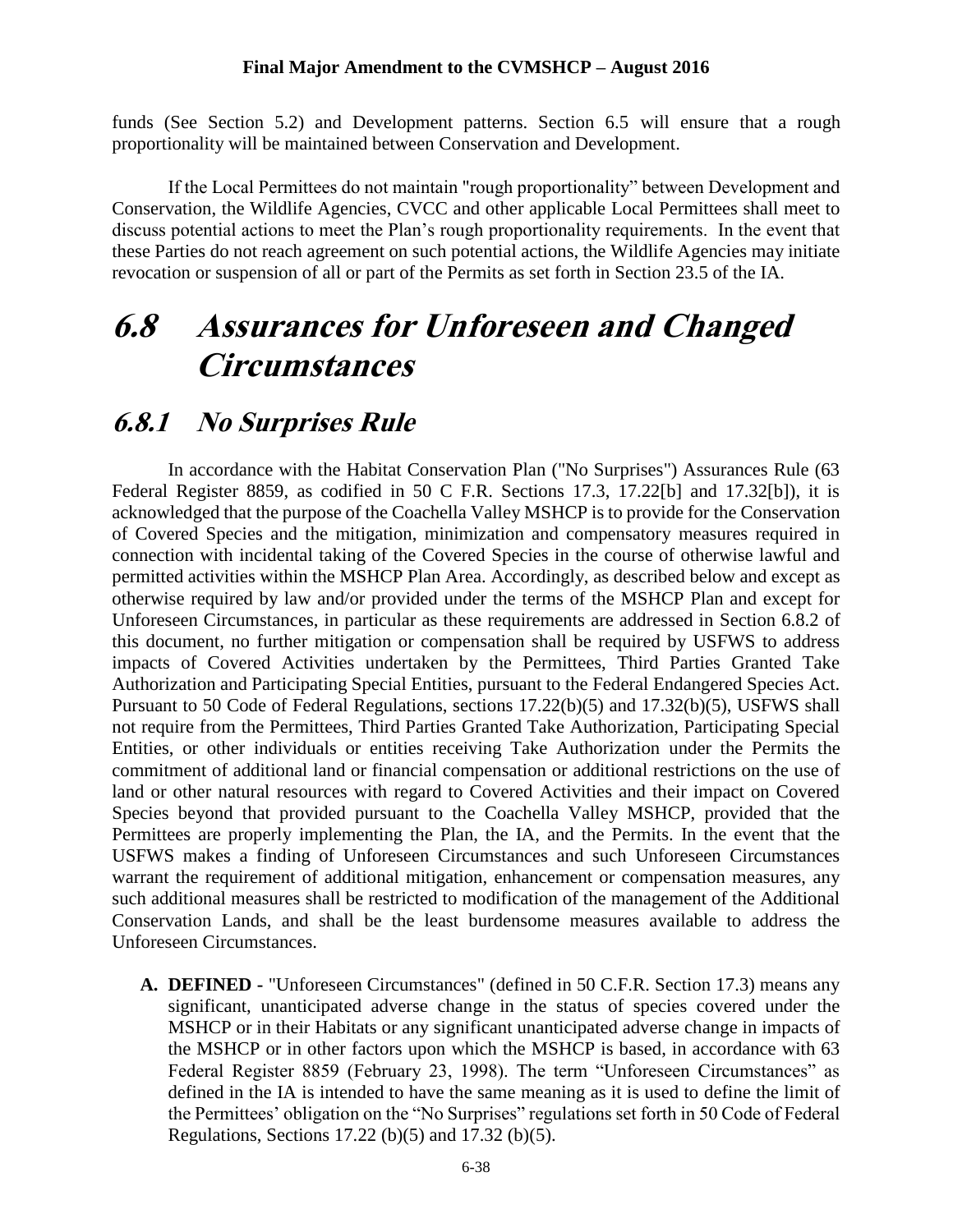- **B. RELEVANT FACTORS**  In deciding whether Unforeseen Circumstances exist which might warrant requiring additional conservation measures, USFWS shall consider, but not be limited to, the factors identified in 50 Code of Federal Regulations, Sections  $17.22(b)(5)(C)$  and  $17.32(b)(5)(C)$  (the No Surprises Rule), which are:
	- 1. The extent of the current range of the affected Covered Species;
	- 2. The percentage of the range of the affected Covered Species and Habitat that has been adversely affected by the Covered Activities;
	- 3. The percentage in the range of the affected Covered Species and Habitat that has been conserved by the Coachella Valley MSHCP;
	- 4. The ecological significance of that portion of the range or Habitat of the affected Covered Species;
	- 5. The level of knowledge about the affected Covered Species and Habitat and the degree of specificity of the conservation program for that species or Habitat under the Coachella Valley MSHCP; and
	- 6. Whether failure to adopt additional conservation measures would appreciably reduce the likelihood of survival and recovery of the Covered Species in the wild.
- **C. BURDEN AND DOCUMENTATION**  As described in 50 Code of Federal Regulations, Sections 17.22(b)(5)(C) and 17.32(b)(5)(C), the No Surprises Rule, USFWS shall have the burden of demonstrating that Unforeseen Circumstances exist, using the best scientific and commercial data available. Any findings of Unforeseen Circumstances must be clearly documented and based upon reliable technical information regarding the biological status and Habitat requirements of the affected species.
- **D. ADVANCE NOTICE -** Except where there is substantial threat of imminent, significant adverse impacts to a Covered Species, USFWS shall provide the Permittees at least sixty (60) calendar days written notice of a proposed finding of Unforeseen Circumstances, during which time USFWS shall meet with the CVCC and any affected Permittee to discuss the proposed finding, to provide the CVCC and any affected Permittee with an opportunity to submit information to rebut the proposed finding, and to consider any proposed changes to the Conservation strategies for the Additional Conservation Lands.
- **E. LIMITS ON ADDITIONAL CONSERVATION MEASURES -** If USFWS makes a finding of Unforeseen Circumstances in accordance with the procedures described above, and determines that additional Conservation measures are warranted, such additional Conservation measures shall conform to the maximum extent possible to the original terms of the MSHCP. Additional Conservation measures shall be limited to those modifications, restrictions and agreements described below.

For additional discussion of No Surprises, see Section 14.11 of the IA.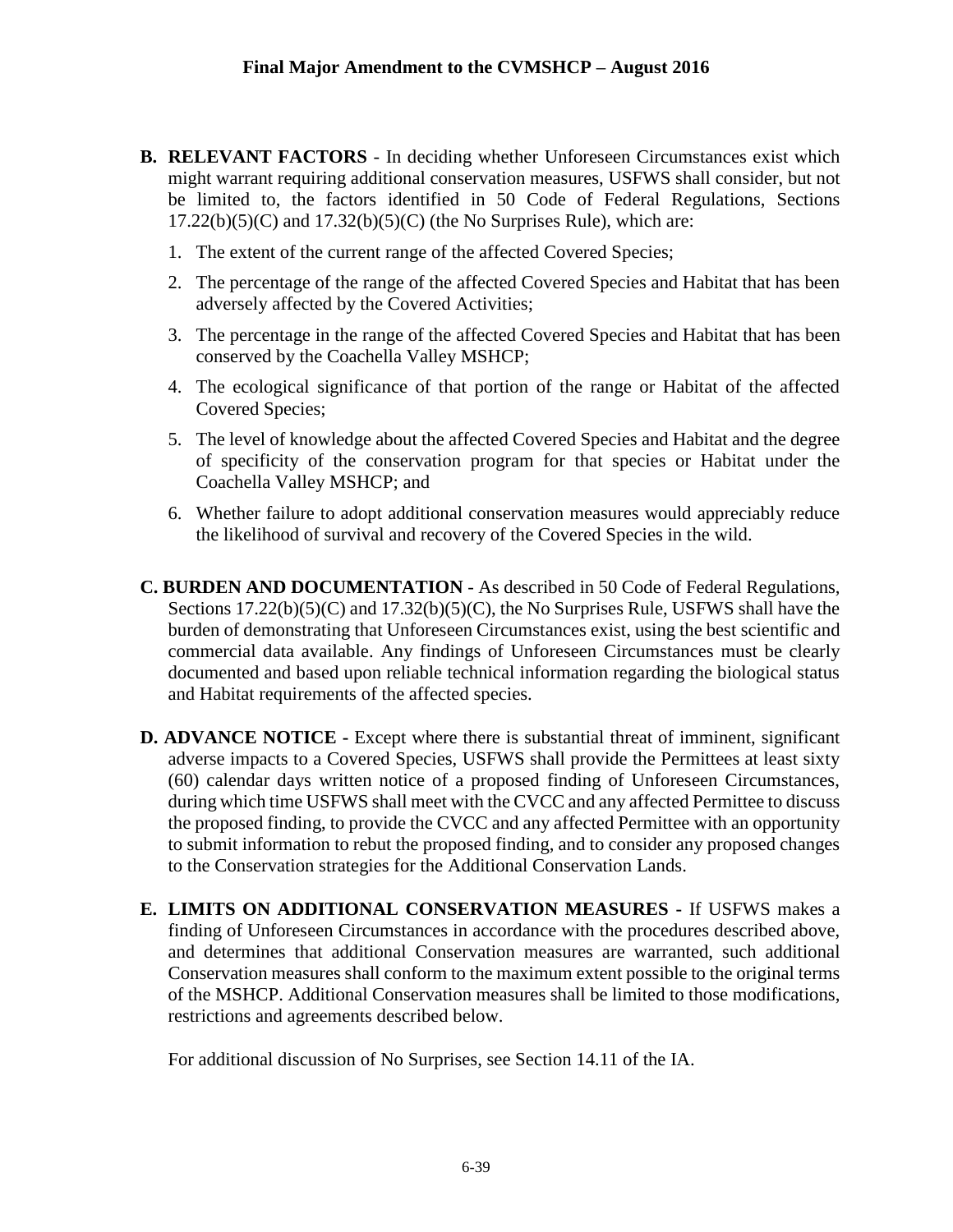## **6.8.2 Reconciliation of the No Surprises Rule, Unforeseen Circumstances and Adaptive Management in the MSHCP**

The No Surprises Rule states, in part, that:

In negotiating Unforeseen Circumstances, USFWS shall not require without the consent of the Permittee, the commitment of additional land, water or financial compensation or additional restrictions on the use of land, water, including quantity and timing of delivery, or other natural resources beyond the level otherwise agreed upon for the species covered by the conservation plan.

If additional Conservation and mitigation measures are deemed necessary to respond to Unforeseen Circumstances, USFWS may require additional measures of the Permittee where the Conservation plan is being properly implemented, but only if such measures are limited to modifications within conserved Habitat areas, if any or to the Conservation plan's operating Conservation program for the affected species, and maintain the original terms of the Conservation plan to the maximum extent possible. Additional Conservation and mitigation measures shall not involve the commitment of additional land, water or financial compensation or restrictions on the use of land, water (including quantity and timing of delivery), or other natural resources otherwise available for Development or use under the original terms of the Conservation plan, without the consent of the Permittee.

Thus, in the event that Unforeseen Circumstances adversely affect any of the MSHCP Covered Species during the life of the Plan, the Permittees, Third Parties Granted Take Authorization, and Participating Special Entities would not be required to provide additional financial compensation, land or land restrictions beyond those required by the Plan at the time of issuance of the Section 10(a) Take Authorization without their consent, except as provided for Changed Circumstances as described in Section 6.8.3.

In light of the MSHCP's Adaptive Management Program, which allows certain changes to occur throughout the life of the Plan, it is necessary to clarify what aspects of the Conservation program are subject to the "No Surprises" Rule and for which, therefore, USFWS may not require additional mitigation as a result of Unforeseen Circumstances without the consent of the Permittees.

The Adaptive Management Program allows the MSHCP to be revised as a result of new information on the life history or ecology of Covered Species generated through continuing research or information on the effectiveness of mitigation measures, and as a result of the Monitoring Programs. As a result, revisions may be made to several of the Conservation components, including the technical aspects of mitigation land management and enhancement, implementation of Take Minimization Measures and monitoring of Covered Species. Pursuant to the "No Surprises" Rule, the Permittees and USFWS agree that the following MSHCP components are not subject to modification as a result of the MSHCP's Adaptive Management provisions without the consent of the Permittees, except for those projects that constitute an action authorized,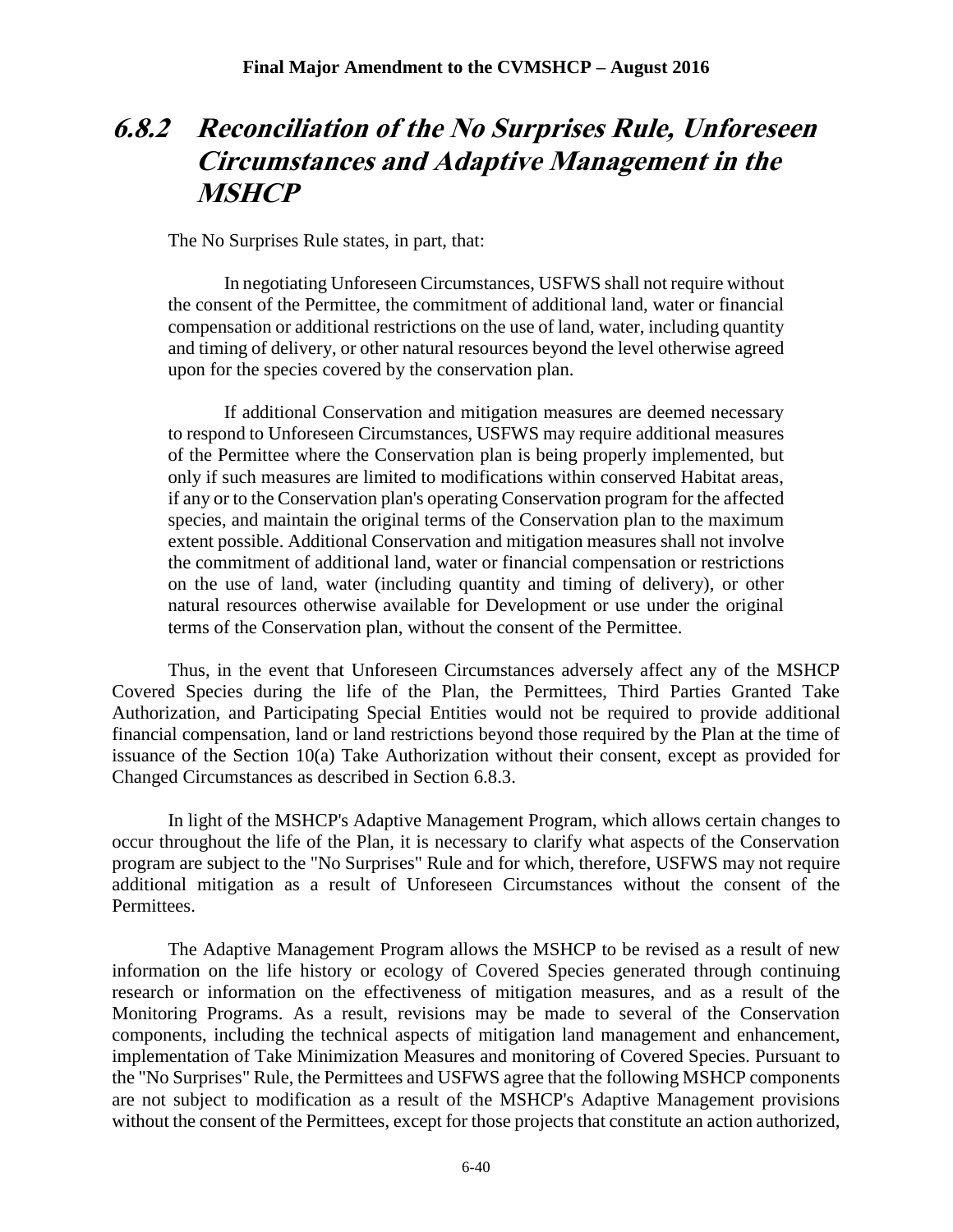funded or carried out by a federal agency (i.e., have federal involvement) which are exempt from such assurances.

- 1. The boundaries of the Conservation Areas.
- 2. The measures required to implement the Plan, Land Use Adjacency Guidelines, and avoidance and minimization measures, as described in Section 4.
- 3. The Covered Activities described in Section 7 of this document.
- 4. The MSHCP funding plan described in Section 5 of this document*.*
- 5. Any other change not currently described in this Plan that would significantly increase the Plan's costs or the interests in land of the Permittees, or any landowner in the MSHCP Plan Area.
- 6. Additional compensation measures shall not be imposed on Third Parties Granted Take Authorization where the Permittees have already granted final project approvals unless such additional Conservation measures are agreed to by the Third Party Granted Take Authorization.

## **6.8.3 Changed Circumstances**

Changed Circumstances are defined under the Federal "No Surprises" rule as "changes in circumstances affecting a Covered Species or geographic area covered by a conservation plan, including the MSHCP, or agreement that can reasonably be anticipated by plan or agreement developers and USFWS and that can be planned for." Changed Circumstances potentially affecting the Reserve Lands are defined as future events for which it is reasonably foreseeable that such an event may occur during the life of the MSHCP Permit, and that such an event may negatively affect the Covered Species and/or their associated habitat within the Reserve Lands. Changed Circumstances addressed by the MSHCP include the following:

- > Drought
- $\triangleright$  Fire
- $\triangleright$  Invasion by new exotic species
- $\triangleright$  Lowering of the water table
- $\triangleright$  New Listings of Species Not Covered by the MSHCP

#### **6.8.3.1 Drought**

For the purpose of defining Changed Circumstances, drought is defined as climatic drought at least three years in length, as declared by the California Department of Water Resources.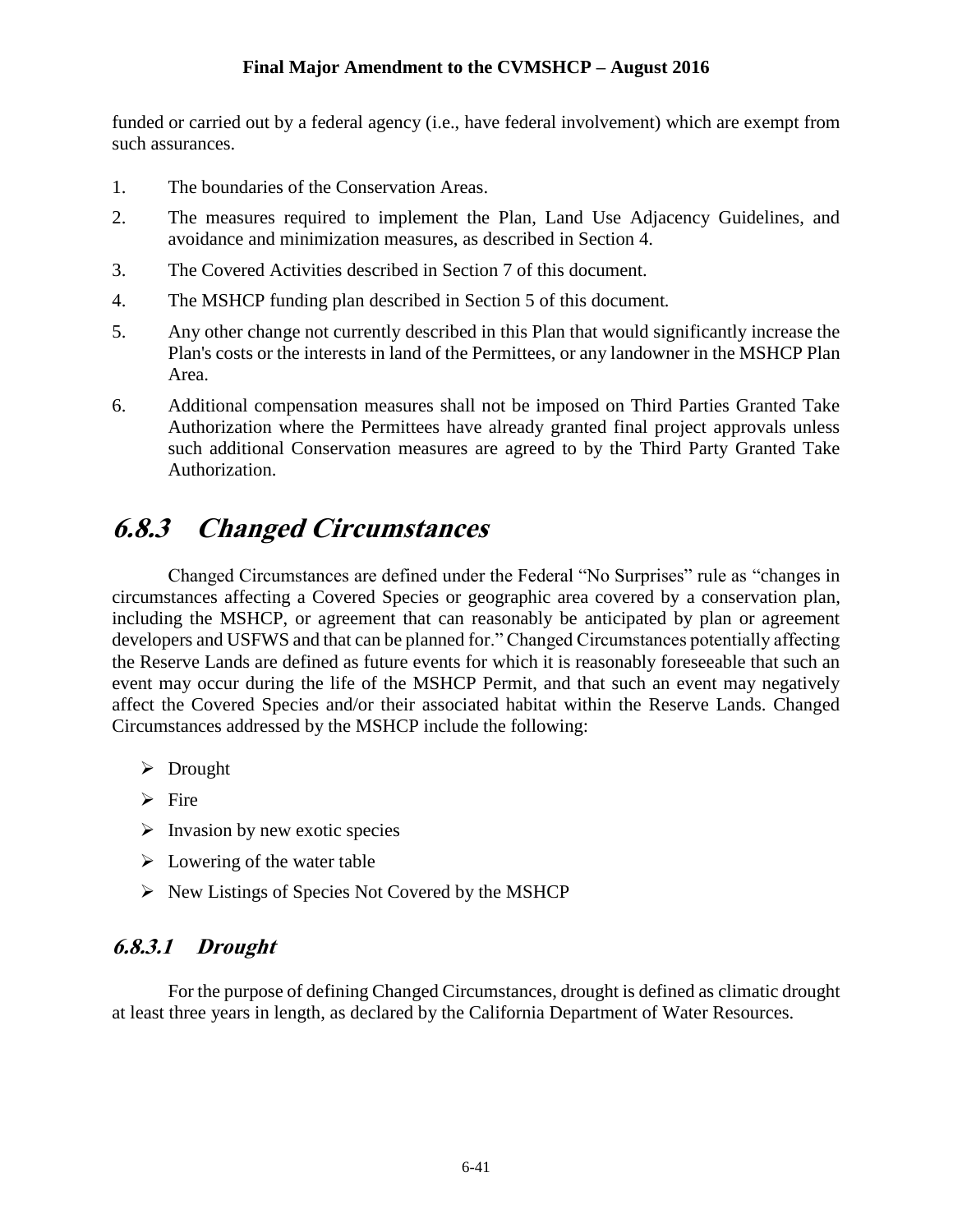#### *Risk Assessment*

Drought is a cyclical weather phenomenon that is beyond human control. Drought is not uncommon in Southern California, and it is a phenomenon to which local natural communities and species have adapted over time. Drought occurs slowly over a multi-year period, differing from the catastrophic events of fire and flood, which occur rapidly and afford little time for preparing for disaster response. Drought conditions may adversely affect Covered Species if the species and/or conserved natural communities are unable to adapt to the challenging conditions. Rainfall data assembled by the County over the past 120 years indicates a general eight year periodicity in wet and dry conditions with more infrequent occurrences of dry years extending for more than a one to two year period. Based on these data, and the fact that drought is an expected occurrence in Southern California, a drought event significantly affecting Covered Species is not anticipated to occur during the life of the Permit. Nevertheless, measures will be taken to monitor the effects of drought, as defined above, on Covered Species.

#### *Preventive Measures*

No measures are available to prevent climatic drought within the Reserve Lands. Measures to ameliorate the effects of drought may involve providing artificial water sources for Covered Species such as Peninsular bighorn sheep adversely affected by drought.

#### *Planned Response to Drought*

If a climatic drought occurs within the MSHCP Plan Area as defined by this section, the CVCC Executive Director will notify the Wildlife Agencies of this Changed Circumstance, or the Wildlife Agencies may notify the CVCC Executive Director. The Executive Director will assess the damage caused by the drought and initiate the following actions:

- $\triangleright$  Prepare a damage assessment report.
- $\triangleright$  Recommend actions to ameliorate the effects of the climatic drought on Covered Species; such actions may include provision of temporary artificial water sources for the benefit of Covered Species adversely affected by drought.
- $\triangleright$  Implement measures through Adaptive Management.

#### **6.8.3.2 Fire**

For the purpose of defining Changed Circumstances, a fire event that may adversely affect Covered Species and conserved natural communities is fire in a natural community that is not typically subjected to fire and is not adapted to it. The natural communities within the Plan Area that are fire-adapted include chamise chaparral, redshank chaparral, semi-desert chaparral, interior live oak chaparral, Mojavean pinyon-juniper woodland, and peninsular juniper woodland and scrub. A high density of exotic plants can facilitate wildfires in desert habitats where vegetation would be otherwise too sparse to carry fires. Such fires can dramatically alter habitats that have no adaptations to survive being burned. There are no data to indicate the sensitivity of species living on the alluvial fans to exotic species invasions. Clearly, the habitat alterations resulting from wildfire would have impacts across trophic levels that could last decades or longer. *Risk Assessment*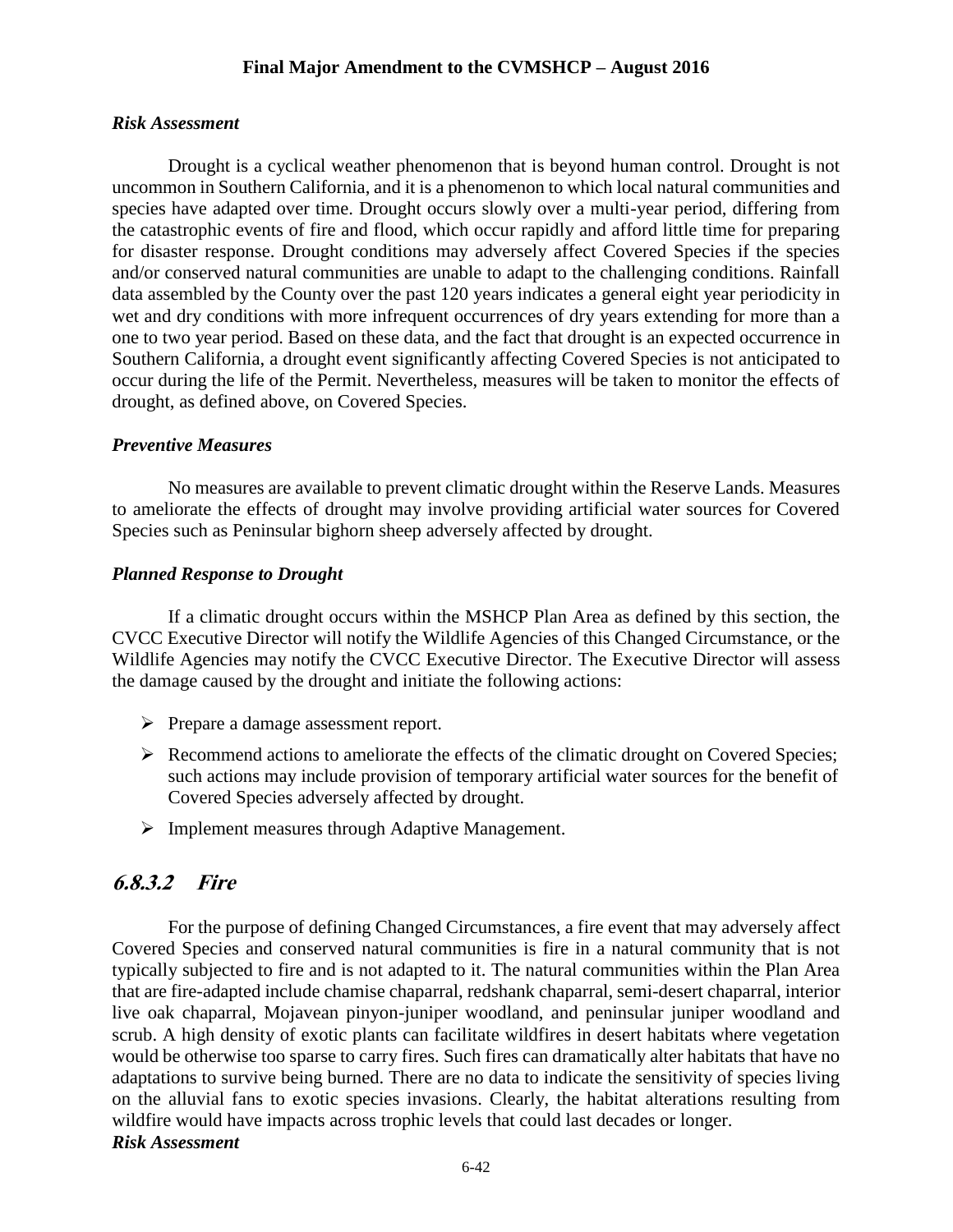As documented in the Safety Element of the Riverside County General Plan on file with the County of Riverside, the higher elevation portions of MSHCP Plan Area support highly flammable native vegetation and are rated as potential wildland fire areas by the Sate of California Department of Forestry and Fire Prevention (CDF) and the General Plan Safety Element. Fire potential within the MSHCP Plan Area is typically greatest in the months of August, September and October when dry vegetation co-occurs with hot, dry Santa Ana winds.

Generally, the vegetation communities within the Reserve Lands where fires are a normal occurrence are adapted to the existing fire regime and will naturally recover from fire. The type of fire event that is defined as a Changed Circumstance is fire in a desert ecosystem where fire is not a normal event, but where increasing exotic plant invasion is creating the potential for fire. Landscape level monitoring will attempt to explore the relationship between areas occupied by exotic plants, including grasses, and historical fire sites. Habitat and natural community level vegetation monitoring will directly measure exotic plant species richness and abundance.

#### *Preventive Measures*

For specific types of fire that are damaging to biological resources within the Reserve Lands, the cause of the fire will be reviewed and preventive measures such as the following will be developed:

- $\triangleright$  Redesign, reconfigure, and/or review fuel breaks.
- $\triangleright$  Work with local fire agencies to improve fire suppression preparedness.
- $\triangleright$  Develop a public education program.

For desert ecosystem fires, the challenge will be to develop effective tools to control the exotic species, as those tools that are currently available may be insufficient. Monitoring will enable managers to evaluate the efficacy of whatever control tools are employed. Unless effective exotic plant control tools are developed, fuel modification zones (firebreaks) may need to be maintained in areas where public roads abut Conservation Areas, in order to inhibit the spread of wildfires. An additional measure is:

 $\triangleright$  Contact fire-fighting authorities to identify appropriate strategies to fight fires to minimize habitat damage.

#### *Planned Response to Fire*

If a fire occurs within the Reserve Lands as defined above, the CVCC Executive Director will notify the Wildlife Agencies of this Changed Circumstance, or the Wildlife Agencies may notify the CVCC Executive Director. The Executive Director will assess the damage caused by the fire and initiate the following actions:

 $\triangleright$  Develop and implement a monitoring program to monitor natural re-growth within the damage area for an appropriate period.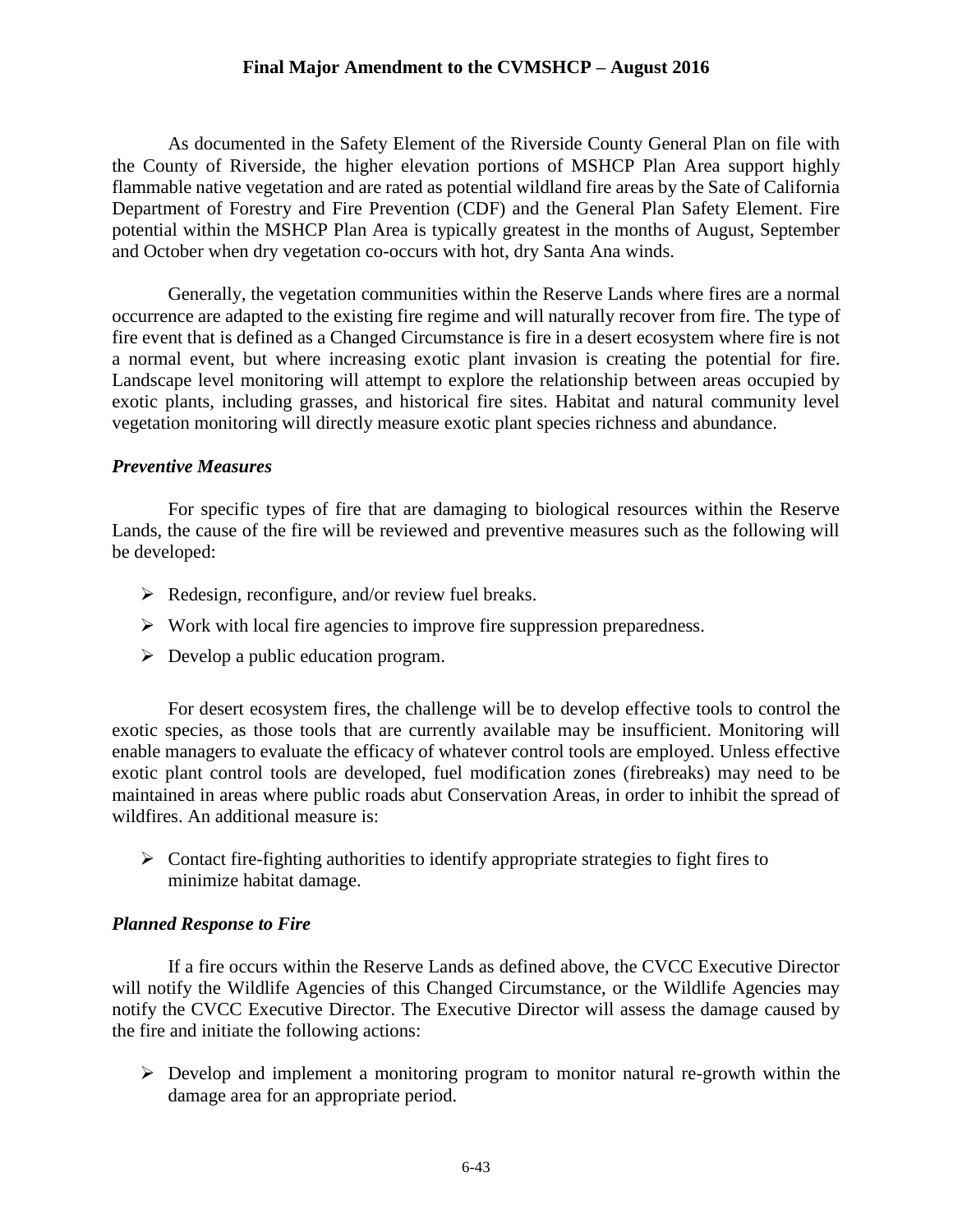- $\triangleright$  If it is determined that natural re-growth is not occurring and that such absence of natural re-growth will adversely affect Covered Species, an action plan will be developed and implemented; the action plan will involve efforts to improve habitat conditions
- Implement response measures through Adaptive Management.

#### **6.8.3.3 Invasion by New Exotic Species**

For the purpose of defining Changed Circumstance, invasion by exotic species is defined as an unanticipated occurrence of a new exotic species within the Reserve Lands.

#### *Risk Assessment*

Invasive and exotic species are currently present within areas identified for Conservation in the Reserve Lands, and monitoring of and research into their effects as described in Section 8 and appropriate management and Adaptive Management will occur as needed. The monitoring and research will be used to identify existing exotic species on Reserve Lands so that new exotic species can be identified if one occurs.

#### *Preventive Measures*

Section 8 describes monitoring programs to assess the spread of exotic and invasive species and their impacts on Covered Species and conserved natural communities. Monitoring will also enable managers to evaluate the efficacy of whatever control tools are employed. This monitoring program increases the probability of early detection of a new exotic species. Early detection improves the chances of successfully addressing any threat posed by the new exotic species.

#### *Planned Response to Invasion by Exotic Species*

Responses to anticipated invasion by exotic species are incorporated in the Monitoring and Management Programs presented in Section 8 of this document. If an unanticipated invasion by a new exotic species occurs in the Reserve Lands, the CVCC Executive Director will notify the Wildlife Agencies of this Changed Circumstance, or the Wildlife Agencies may notify the CVCC Executive Director. The Executive Director will assess the damage caused by the unanticipated invasion by a new exotic species and initiate the following actions:

- $\triangleright$  Prepare a damage assessment report.
- $\triangleright$  Recommend actions to address the threat(s) resulting from the unanticipated invasion by a new exotic species.
- Implement response through Adaptive Management.

#### **6.8.3.4 Lowering of the Water Table**

For the purpose of defining Changed Circumstances, lowering of the water table is defined as an increase in the depth to groundwater that significantly affects water availability to mesquite plants in the Willow Hole, East Indio Hills, or Thousand Palms Conservation Areas. *Risk Assessment*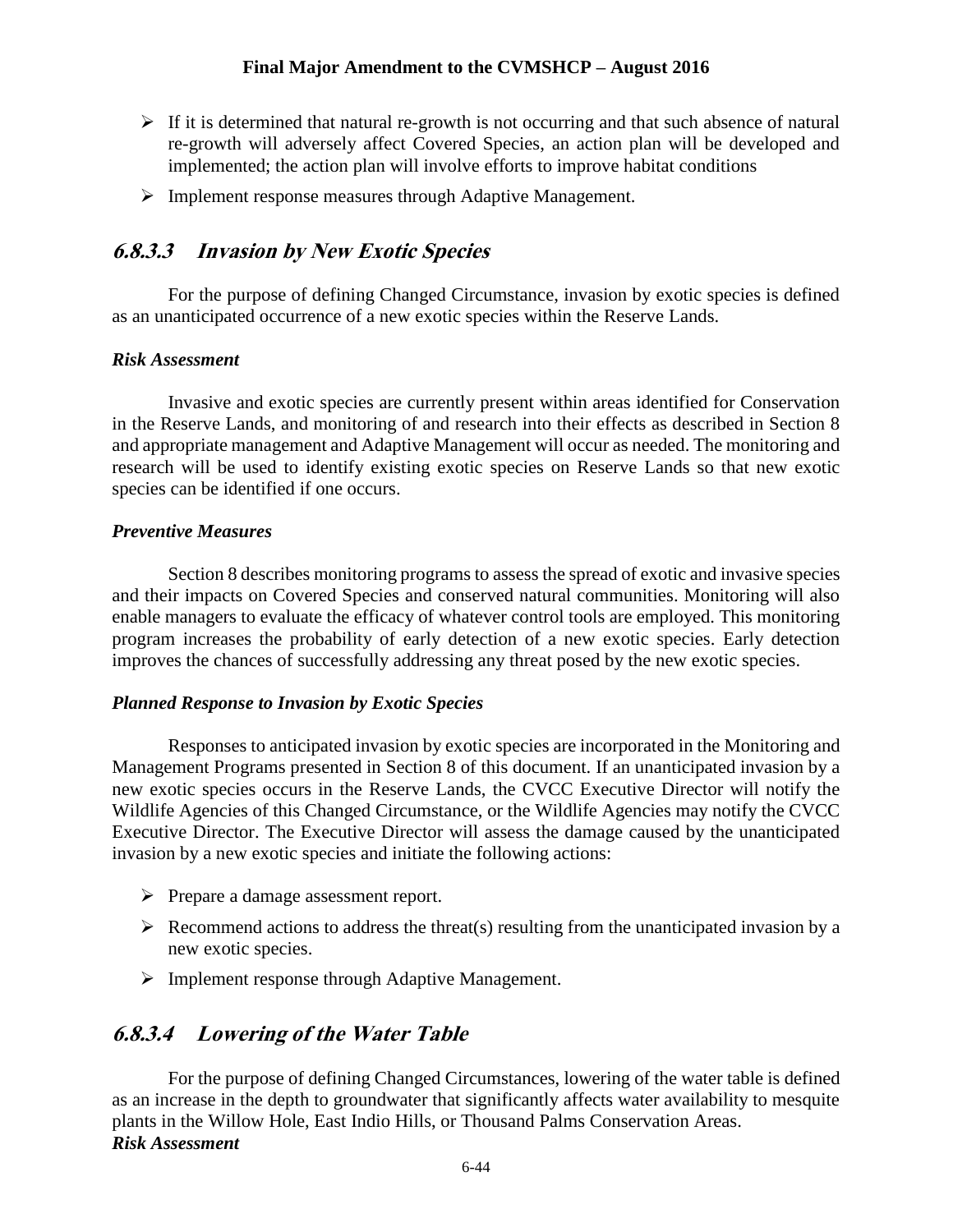Substantial lowering of the water table in areas that could significantly affect mesquite hummocks and associated Covered Species in the Willow Hole, East Indio Hills, or Thousand Palms Conservation Area could result from groundwater withdrawals. As described in Section 10.2.7.2, CVCC will ensure monitoring of the hydrological regimes that support mesquite hummocks.

#### *Preventive Measures*

Sections 8.1.2 and 10.2.7.2 describe monitoring programs to determine whether substantial lowering of the water table occurs. Monitoring will also enable managers to evaluate the efficacy of the control tools that are employed. This monitoring program increases the probability of early detection of a substantial lowering of the water table. Early detection improves the chances of successfully addressing any threat posed by a substantial lowering of the water table. Should monitoring detect such a substantial lowering, appropriate Adaptive Management actions will be taken.

#### *Planned Response to Lowering of the Water Table*

As discussed in Section 8, the Monitoring Program will include the use of appropriate methods and technology (which may change over time) to monitor groundwater levels in the Willow Hole, East Indio Hills, and Thousand Palms Conservation Areas where a substantial lowering of the water table could significantly adversely impact mesquite hummocks and associated Covered Species. Should monitoring detect a substantial lowering or a decline in mesquite health, the following actions will be taken.

- $\triangleright$  Evaluate the results of the monitoring.
- Prepare a damage assessment report.
- $\triangleright$  Develop Feasible measures to ameliorate the effects of substantial lowering of the water table on mesquite hummocks and associated Covered Species.
- Implement measures through Adaptive Management.

#### **6.8.3.5 New Listings of Species Not Covered by the MSHCP**

USFWS may list additional species under FESA as Threatened or Endangered, delist species that are currently listed, or declare Listed Species as extinct. In the event of a new listing of one or more species not covered by the MSHCP, USFWS and the Permittee(s) will identify actions that may cause Take, jeopardy or adverse modification of Critical Habitat, and the Permittee(s) will avoid such actions in the implementation of their Covered Activities until approval of an amendment to the MSHCP to address the newly-listed species in accordance with the modifications and amendments procedures described in Section 6.12. Such avoidance measures will include the following:

(1) Evaluation of applications for Covered Activities with respect to potential effects on the newly-listed species; such evaluations will include assessment of the presence of suitable habitat for the newly-listed species within the areas potentially affected by the proposed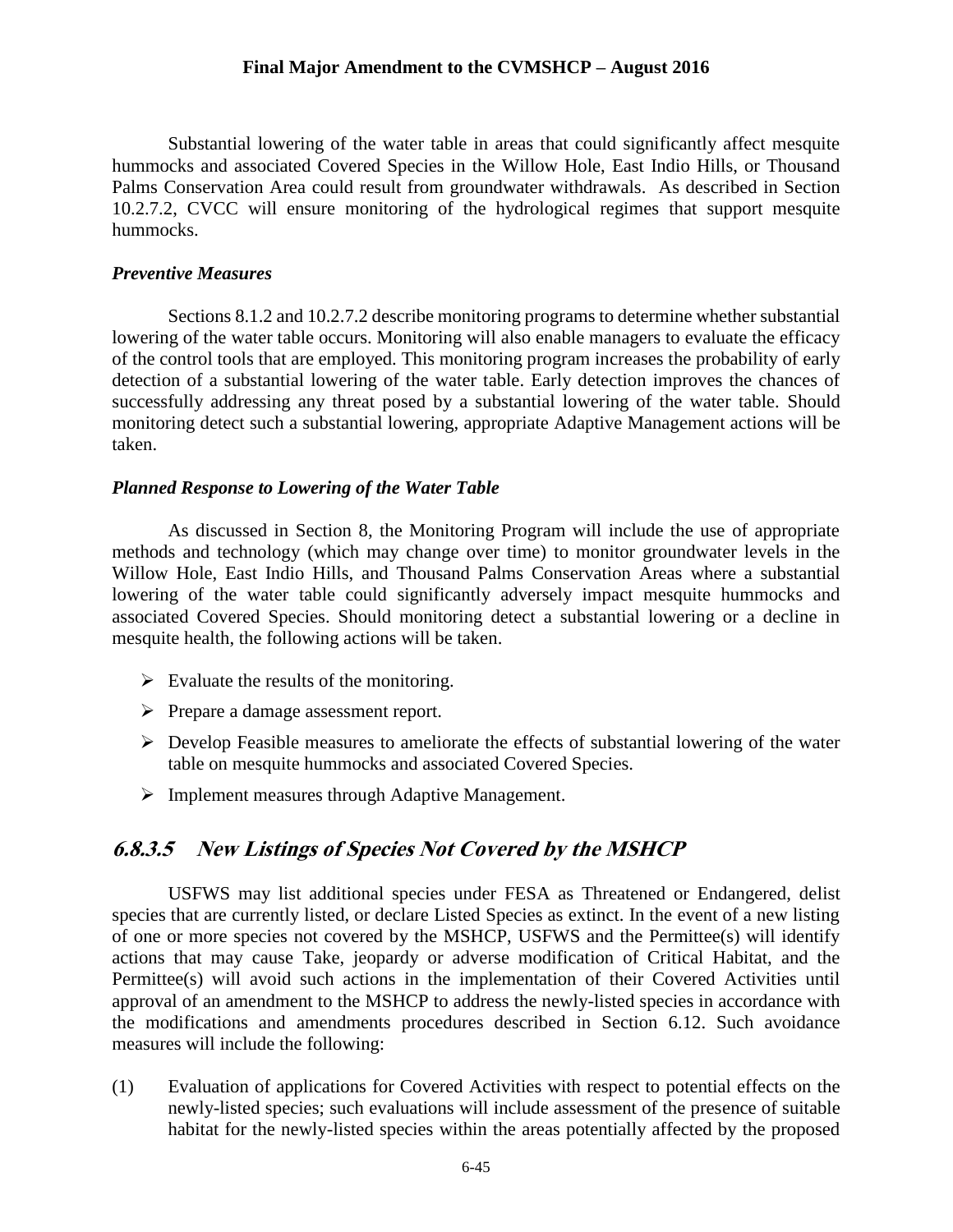Covered Activity and surveys for the newly-listed species, as appropriate, using accepted protocols; and

(2) Implementation of measures to avoid impacts to the newly-listed species based on the results of the data collected in Item 1 above and the evaluation of those data in the context of the design of the proposed Covered Activity.

## **6.8.4 Changed Circumstances Not Provided for in the Plan**

Pursuant to the No Surprises Rule at 50 C.F.R. 17.22(b)(5)(ii), the USFWS may not require (1) any Conservation or mitigation measures in addition to those provided for under Section 6.8.3 in response to a Changed Circumstance; or (2) additional Conservation or mitigation measures for any Changed Circumstance that is not identified in Section 6.8.3 without the consent of the Permittees, provided the Permittees are properly implementing the MSHCP Plan.

As recognized in the No Surprises Rule at 50 C.F.R. 17.22(b)(6) and 17.32(b)(6), the USFWS, any Federal, State or local agency, or a private entity may take additional actions at their own expense to protect or conserve a Covered Species within the MSHCP Plan Area.

# **6.9 Application of Certain FESA Requirements**

#### **Critical Habitat Designation for Covered Species**

The USFWS has adopted designations for the following species within the MSHCP Plan Area:

- $\triangleright$  Coachella Valley fringe-toed lizard
- $\triangleright$  Peninsular bighorn sheep

The USFWS acknowledges and agrees that the MSHCP and the IA provide a comprehensive, habitat-based approach to the protection of Covered Species by focusing on the lands essential for the long-term Conservation of the Covered Species and appropriate management for those lands. This approach is consistent with the overall purposes of FESA to provide a means whereby the ecosystems upon which Endangered and Threatened Species depend may be conserved. FESA regulations specify that the criteria to be used in designating Critical Habitat include "those physical and biological features that are essential to the conservation of a given species and that may require special management considerations or protection." (50 C.F.R.  $§$  424.12(b).)

The MSHCP and the IA provide for the protection of "those physical and biological features essential to the conservation" of the Covered Species in a manner consistent with USFWS regulations concerning the designation of Critical Habitat. The USFWS agrees that, to the maximum extent allowable after public review and comment, in the event that a Critical Habitat determination is made for any Covered Species, and unless the USFWS finds that the MSHCP is not being implemented, lands within the boundaries of the MSHCP will not be designated as Critical Habitat. In addition, if Critical Habitat is designated within the MSHCP boundaries,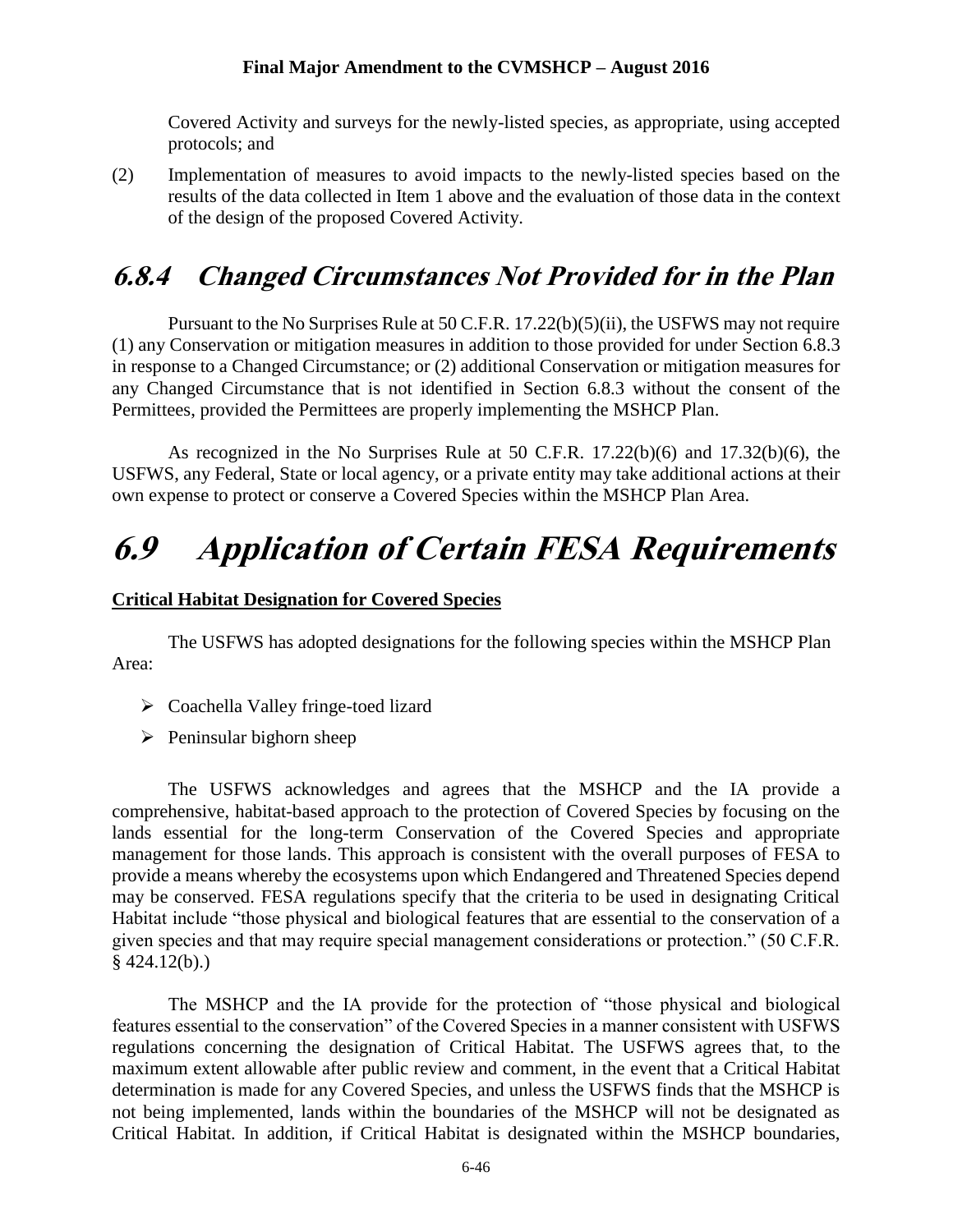pursuant to Section 14.9 of the IA and except as expressly provided in Section 14.11 of the IA and Section 6.8.2 of this document regarding Unforeseen Circumstances, no subsequent evaluation of the Covered Species, nor any mitigation, compensation, conservation enhancement or other protective measures other than those set forth in the MSHCP will be required. Moreover, to the maximum extent allowable after public review and comment, the USFWS agrees to reassess and revise the boundaries of existing designated and proposed Critical Habitat of Covered Species within the MSHCP boundaries after its approval, although the Parties recognize that funding constraints may influence the timing of such regulatory action.

#### **Future Recovery Plans**

Recovery plans under FESA delineate actions necessary to recover and protect federallylisted species. These plans frequently include information, or may lead to the development of information, that can contribute to Adaptive Management. However, recovery plans do not obligate any Permittee, individual or entity to undertake specific tasks.

The Parties acknowledge that FESA recovery plans have no effect on the implementation of this MSHCP, except to the extent that they may contribute information to, or assist in achieving the goals of, Adaptive Management. Any recovery plan applicable to any Covered Species within the MSHCP Plan Area that is developed after the Effective Date shall:

- 1. Not require any additional land or financial compensation by Permittees;
- 2. Be finalized only after the USFWS has consulted with and requested input from CVCC on the preparation of the recovery plan; and
- 3. Not in any way diminish the Take Authorization for Covered Species granted to Permittees pursuant to the MSHCP, this Agreement, or the Section 10(a) Permit.

#### **Section 7 Consultations**

USFWS shall evaluate the direct, indirect, and cumulative effects of the Covered Activities in its internal FESA Biological Opinion issued in connection with the MSHCP and issuance of the Section 10(a) Permit. As a result, and to the maximum extent allowable, in any consultation under Section 7 of FESA subsequent to the Effective Date involving the Permittee(s) or entity with Third Party Take Authorization with regard to Covered Species and Covered Activities, USFWS shall ensure that the FESA Biological Opinion issued in connection with the proposed project that is the subject of the consultation is consistent with the internal FESA Biological Opinion. Such project must be consistent with the terms and conditions of the MSHCP and the IA. Any reasonable and prudent measures included under the terms and conditions of a FESA Biological Opinion issued subsequent to the Effective Date with regard to the Covered Species and Covered Activities shall, to the maximum extent appropriate, be consistent with the implementation measures of the MSHCP and the IA. USFWS shall not impose measures in excess of those that have been or will be required by the Permittee(s) or entity with Third Party Take Authorization pursuant to the MSHCP and this Agreement. USFWS shall process subsequent FESA consultations for Covered Activities in accordance with the process and time periods set forth in 50 C.F.R.§ 402.14. An extension of the time periods in 50 C.F.R. § 402.14 may be sought as set forth in Section 402.14(e). The Parties agree that this section does not create an independent cause of action.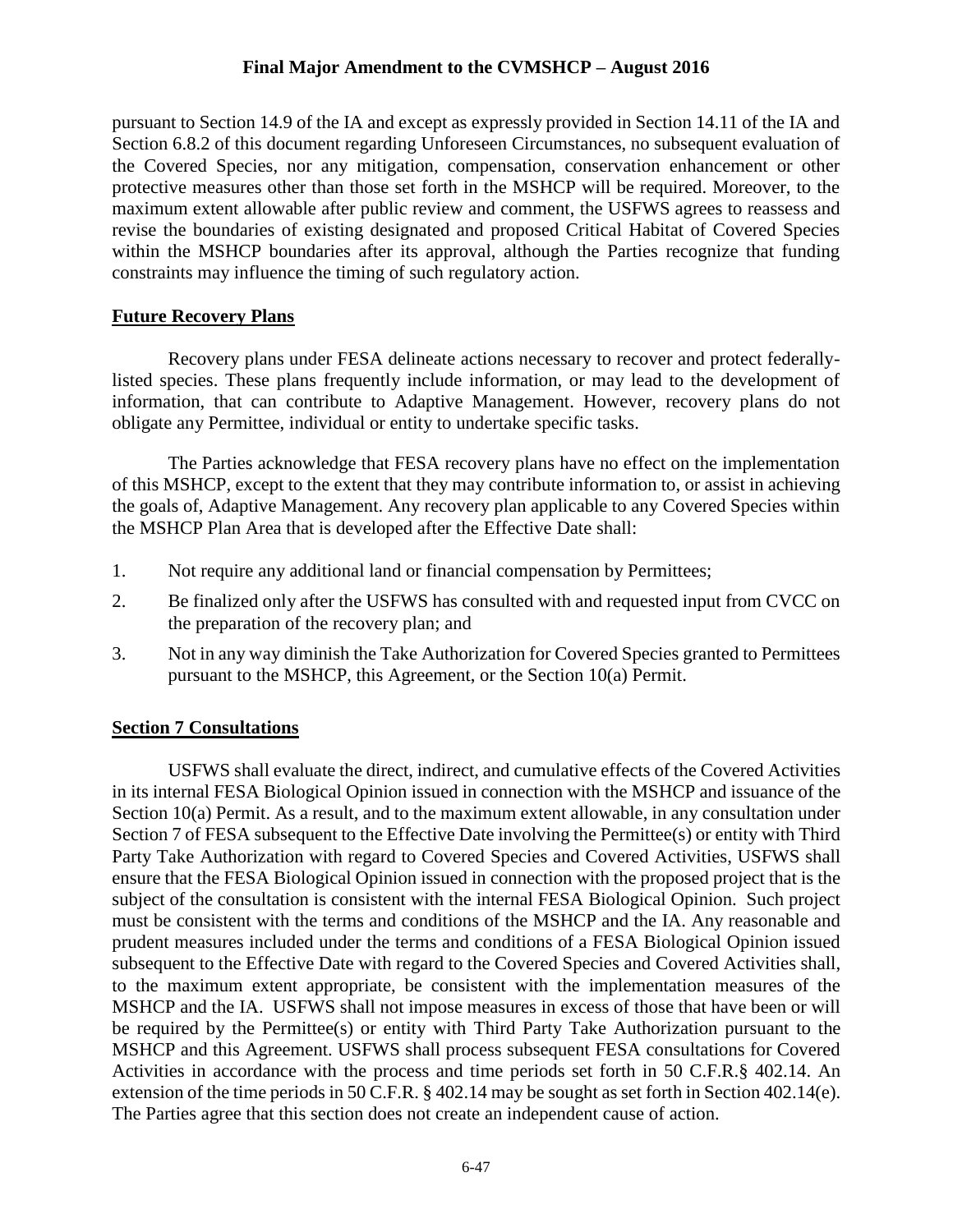## **6.10 State Assurances**

Pursuant to California Fish and Game Code Section 2820(f), CDFG "may provide assurances for plan participants commensurate with long-term conservation assurances and associated implementation measures pursuant to the approved plan".

Further, in accordance with California Fish and Game Code Section 2820(f)(2), if there are Unforeseen Circumstances, CDFG shall not require additional land, water or financial compensation or additional restrictions on the use of land, water or other natural resources for the life of the NCCP Permit without the consent of the Permittees, unless CDFG determines that continued implementation of this Agreement, the MSHCP, and/or the Permits would jeopardize the continued existence of a Covered Species, or as required by law and would therefore lead to NCCP Permit revocation or suspension. (See Section 15.3 of the IA for additional details.)

Pursuant to Section 15.7 of the IA, except as otherwise required by law, CDFG shall not recommend or otherwise seek to impose through consultation with other public agencies any mitigation, compensation or habitat enhancement requirements regarding impacts to Covered Species that exceed the requirements prescribed in and pursuant to the MSHCP and the IA, including, without limitation, in the form of comments offered by CDFG in the context of any CEQA process associated with approvals for Covered Activities, with regard to effects on Covered Species.

## **6.11 Relationship to Existing Wetland Regulations**

Projects that affect wetland natural communities shall be required to comply with the applicable regulatory standards related to wetlands functions and values. The purpose of this discussion is to identify current regulatory processes and indicate their relationship to the process set forth in the MSHCP. It should be noted that current wetland regulatory processes beyond the process described in this section are not relied upon for coverage of species addressed in the MSHCP. Many wetland communities (*e.g*., freshwater marsh, riparian forests, riparian woodlands, open water, flood channel, river and stream beds) within the Plan Area include areas subject to California Fish and Game Code (CFG Code) Section 1600 et seq. and the federal Clean Water Act (Sections 401, 402 and 404). Such areas will continue to be regulated by state and federal agencies. The U.S. Army Corps of Engineers (ACOE) shall continue to consult with the USFWS pursuant to Section 7 of the FESA on projects that may affect federally listed species within ACOE jurisdictional wetlands and waters. Section 23.6 of the IA describes "meet and confer" provisions between USFWS and affected Permittees. The CDFG shall continue to work closely with the ACOE, USFWS, and local jurisdictions to ensure that the CFG Code Section 1600 et seq. agreements are consistent with the mitigation required for Covered Species. In addition, other existing regulations related to wetland Habitats, such as the Porter-Cologne Act shall continue to apply.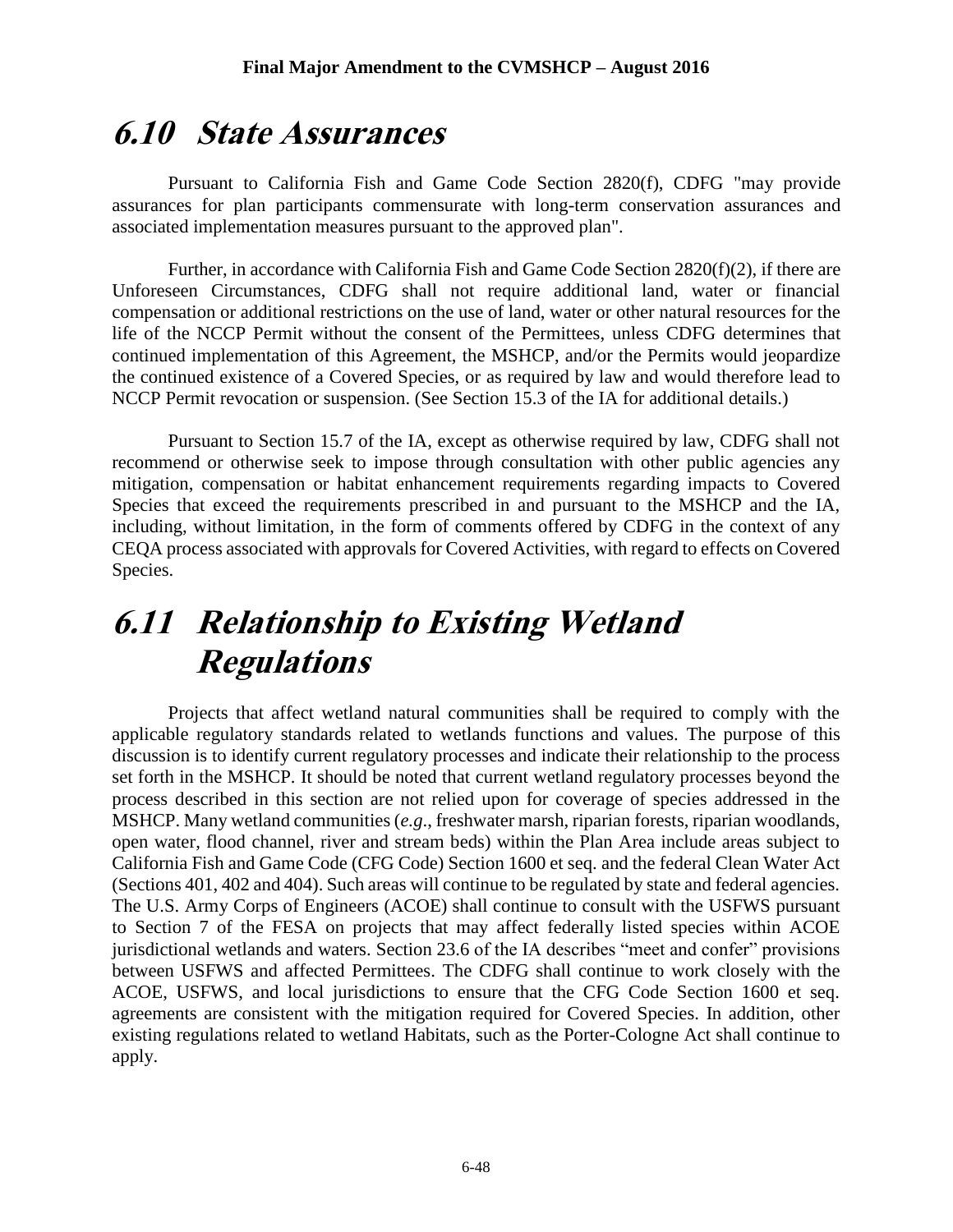## **6.12 Modifications, Like Exchanges to Conservation Areas, and Amendments to the MSHCP**

MSHCP modifications, Like Exchanges to Conservation Areas, and amendments are not anticipated on a regular basis. However, certain events may trigger modifications, Like Exchanges to Conservation Areas, or Minor or Major Amendments to the MSHCP. Any signatory to the IA may seek a modification, Like Exchanges to Conservation Area Boundary Adjustment, or amendment to the MSHCP.

### **6.12.1 Modifications**

#### **Clerical Changes**

Clerical changes to the MSHCP shall be made by the CVCC on its own initiative or in response to a written request submitted by any Permittee or Wildlife Agency, which includes documentation supporting the proposed clerical change. Clerical changes shall not require any amendment to the MSHCP, the Permits, or the IA. Clerical changes include corrections of typographical, grammatical, and similar editing errors that do not change the intended meaning and corrections of any maps or exhibits to correct insignificant errors in mapping. The Parties anticipate that most clerical changes to the MSHCP will occur during the first ten (10) years of the Permits. Annual Reports shall include a summary of clerical changes made to the MSHCP in the preceding calendar year.

#### **Land Use Changes**

The Parties agree that the adoption and amendment of general plans, specific plans, community plans, zoning ordinances and similar land use ordinances, and the granting of implementing land use entitlements by the County and the Cities are matters within the sole discretion of the County and Cities and shall not require amendments to the IA, MSHCP, or the Permits, or the approval of other Parties to the IA. However, the Parties agree that: (1) no such action by the County or the Cities shall in any way alter or diminish their obligations under the IA, the MSHCP, or the Management and Monitoring Programs; and (2) approval of certain projects may lead to revocation or suspension of the Permits pursuant to Section 23.5 of the IA.

#### **Adaptive Management Changes**

Except as otherwise provided, changes to avoidance, minimization, compensation and MSHCP Conservation Area management strategies developed through and consistent with the Adaptive Management Program described in Section 8 of this document shall not require any amendment to the MSHCP, the IA, or the Permits.

### **6.12.2 Like Exchanges to Conservation Areas**

The design of the Conservation Areas focused on natural communities, Core Habitat for Covered Species, Essential Ecological Processes, Biological Corridors and Linkages. The natural communities and Covered Species also occur outside of the Conservation Areas. In some instances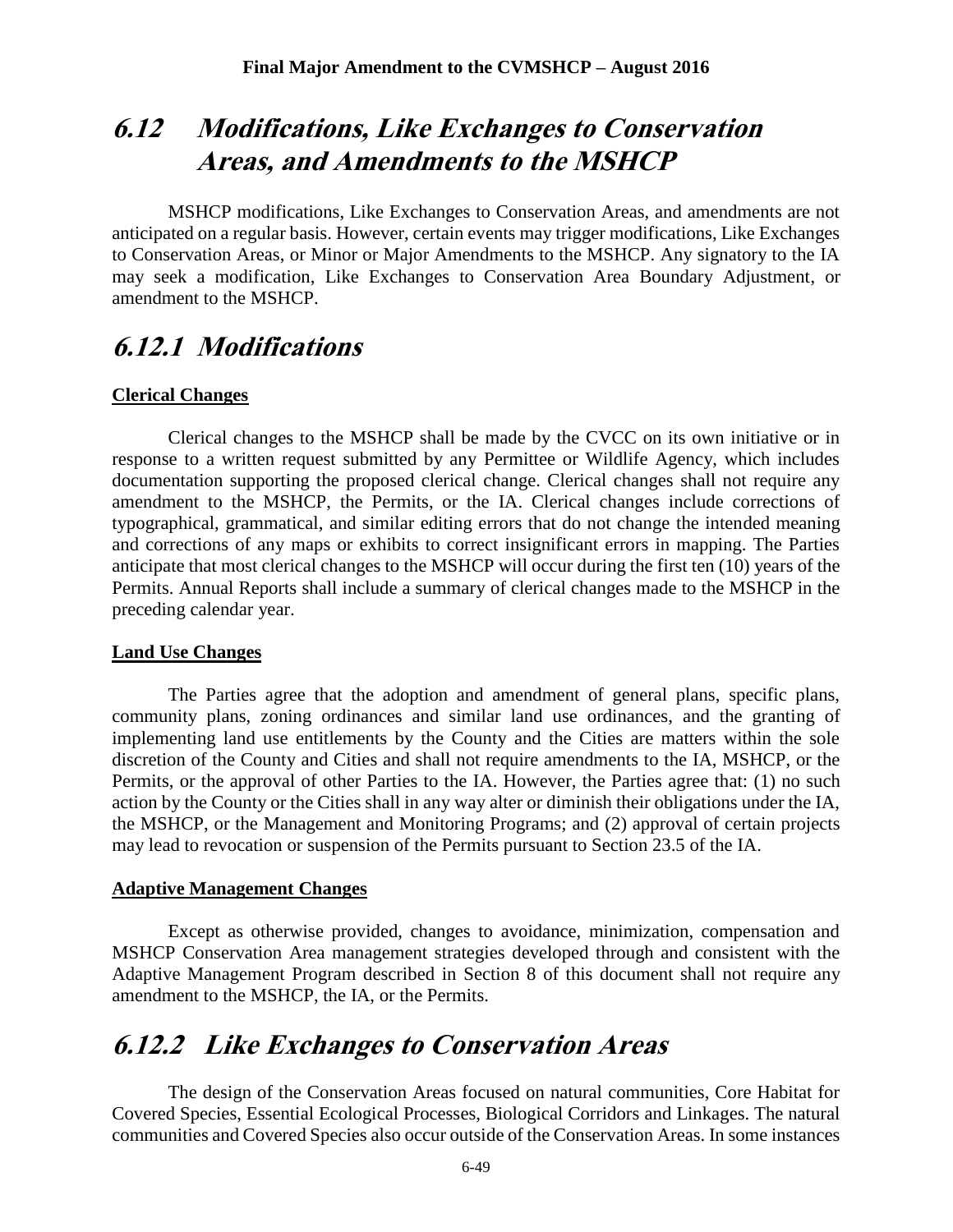it may be possible to achieve the Plan's Conservation Goals while not increasing the level of Take analyzed in the Plan through a different configuration of one or more Conservation Areas.

Like Exchanges are changes proposed by a Permittee to modify the boundary of one or more Conservation Areas in exchange for reducing or modifying the boundary of a Conservation Area. A Like Exchange must result in equal or greater benefits to Covered Species and conserved natural communities as compared to those benefits analyzed in the Plan. In addition, the level of Take of Covered Species must be no greater than that analyzed in the Plan.

When a Like Exchange is proposed, the applicable Permittee(s) shall meet and confer with the Wildlife Agencies prior to submittal of Like Exchange analysis to the CVCC. The Permittee will prepare an equivalency analysis. Upon submittal of a completed equivalency analysis, the Wildlife Agencies shall respond in writing within 60 days (of acknowledged receipt) as to their concurrence with the Like Exchange. If the Wildlife Agencies do not concur the action shall require an Amendment to the MSHCP. Like Exchanges must also be submitted to applicable Permittees for approval.

The Like Exchange analysis shall include assembly of necessary project information and completion of an equivalency analysis as described below:

#### **Like Exchange Information and Analysis Requirements**

The following information shall be included in the analysis:

- 1. Maps clearly and precisely delineating the proposed Boundary Adjustment, showing land to be removed from the Conservation Area in the context of the entire Conservation Area, and land to be added to this or another Conservation Area;
- 2. Narrative and graphic description of the proposed project;
- 3. Narrative and graphic description of biological information available for the Boundary Adjustment sites (land to be removed and land to be added) including current projectspecific vegetation mapping, modeled habitat and appropriate species surveys, land identified as part of a Biological Corridor or Linkage, and land identified as part of an Essential Ecological Process area;
- 4. Narrative and graphic description of the project's efforts to be consistent with the Conservation Area Conservation Objectives and explanation of the rationale why consistency has been determined to be infeasible;
- 5. Quantification and characterization of effects/benefits of the proposed Boundary Adjustment on Habitats for Covered Species, natural communities, Biological Corridors and Linkages, Essential Ecological Processes, and Conservation Area reserve design and manageability; and
- 6. Any other information deemed necessary by the Permittee to make the appropriate findings.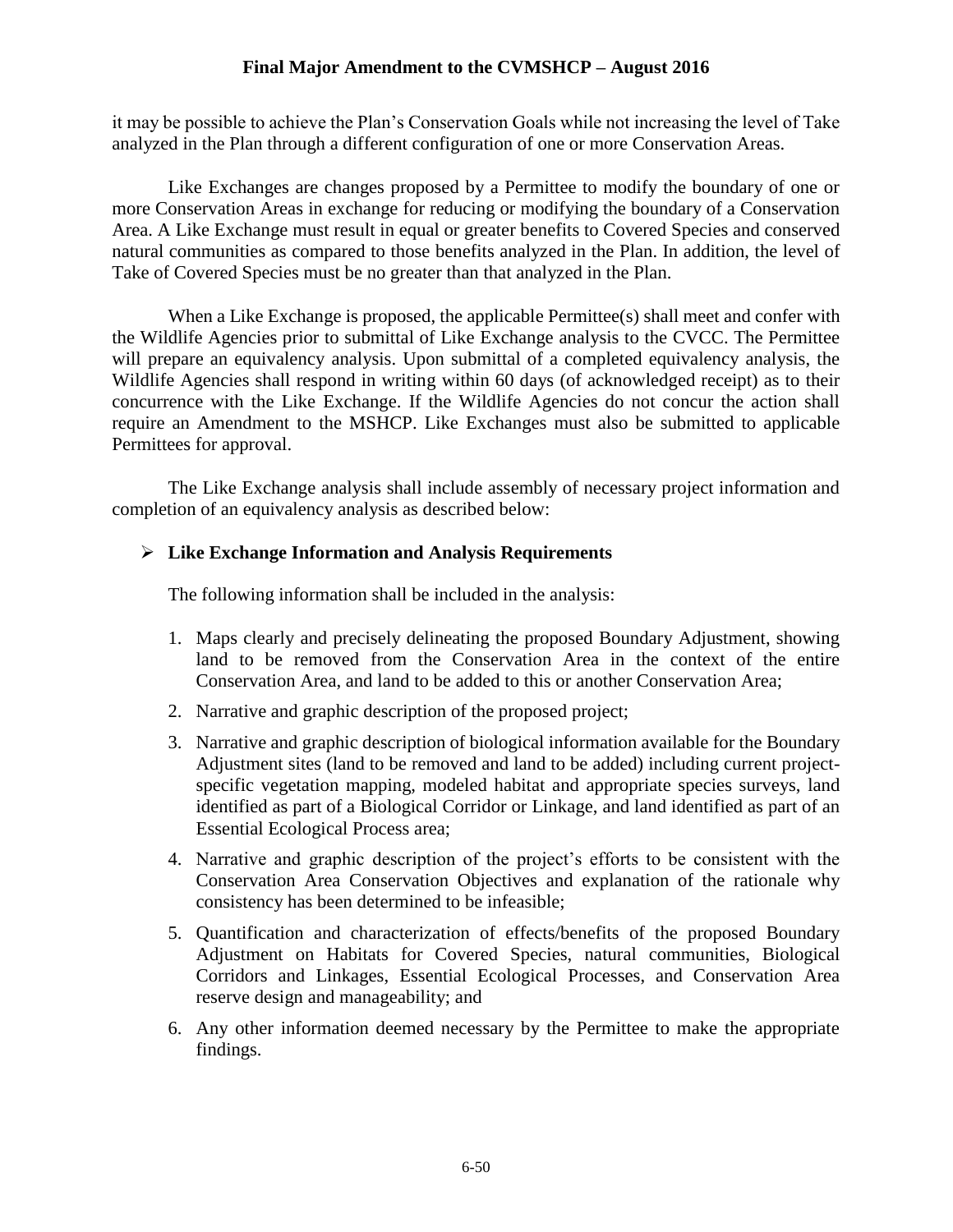#### **Analysis**

Based on the assembled information, an equivalency analysis shall be provided by the applicable Permittee(s) to the CVCC and the Wildlife Agencies in narrative and graphic form comparing the effects/benefits of the proposed Like Exchange. The equivalency analysis shall address the following categories:

- 1. Effects on the level of Take of Covered Species;
- 2. Effects on Habitats of Covered Species, including Core Habitat; potential habitat fragmentation, reduction in size of Core Habitat patches, and increase in edge effects;
- 3. Effects on natural communities, including potential fragmentation, reduction in patch size, and increase in edge effects;
- 4. Effects on Biological Corridors and Linkages;
- 5. Effects on Essential Ecological Processes;
- 6. Effects on Conservation Area configuration and management (such as increases or decreases in edge);
- 7. Effects on ecotones (defined as areas of adjoining natural communities, generally characterized by greater biological diversity) and other conditions affecting species diversity (such as invasion by exotics);
- 8. Equivalent or greater acreage contributed to the Conservation Areas;
- 9. Applicant must demonstrate agreements or control over mitigation property being offered under the equivalency analysis.

The equivalency analysis shall draw conclusions regarding the degree to which the proposed project incorporating Boundary Adjustments is considered to be biologically equivalent or superior to a project on the same site not deviating from the Conservation Area Conservation Objectives. Projects determined to be biologically equivalent or superior shall be determined to be acceptable refinements to the MSHCP Conservation Area boundaries and amendment to the MSHCP shall not be required prior to approval of such projects. Projects not determined to be biologically equivalent or superior shall be determined to be unacceptable deviations from the Conservation Area Conservation Objectives and an amendment to the MSHCP would be required prior to approval of such projects.

In 2006, the Citrus Ranch, Indio Water Authority Water Reservoir Sites, Lumkes Family Trust/Ruthersford, and Nott Family Trust Like Exchanges were approved. The acreages of these exchanges are reflected in the Conservation Area descriptions in Section 4.0. The Like Exchange agreements are included in *Appendix V*. In addition, a transfer of take from the County of Riverside to the City of Indio for the Indio Trails development project and a transfer of take from the County of Riverside to the City of Palm Springs for the Shadowrock development project have been approved. These agreements are included in *Appendix V*.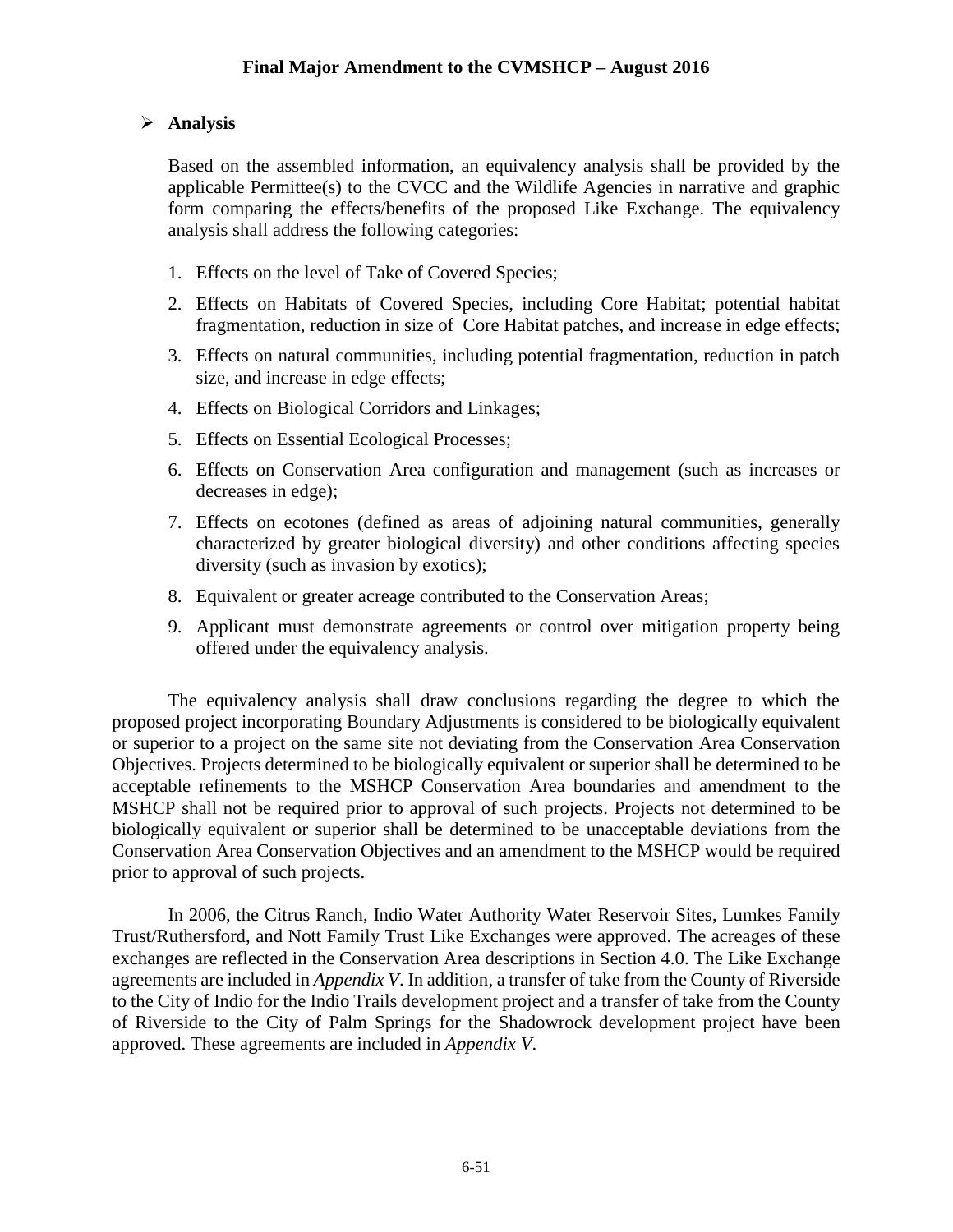## **6.12.3 Minor Amendments**

Minor Amendments are amendments to the MSHCP of a minor or technical nature where the effect on Covered Species, level of Take, and Permittees' ability to implement the MSHCP are not significantly different than those described in the MSHCP as originally adopted. Minor Amendments to the MSHCP shall not require amendments to the IA or the Permits.

#### **Minor Amendments Not Requiring Wildlife Agencies' Concurrence**

- 1. Minor corrections to land ownership.
- 2. Adjustment of land ownership and conservation acreages in the Santa Rosa and San Jacinto Mountains Conservation Area upon completion of a land exchange between the Agua Caliente Band of Cahuilla Indians and BLM. See Section 4.2.1.1 for additional information.
- 3. Minor revisions to survey, monitoring, reporting and/or management protocols that clearly do not affect Covered Species or overall MSHCP Conservation Area functions and values.
- 4. Application of Take Authorization to Development within Cities incorporated within the MSHCP boundaries after the Effective Date of the IA, pursuant to Section 11.5 of the IA provided such inclusion does not preclude Reserve Assembly, significantly increase the cost of MSHCP Additional Conservation Lands management or MSHCP Reserve System Assembly, or preclude achieving Conservation Area Conservation Objectives and Species Conservation Goals.
- 5. Annexation or deannexation of property pursuant to Section 11.4 of the IA, provided such inclusion does not preclude MSHCP Reserve System Assembly, significantly increase the cost of MSHCP Additional Conservation Lands management or MSHCP Reserve System Assembly, or preclude achieving Conservation Area Conservation Objectives and Species Conservation Goals.
- 6. Updates/corrections to the conserved natural communities map and/or species occurrence data.
- 7. Changes to the RMU boundaries.

#### **Minor Amendments Requiring Wildlife Agencies' Concurrence**

- 1. As described in Section 6.12.2, proposed Like Exchanges not determined to be biologically equivalent or superior to the existing Conservation Areas would require an amendment to the MSHCP.
- 2. Construction and operation of CVWD water recharge and storage and other water related facilities as described in Section 7.3 of the MSHCP.
- 3. Modification of the alignment of the Palm Desert to La Quinta Connector Trail from the alignment in the Trails Plan in the Final MSHCP.
- 4. Transfer of Conservation Objectives for conserved natural communities and/or identified Covered Species between Conservation Areas or between Recovery Zones in the Santa Rosa and San Jacinto Mountains Conservation Area may occur if the following is demonstrated: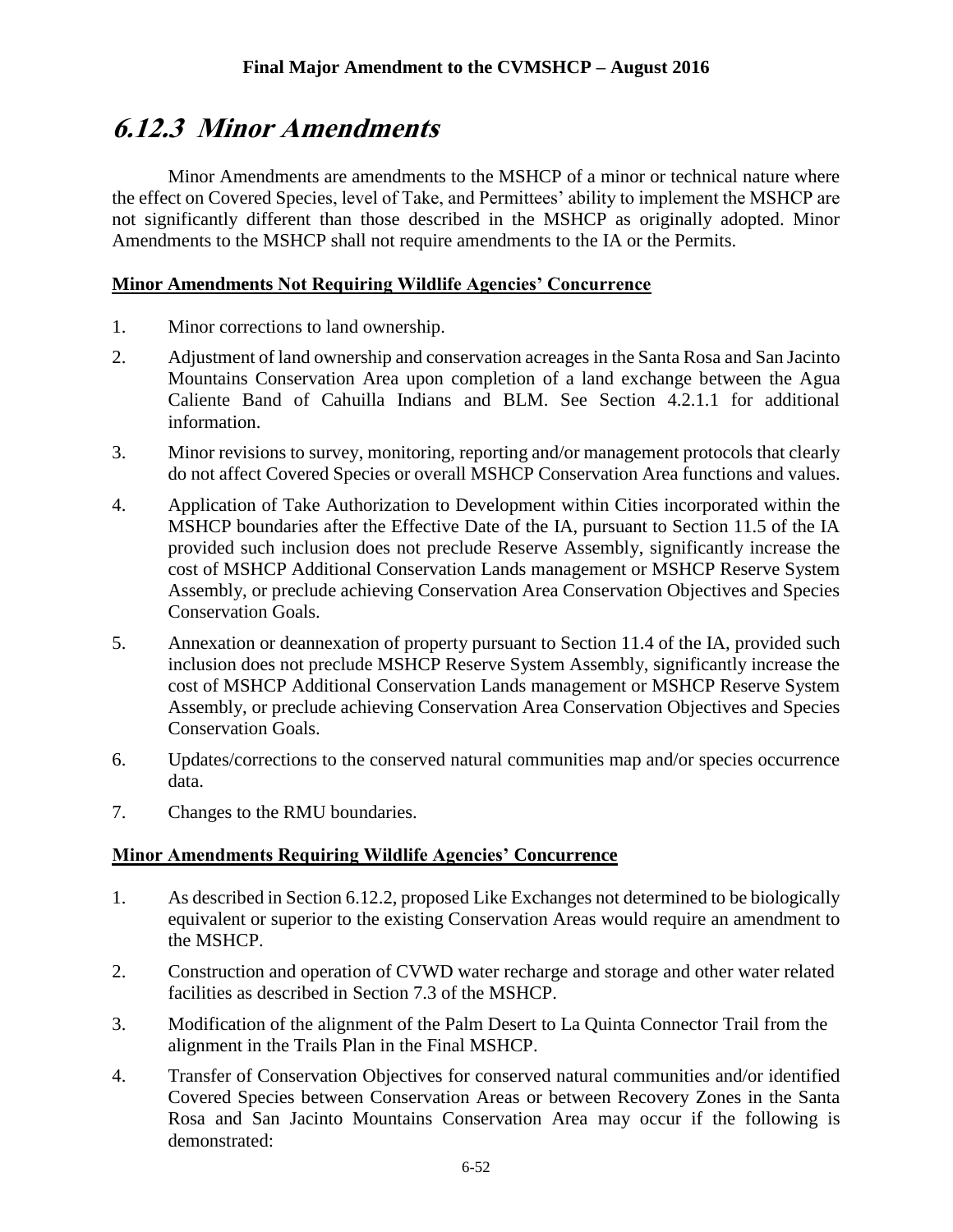- $\triangleright$  The transfer does not reduce the number of acres anticipated by the Plan of the natural community or the species' habitat conserved.
- $\triangleright$  The transfer does not reduce the conservation value of the lands that will be conserved based on natural community patch size, configuration, and juxtaposition within the matrix of Conserved Habitat and is of greater or equal habitat value.
- $\triangleright$  There is no reduction in conservation and no increase in Take.
- $\triangleright$  Transfers must be within kind (for a Covered Species or natural community). Any shifts must be species-specific and meet the above criteria.
- 5. Changes to the list of exotic species in Table 4-112.
- 6. Future proposals for new trails on Reserve Lands in the Santa Rosa and San Jacinto Mountains Conservation Area, other than the identified new trails (including perimeter trails).
- 7. Construction of the Morongo Wash Flood Control Facility as described in Section 7.3.1.

#### **Procedure**

Any Party may propose Minor Amendments to the MSHCP or the IA by providing written notice to all affected Parties. Such notice shall include a description of the proposed Minor Amendment, an explanation of the reason for the proposed Minor Amendment, an analysis of its environmental effects including any impacts to the Conservation of Covered Species, and a description of why that Party believes the effects of the proposed Minor Amendment: (1) are not significantly different from, and are biologically equivalent to, the terms in the MSHCP as originally adopted; (2) substantially conform to the terms in the MSHCP as originally adopted; and (3) will not significantly reduce the ability to acquire the Additional Conservation Lands. The Wildlife Agencies and affected Parties shall submit any comments on the proposed Minor Amendments in writing within sixty (60) days of receipt of such notice. Any Party can institute the informal meet and confer process set forth in Section 20.4.4 of the IA to resolve disagreements concerning Minor Amendments.

For the Minor Amendments requiring Wildlife Agencies' concurrence, any nonconcurrence must occur within 60 days of receipt of written notice as referenced above. If the Wildlife Agencies concur, or if they fail to respond within the 60-day period, the Minor Amendment may be approved.

## **6.12.4 Major Amendments**

Major Amendments are those proposed changes to the MSHCP and the Permits that are not modifications as described in Section 6.12.1 or Minor Amendments. Major Amendments to the MSHCP shall require a subsequent amendment to the IA and the Permits, and public notice as required by applicable laws and regulations. The CVCC shall submit any proposed Major Amendments to the Wildlife Agencies.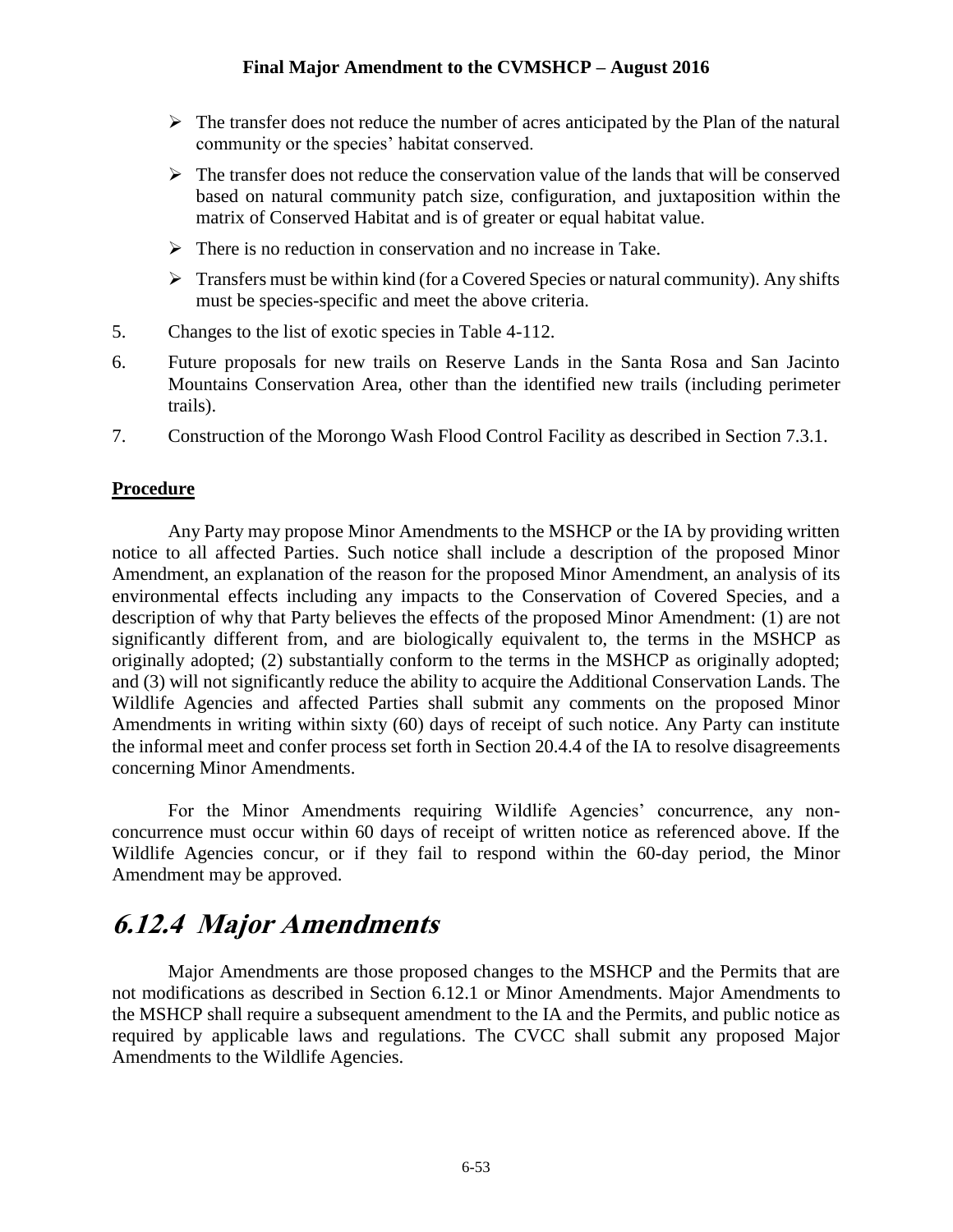#### **Major Amendments**

Major amendments include, but are not limited to, the following:

- 1. All amendments not contemplated in the IA as modifications or Minor Amendments to the MSHCP, except subsequent minor changes which are not specifically listed as a Minor Amendment in the IA that the Wildlife Agencies have determined to be insubstantial and appropriate for implementation as a Minor Amendment.
- 2. Changes to the boundary of the MSHCP Plan Area.
- 3. Addition of species to the Covered Species list.
- 4. Changes in anticipated MSHCP Reserve Assembly or funding strategies and schedules that would have substantial adverse effects on the Covered Species.

#### **Procedure**

Major Amendments shall require the same process followed for the original MSHCP approval. A Major Amendment will require an amendment to the MSHCP and the IA addressing the new circumstances, subsequent publication and public notification, CEQA/NEPA compliance and intra-Service Section 7 Consultation, if one is deemed necessary. Major Amendments shall be subject to review and approval by the CVCC and other Permittees as appropriate, at a noticed public hearing. The Wildlife Agencies shall use reasonable efforts to process proposed Major Amendments within one hundred twenty (120) days after approval by the Permittee(s).

## **6.13 Annexations**

Each of the Permittees shall enforce the terms of the Plan and the IA with respect to all individuals or entities subject to its jurisdiction, including lands in the Plan Area annexed into the Permittee's jurisdiction after Plan approval. Any land annexed within the MSHCP Plan Area shall receive Take Authorization pursuant to the Permits provided the Minor Amendment requirements of Section 20.4 of the IA have been met. If the Minor Amendment requirements cannot be met, a Major Amendment will be required.

In the event of the deannexation of any land within the Plan Area to another jurisdiction that is not a Permittee, the parties shall seek to enter into an agreement among the Permittees, the Local Agency Formation Commission ("LAFCO"), the annexing jurisdiction, and the Wildlife Agencies as part of the annexation process to ensure that any Development of the annexed lands proceeds in accordance with the Conservation Objectives of all affected Conservation Areas. If an agreement can be reached, that jurisdiction shall become a Permittee after executing an addendum to the IA. If agreement cannot be reached, or if the MSHCP requirements are not imposed by LAFCO, then the deannexed land will not receive Take Authorization pursuant to the Permits. Additionally, such deannexation may result in the revocation or suspension of the Permits pursuant to Section 23.5 of the IA. Parties with deannexed land that qualify as Participating Special Entities may receive Take Authorization as set forth in Section 11.7.1 of the IA.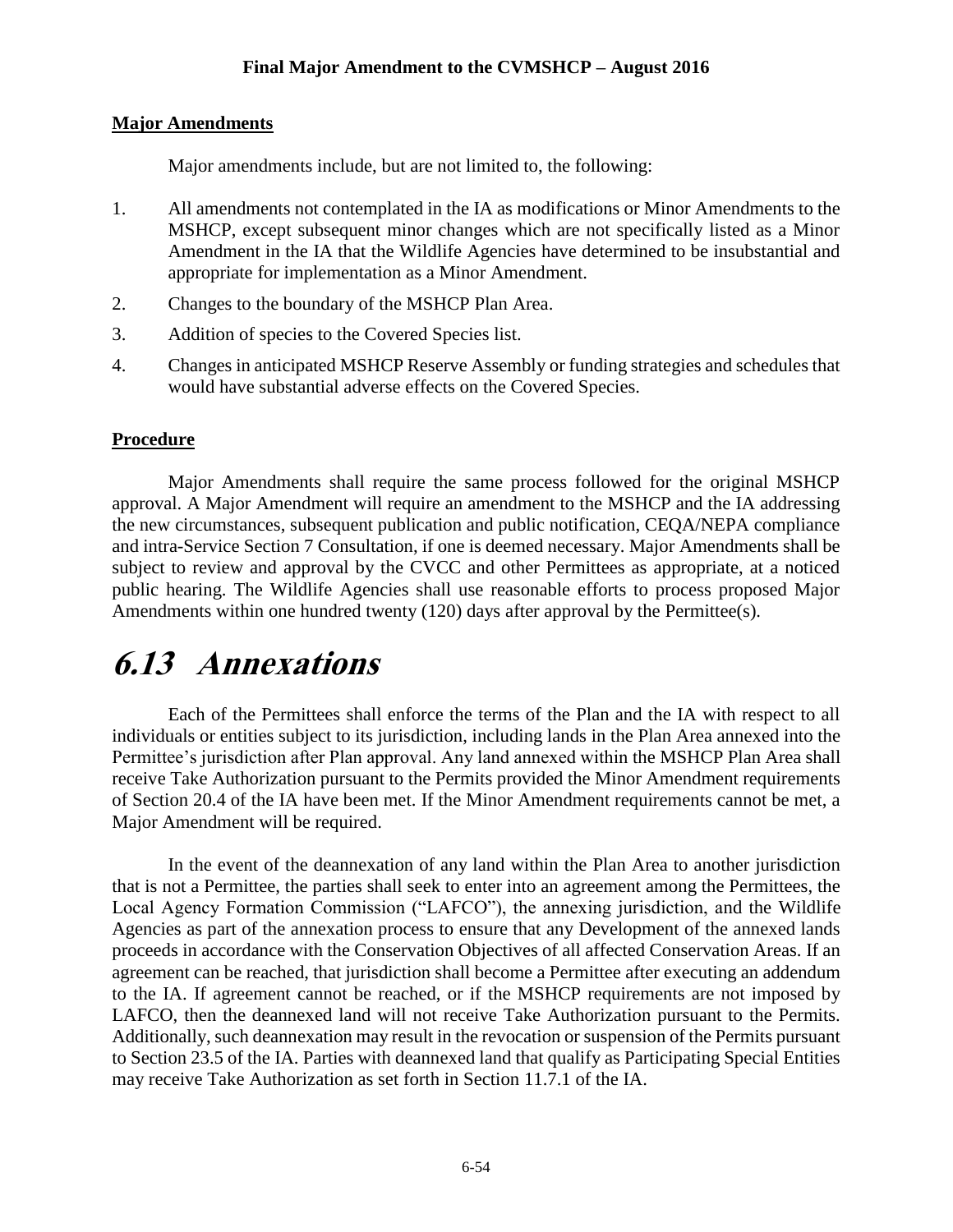Concurrent with the annexation or deannexation, CVCC shall provide to the affected Parties a revised calculation of the applicable Conservation Objectives and other relevant information to the affected Permittees.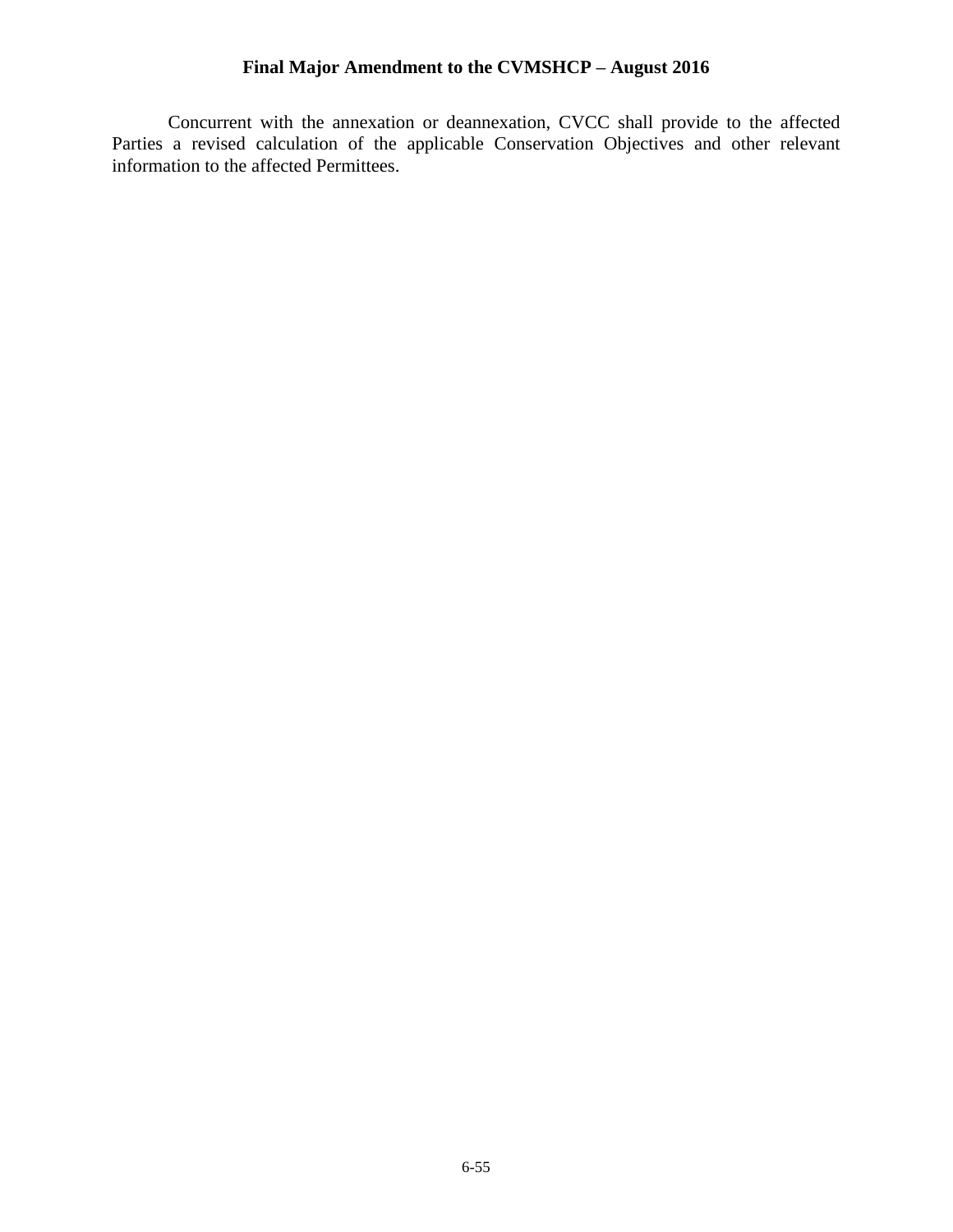| 6.0                                                                                     |  |
|-----------------------------------------------------------------------------------------|--|
| 6.1.1                                                                                   |  |
| 6.1.1.1                                                                                 |  |
| 6.1.1.2                                                                                 |  |
| 6.1.1.3                                                                                 |  |
| 6.1.2                                                                                   |  |
| 6.1.3                                                                                   |  |
| 6.1.4                                                                                   |  |
| 6.1.5                                                                                   |  |
| 6.1.6                                                                                   |  |
| 6.2                                                                                     |  |
| 6.3                                                                                     |  |
| 6.4                                                                                     |  |
| 6.5                                                                                     |  |
| 6.6                                                                                     |  |
| 6.6.1                                                                                   |  |
| Joint Project Review Process within Conservation Areas  22<br>6.6.1.1.                  |  |
| Property Owner Initiated Habitat Evaluation and Acquisition Negotiation<br>6.6.1.2      |  |
|                                                                                         |  |
| 6.6.1.2 Property Owner Initiated Habitat Evaluation and Acquisition Negotiation         |  |
|                                                                                         |  |
|                                                                                         |  |
| 6.6.2                                                                                   |  |
| Review of State Permittee Projects within the Conservation Areas 37<br>6.6.2.1          |  |
| 6.6.3                                                                                   |  |
| 6.7                                                                                     |  |
| 6.8                                                                                     |  |
| 6.8.1                                                                                   |  |
| Reconciliation of the No Surprises Rule, Unforeseen Circumstances and Adaptive<br>6.8.2 |  |
|                                                                                         |  |
| 6.8.3                                                                                   |  |
| 6.8.3.1                                                                                 |  |
|                                                                                         |  |
| 6.8.3.3                                                                                 |  |
| 6.8.3.4                                                                                 |  |
| 6.8.3.5                                                                                 |  |
| 6.8.4                                                                                   |  |
| 6.9                                                                                     |  |
| 6.10                                                                                    |  |
| 6.11                                                                                    |  |
| Modifications, Like Exchanges to Conservation Areas, and Amendments to the<br>6.12      |  |
|                                                                                         |  |
| 6.12.1                                                                                  |  |
| 6.12.2                                                                                  |  |
| 6.12.3                                                                                  |  |
| 6.12.4                                                                                  |  |
| 6.13                                                                                    |  |